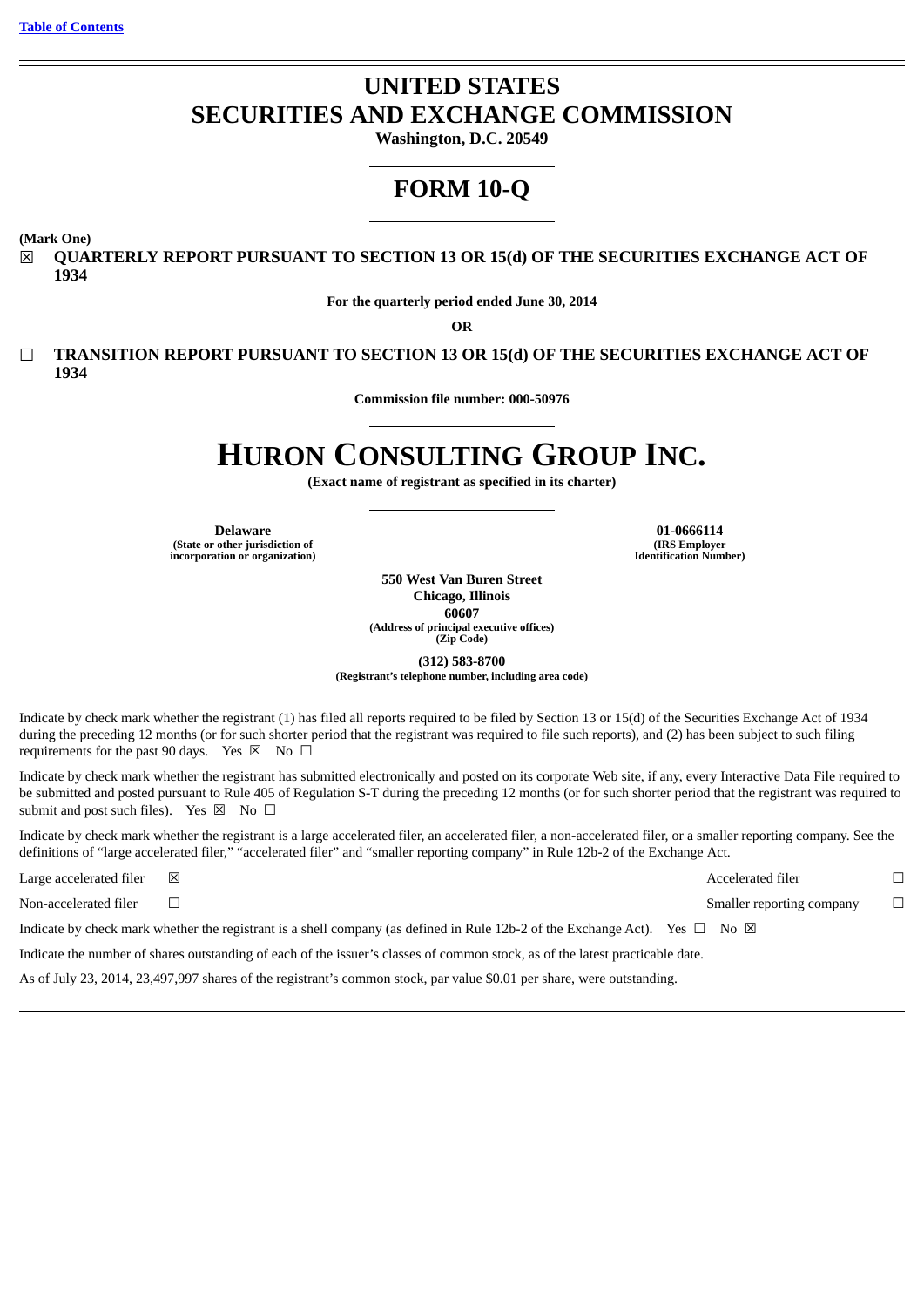## **Huron Consulting Group Inc.**

## **HURON CONSULTING GROUP INC.**

## **INDEX**

<span id="page-1-0"></span>

|           | <b>Part I – Financial Information</b>                                                                                                                                                                                                                                                                                                 | Page                  |
|-----------|---------------------------------------------------------------------------------------------------------------------------------------------------------------------------------------------------------------------------------------------------------------------------------------------------------------------------------------|-----------------------|
| Item 1.   | <b>Consolidated Financial Statements (Unaudited)</b><br><b>Consolidated Balance Sheets</b><br><b>Consolidated Statements of Earnings and Other Comprehensive Income</b><br><b>Consolidated Statement of Stockholders' Equity</b><br><b>Consolidated Statements of Cash Flows</b><br><b>Notes to Consolidated Financial Statements</b> | 1<br>2<br>3<br>4<br>5 |
| Item 2.   | <b>Management's Discussion and Analysis of Financial Condition and Results of Operations</b>                                                                                                                                                                                                                                          | 19                    |
| Item 3.   | <b>Quantitative and Qualitative Disclosures About Market Risk</b>                                                                                                                                                                                                                                                                     | 40                    |
| Item 4.   | <b>Controls and Procedures</b>                                                                                                                                                                                                                                                                                                        | 40                    |
|           | <b>Part II – Other Information</b>                                                                                                                                                                                                                                                                                                    |                       |
| Item 1.   | <b>Legal Proceedings</b>                                                                                                                                                                                                                                                                                                              | 41                    |
| Item 1A.  | <b>Risk Factors</b>                                                                                                                                                                                                                                                                                                                   | 41                    |
| Item 2.   | <b>Unregistered Sales of Equity Securities and Use of Proceeds</b>                                                                                                                                                                                                                                                                    | 42                    |
| Item 3.   | Defaults Upon Senior Securities                                                                                                                                                                                                                                                                                                       | 42                    |
| Item 4.   | <b>Mine Safety Disclosures</b>                                                                                                                                                                                                                                                                                                        | 42                    |
| Item 5.   | <b>Other Information</b>                                                                                                                                                                                                                                                                                                              | 42                    |
| Item 6.   | <b>Exhibits</b>                                                                                                                                                                                                                                                                                                                       | 43                    |
| Signature |                                                                                                                                                                                                                                                                                                                                       | 44                    |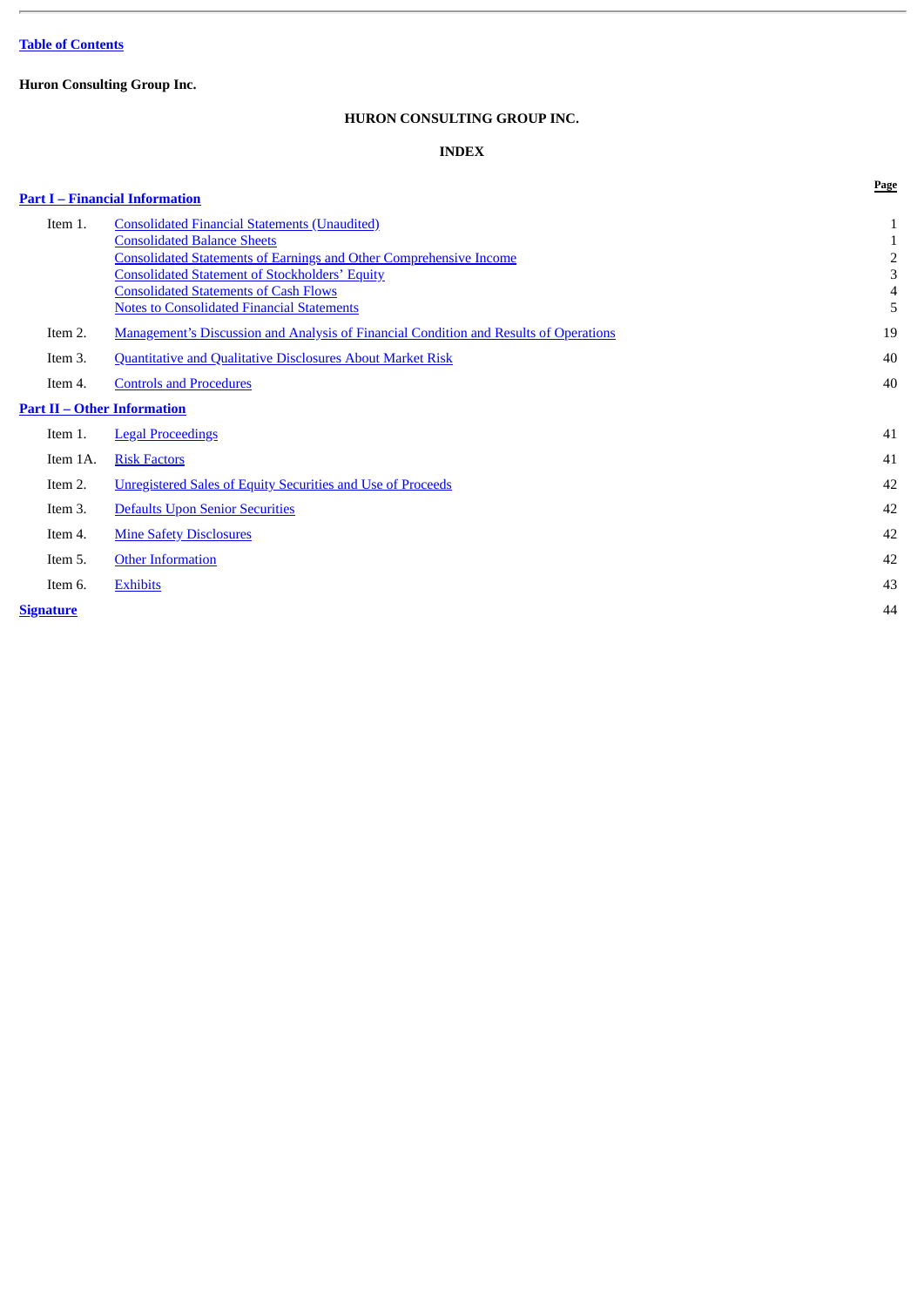#### **PART I—FINANCIAL INFORMATION ITEM 1. CONSOLIDATED FINANCIAL STATEMENTS**

## **HURON CONSULTING GROUP INC. CONSOLIDATED BALANCE SHEETS (In thousands, except share and per share amounts) (Unaudited)**

<span id="page-2-2"></span><span id="page-2-1"></span><span id="page-2-0"></span>

|                                                 | <b>June 30.</b><br>2014 | December 31.<br>2013 |
|-------------------------------------------------|-------------------------|----------------------|
| <b>Assets</b>                                   |                         |                      |
| Current assets:                                 |                         |                      |
| Cash and cash equivalents                       | \$<br>9,218             | \$<br>58,131         |
| Receivables from clients, net                   | 136,149                 | 123,750              |
| Unbilled services, net                          | 94.024                  | 55,125               |
| Income tax receivable                           | 11,322                  | 270                  |
| Deferred income taxes, net                      | 11,931                  | 15,498               |
| Prepaid expenses and other current assets       | 15,261                  | 19,740               |
| Total current assets                            | 277,905                 | 272,514              |
| Property and equipment, net                     | 38,707                  | 38,742               |
| Other non-current assets                        | 16,158                  | 16,485               |
| Intangible assets, net                          | 29,773                  | 21,222               |
| Goodwill                                        | 566,998                 | 536,637              |
| <b>Total assets</b>                             | \$929,541               | \$<br>885,600        |
| Liabilities and stockholders' equity            |                         |                      |
| Current liabilities:                            |                         |                      |
| Accounts payable                                | \$13,422                | \$<br>8,185          |
| Accrued expenses                                | 15,845                  | 19,180               |
| Accrued payroll and related benefits            | 62,955                  | 97,677               |
| Bank borrowings, current portion                | 26,250                  | 25,000               |
| Accrued consideration for business acquisitions | 5,480                   | 5,177                |
| Income tax payable                              |                         | 2,917                |
| Deferred revenues                               | 16,588                  | 15,248               |
| Total current liabilities                       | 140,540                 | 173,384              |
| Non-current liabilities:                        |                         |                      |
| Deferred compensation and other liabilities     | 10,003                  | 5,360                |
| Bank borrowings, net of current portion         | 152,500                 | 143,750              |
| Deferred lease incentives                       | 14,150                  | 12,355               |
| Deferred income taxes, net                      | 22,867                  | 20,487               |
| Total non-current liabilities                   | 199,520                 | 181,952              |

## **Commitments and Contingencies**

## **Stockholders' equity**

| Common stock; \$0.01 par value; 500,000,000 shares authorized; 25,558,342 and 25,246,565 shares issued at June 30, 2014 |           |          |
|-------------------------------------------------------------------------------------------------------------------------|-----------|----------|
| and December 31, 2013, respectively                                                                                     | 247       | 245      |
| Treasury stock, at cost, 2,066,921 and 1,993,769 shares at June 30, 2014 and December 31, 2013, respectively            | (92, 412) | (88,091) |
| Additional paid-in capital                                                                                              | 452,429   | 443.144  |
| Retained earnings                                                                                                       | 229,802   | 175.763  |
| Accumulated other comprehensive loss                                                                                    | (585)     | (797)    |
| Total stockholders' equity                                                                                              | 589,481   | 530,264  |
| Total liabilities and stockholders' equity                                                                              | \$929,541 | 885,600  |

*The accompanying notes are an integral part of the consolidated financial statements.*

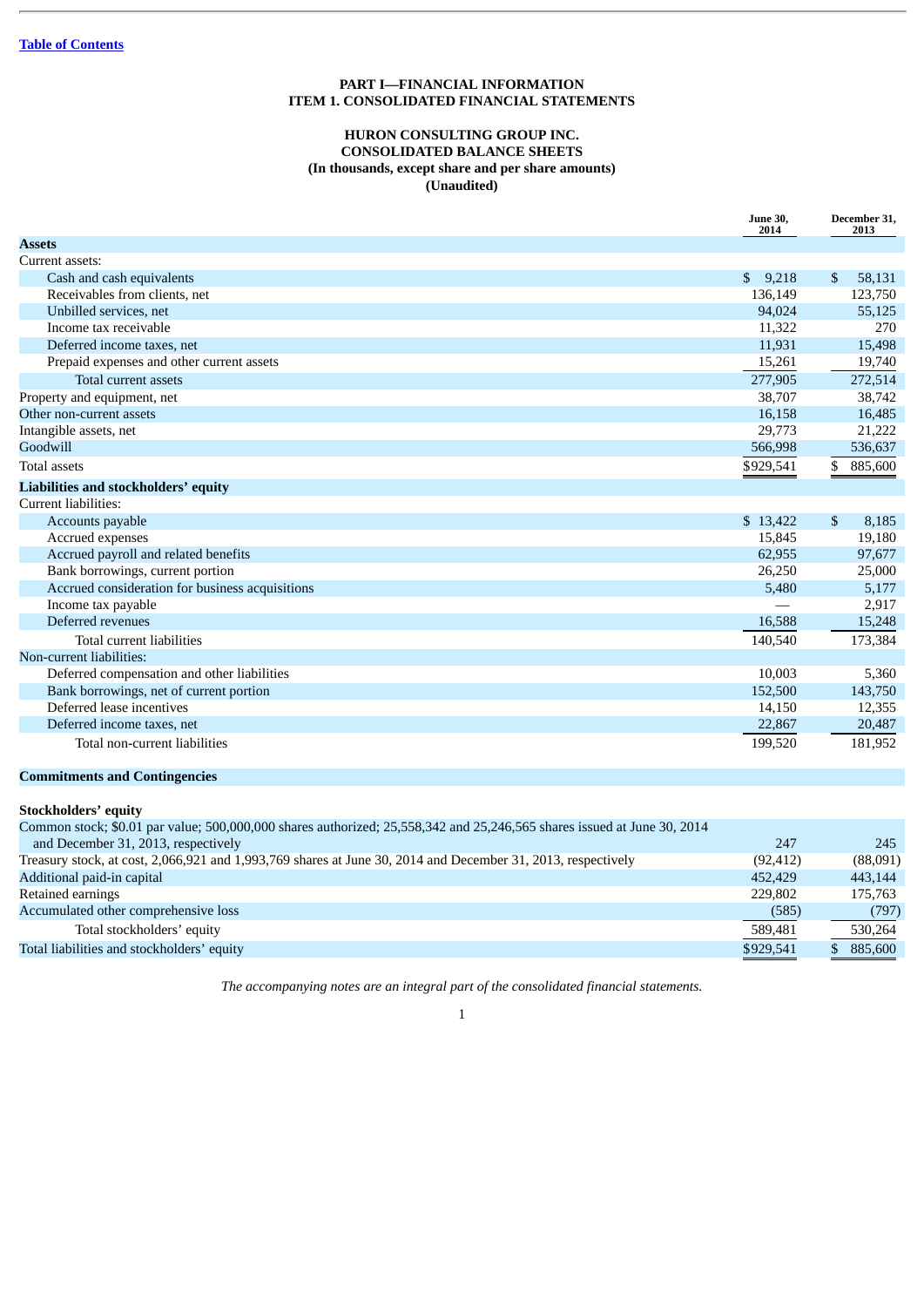## **HURON CONSULTING GROUP INC. CONSOLIDATED STATEMENTS OF EARNINGS AND OTHER COMPREHENSIVE INCOME (In thousands, except per share amounts)**

**(Unaudited)**

<span id="page-3-0"></span>

|                                                                                                                             |                 | <b>Three Months Ended</b><br><b>June 30,</b> | <b>Six Months Ended</b><br><b>June 30,</b> |                                                   |  |
|-----------------------------------------------------------------------------------------------------------------------------|-----------------|----------------------------------------------|--------------------------------------------|---------------------------------------------------|--|
|                                                                                                                             | 2014            | 2013                                         | 2014                                       | 2013                                              |  |
| <b>Revenues and reimbursable expenses:</b>                                                                                  |                 |                                              |                                            |                                                   |  |
| <b>Revenues</b>                                                                                                             | \$209,405       | \$170,407                                    | \$420,136                                  | \$334,443                                         |  |
| Reimbursable expenses                                                                                                       | 21,141          | 18,123                                       | 40,244                                     | 33,459                                            |  |
| Total revenues and reimbursable expenses                                                                                    | 230,546         | 188,530                                      | 460,380                                    | 367,902                                           |  |
| Direct costs and reimbursable expenses (exclusive of depreciation and amortization shown in                                 |                 |                                              |                                            |                                                   |  |
| operating expenses):                                                                                                        |                 |                                              |                                            |                                                   |  |
| Direct costs                                                                                                                | 124,289         | 102,869                                      | 247,899                                    | 208,997                                           |  |
| Amortization of intangible assets and software development costs                                                            | 1,290           | 674                                          | 2,391                                      | 1,332                                             |  |
| Reimbursable expenses                                                                                                       | 20,899          | 18,118                                       | 40,330                                     | 33,469                                            |  |
| Total direct costs and reimbursable expenses                                                                                | 146,478         | 121,661                                      | 290,620                                    | 243,798                                           |  |
| Operating expenses and other operating gains:                                                                               |                 |                                              |                                            |                                                   |  |
| Selling, general and administrative expenses                                                                                | 43,184          | 30,847                                       | 80,872                                     | 63,110                                            |  |
| Restructuring charges                                                                                                       | 1,034           | 596                                          | 1,163                                      | 596                                               |  |
| Litigation and other gains                                                                                                  | (440)           | $\overline{\phantom{0}}$                     | (440)                                      | (1,150)                                           |  |
| Depreciation and amortization                                                                                               | 6,267           | 4,877                                        | 12,323                                     | 9,656                                             |  |
| Total operating expenses and other operating gains                                                                          | 50,045          | 36,320                                       | 93,918                                     | 72,212                                            |  |
| Operating income                                                                                                            | 34,023          | 30,549                                       | 75,842                                     | 51,892                                            |  |
| Other income (expense), net:                                                                                                |                 |                                              |                                            |                                                   |  |
| Interest expense, net of interest income                                                                                    | (1,594)         | (1,706)                                      | (2,965)                                    | (3,569)                                           |  |
| Other income (expense), net                                                                                                 | 169             | (152)                                        | 345                                        | (139)                                             |  |
| Total other expense, net                                                                                                    | (1, 425)        | (1,858)                                      | (2,620)                                    | (3,708)                                           |  |
| Income from continuing operations before income tax expense                                                                 | 32,598          | 28,691                                       | 73,222                                     | 48,184                                            |  |
| Income tax expense                                                                                                          | 12,685          | 12,877                                       | 19,183                                     | 21,001                                            |  |
| Net income from continuing operations                                                                                       | 19,913          | 15,814                                       | 54,039                                     | 27,183                                            |  |
| Loss from discontinued operations, net of tax                                                                               |                 | (9)                                          |                                            | (41)                                              |  |
| Net income                                                                                                                  | \$<br>19,913    | \$15,805                                     | \$54,039                                   | \$27,142                                          |  |
| Net earnings per basic share:                                                                                               |                 |                                              |                                            |                                                   |  |
| Net income from continuing operations                                                                                       | \$<br>0.88      | $\mathfrak{S}$<br>0.71                       | \$<br>2.39                                 | \$<br>1.22                                        |  |
| Loss from discontinued operations, net of tax                                                                               |                 |                                              |                                            |                                                   |  |
| Net income                                                                                                                  | \$<br>0.88      | $\mathbb{S}$<br>0.71                         | \$<br>2.39                                 | $\, \, \raisebox{12pt}{$\scriptstyle \$}$<br>1.22 |  |
|                                                                                                                             |                 |                                              |                                            |                                                   |  |
| Net earnings per diluted share:                                                                                             |                 |                                              |                                            |                                                   |  |
| Net income from continuing operations                                                                                       | \$<br>0.86      | \$<br>0.69                                   | \$<br>2.34                                 | \$<br>1.20                                        |  |
| Loss from discontinued operations, net of tax                                                                               |                 |                                              |                                            |                                                   |  |
| Net income                                                                                                                  | \$<br>0.86      | \$<br>0.69                                   | 2.34<br>\$                                 | $$\mathbb{S}$$<br>1.20                            |  |
| Weighted average shares used in calculating earnings per share:                                                             |                 |                                              |                                            |                                                   |  |
| <b>Basic</b>                                                                                                                | 22,645          | 22,351                                       | 22,617                                     | 22,246                                            |  |
| Diluted                                                                                                                     | 23,098          | 22,760                                       | 23,092                                     | 22,624                                            |  |
| <b>Comprehensive income:</b>                                                                                                |                 |                                              |                                            |                                                   |  |
| Net income                                                                                                                  | \$19,913<br>498 | \$15,805<br>91                               | \$54,039<br>392                            | \$27,142                                          |  |
| Foreign currency translation gain (loss), net of tax<br>Unrealized gain (loss) on cash flow hedging instruments, net of tax |                 | 616                                          |                                            | (906)                                             |  |
|                                                                                                                             | (156)           |                                              | (180)                                      | 684<br>(222)                                      |  |
| Other comprehensive income (loss)                                                                                           | 342             | 707                                          | 212                                        |                                                   |  |
| Comprehensive income                                                                                                        | \$20.255        | \$16,512                                     | \$54,251                                   | \$26,920                                          |  |

*The accompanying notes are an integral part of the consolidated financial statements.*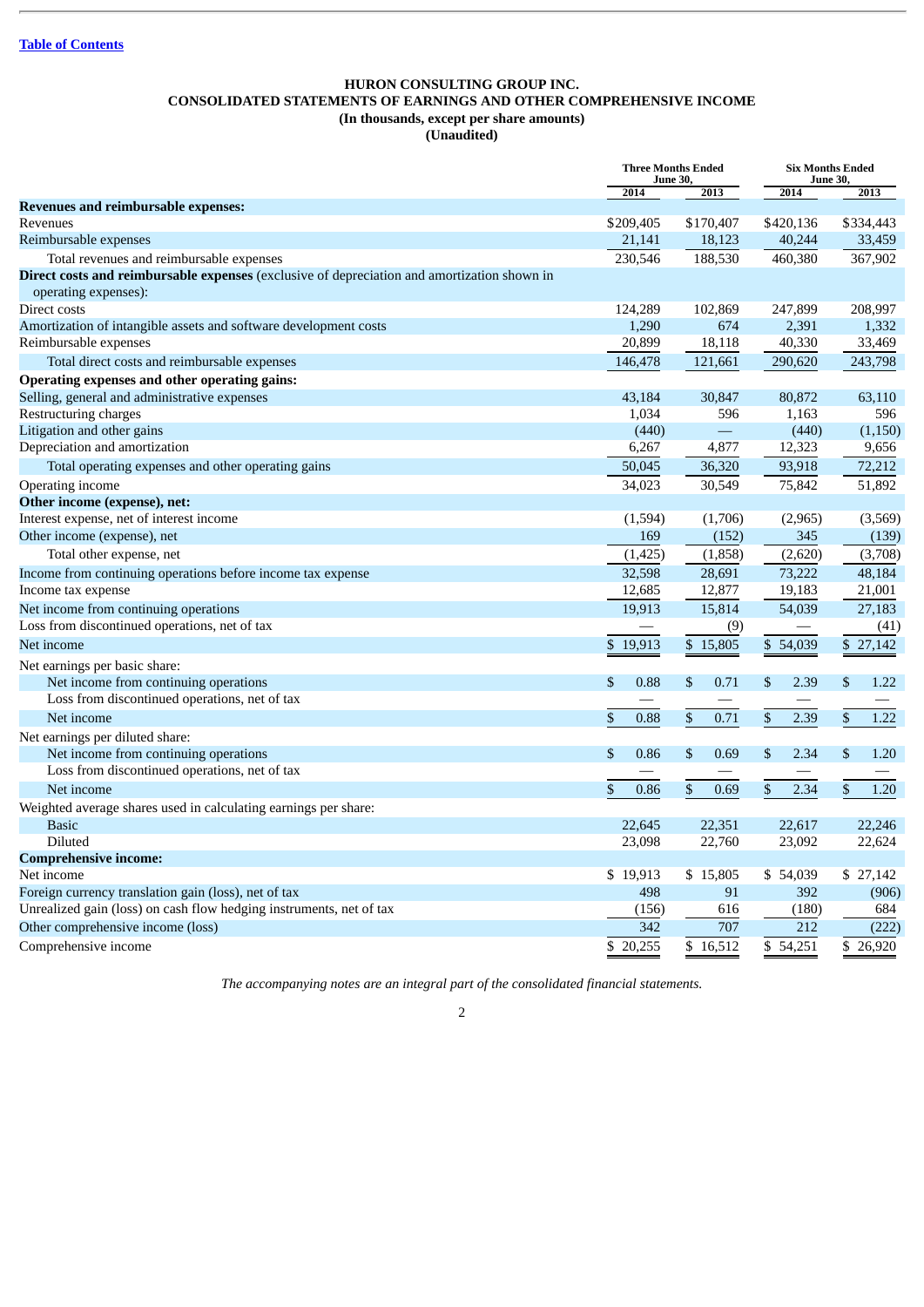## **HURON CONSULTING GROUP INC. CONSOLIDATED STATEMENT OF STOCKHOLDERS' EQUITY (In thousands, except share amounts)**

**(Unaudited)**

<span id="page-4-0"></span>

|                                                |                      |  |        | <b>Additional</b>     |            | <b>Accumulated Other</b> |                 |               |               |
|------------------------------------------------|----------------------|--|--------|-----------------------|------------|--------------------------|-----------------|---------------|---------------|
|                                                | C <b>ommon Stock</b> |  |        | <b>Treasury Stock</b> |            | Paid-In                  | Retained        | Comprehensive | Stockholders' |
|                                                | <b>Shares</b>        |  | Amount | <b>Shares</b>         | Amount     | Capital                  | <b>Earnings</b> | Loss          | Equity        |
| <b>Balance at December 31, 2013</b>            | 24.453.461           |  | 245    | (2,003,704)           | \$(88,091) | 443,144                  | \$175,763       | (797)         | 530.264       |
| Comprehensive income                           |                      |  |        |                       |            |                          | 54,039          | 212           | 54,251        |
| Issuance of common stock in connection with:   |                      |  |        |                       |            |                          |                 |               |               |
| Restricted stock awards, net of cancellations  | 370,153              |  | 4      | (26,798)              | (1, 181)   | 1,177                    |                 |               |               |
| Exercise of stock options                      | 33,001               |  | __     |                       |            | 779                      |                 |               | 779           |
| Share-based compensation                       |                      |  |        |                       |            | 12,264                   |                 |               | 12,264        |
| Shares redeemed for employee tax withholdings  |                      |  |        | (47,792)              | (3, 140)   |                          |                 |               | (3, 140)      |
| Income tax benefit on share-based compensation |                      |  |        |                       |            | 4,602                    |                 |               | 4,602         |
| Share repurchases                              | (157, 850)           |  |        |                       |            | (9,537)                  |                 |               | (9,539)       |
| Balance at June 30, 2014                       | 24,698,765           |  | 247    | (2,078,294)           | \$(92,412) | 452,429                  | \$229,802       | (585)         | 589,481       |

*The accompanying notes are an integral part of the consolidated financial statements.*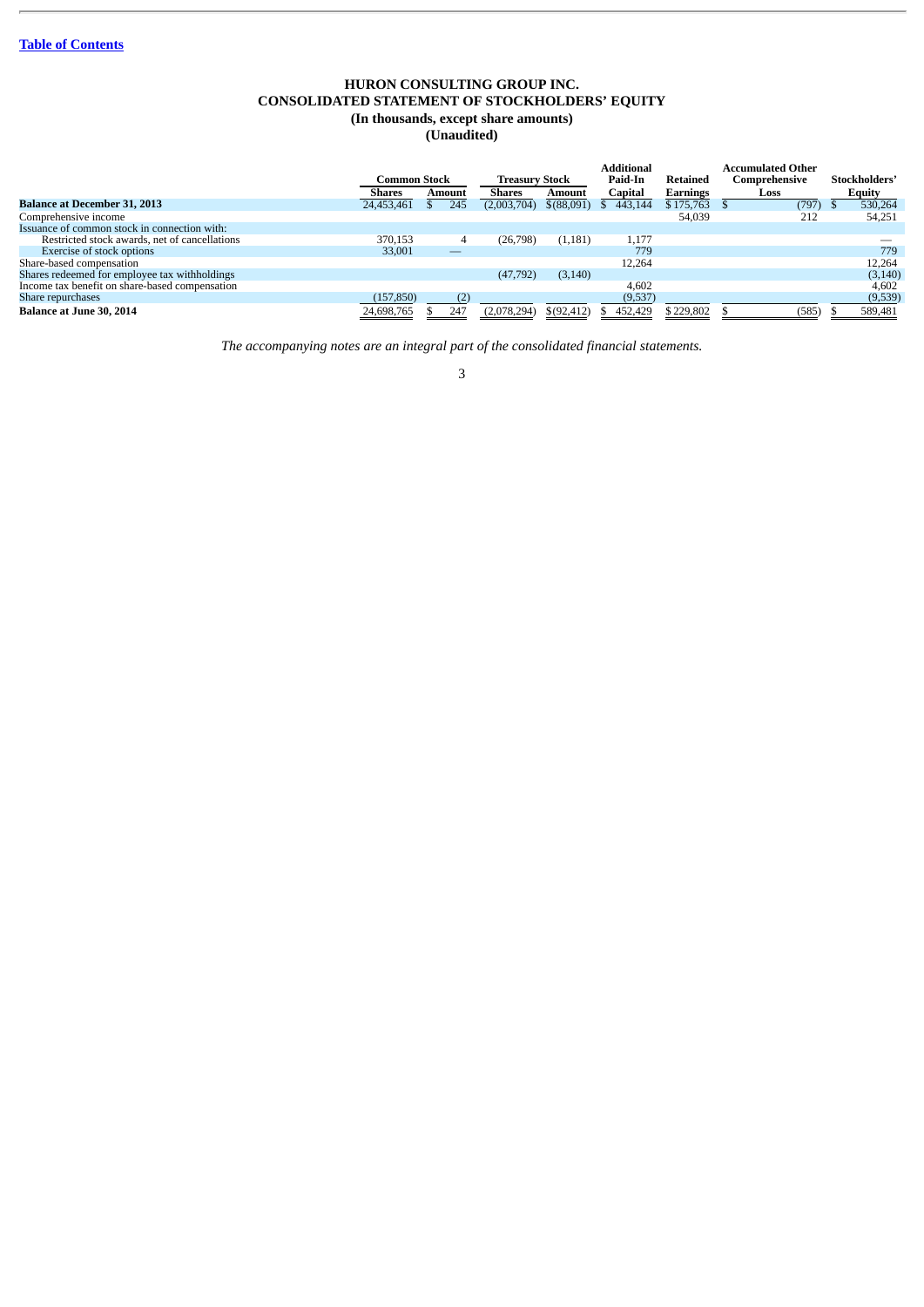## **HURON CONSULTING GROUP INC. CONSOLIDATED STATEMENTS OF CASH FLOWS (In thousands) (Unaudited)**

<span id="page-5-0"></span>

|                                                                                       |             | <b>Six Months Ended</b><br><b>June 30,</b> |
|---------------------------------------------------------------------------------------|-------------|--------------------------------------------|
|                                                                                       | 2014        | 2013                                       |
| <b>Cash flows from operating activities:</b>                                          |             |                                            |
| Net income                                                                            | \$54,039    | \$27,142                                   |
| Adjustments to reconcile net income to net cash provided by operating activities:     |             |                                            |
| Depreciation and amortization                                                         | 15,071      | 10,988                                     |
| Share-based compensation                                                              | 10,273      | 8,832                                      |
| Allowances for doubtful accounts and unbilled services                                | (281)       | 5,375                                      |
| Deferred income taxes                                                                 | 5,816       | 5,213                                      |
| Changes in operating assets and liabilities, net of acquisitions:                     |             |                                            |
| (Increase) decrease in receivables from clients                                       | (4,679)     | 4,576                                      |
| (Increase) decrease in unbilled services                                              | (37, 220)   | (33, 936)                                  |
| (Increase) decrease in current income tax receivable / payable, net                   | (13,966)    | (9,795)                                    |
| (Increase) decrease in other assets                                                   | 4,489       | 712                                        |
| Increase (decrease) in accounts payable and accrued liabilities                       | 10,517      | 2,583                                      |
| Increase (decrease) in accrued payroll and related benefits                           | (32,764)    | (15, 849)                                  |
| Increase (decrease) in deferred revenues                                              | 904         | (3, 120)                                   |
| Net cash provided by operating activities                                             | 12,199      | 2,721                                      |
| <b>Cash flows from investing activities:</b>                                          |             |                                            |
| Purchases of property and equipment, net                                              | (11, 433)   | (10,201)                                   |
| Net investment in life insurance policies                                             | (797)       | (654)                                      |
| Purchases of businesses                                                               | (51, 391)   |                                            |
| Capitalization of internally developed software                                       |             | (1,058)                                    |
| Proceeds from note receivable                                                         | 328         | 219                                        |
| Net cash used in investing activities                                                 | (63, 293)   | (11, 694)                                  |
| <b>Cash flows from financing activities:</b>                                          |             |                                            |
| Proceeds from exercise of stock options                                               | 779         | 30                                         |
| Shares redeemed for employee tax withholdings                                         | (3, 140)    | (581)                                      |
| Tax benefit from share-based compensation                                             | 4,602       | 1,242                                      |
| Share repurchases                                                                     | (9,539)     |                                            |
| Proceeds from borrowings under credit facility                                        | 74,000      | 66,000                                     |
| Repayments on credit facility                                                         | (64,000)    | (77, 250)                                  |
| Payments for debt issue costs                                                         | (41)        | $\overline{\phantom{m}}$                   |
| Payments for capital lease obligations                                                | (42)        |                                            |
| Deferred payment for purchase of property and equipment                               | (471)       | (471)                                      |
| Deferred acquisition payment                                                          |             | (481)                                      |
| Net cash provided by (used in) financing activities                                   | 2,148       | (11, 511)                                  |
| Effect of exchange rate changes on cash                                               | 33          | (70)                                       |
| Net decrease in cash and cash equivalents                                             | (48, 913)   | (20, 554)                                  |
| Cash and cash equivalents at beginning of the period                                  | 58,131      | 25,162                                     |
| Cash and cash equivalents at end of the period                                        | \$<br>9,218 | $\mathbb{S}$<br>4,608                      |
| Supplemental disclosure of cash flow information:                                     |             |                                            |
| Non-cash investing and financing activities:                                          |             |                                            |
| Property and equipment expenditures included in accounts payable and accrued expenses | \$<br>2,039 | 3,022<br>\$                                |
| Contingent consideration related to business acquisitions                             | \$<br>590   | \$                                         |
|                                                                                       |             |                                            |

*The accompanying notes are an integral part of the consolidated financial statements.*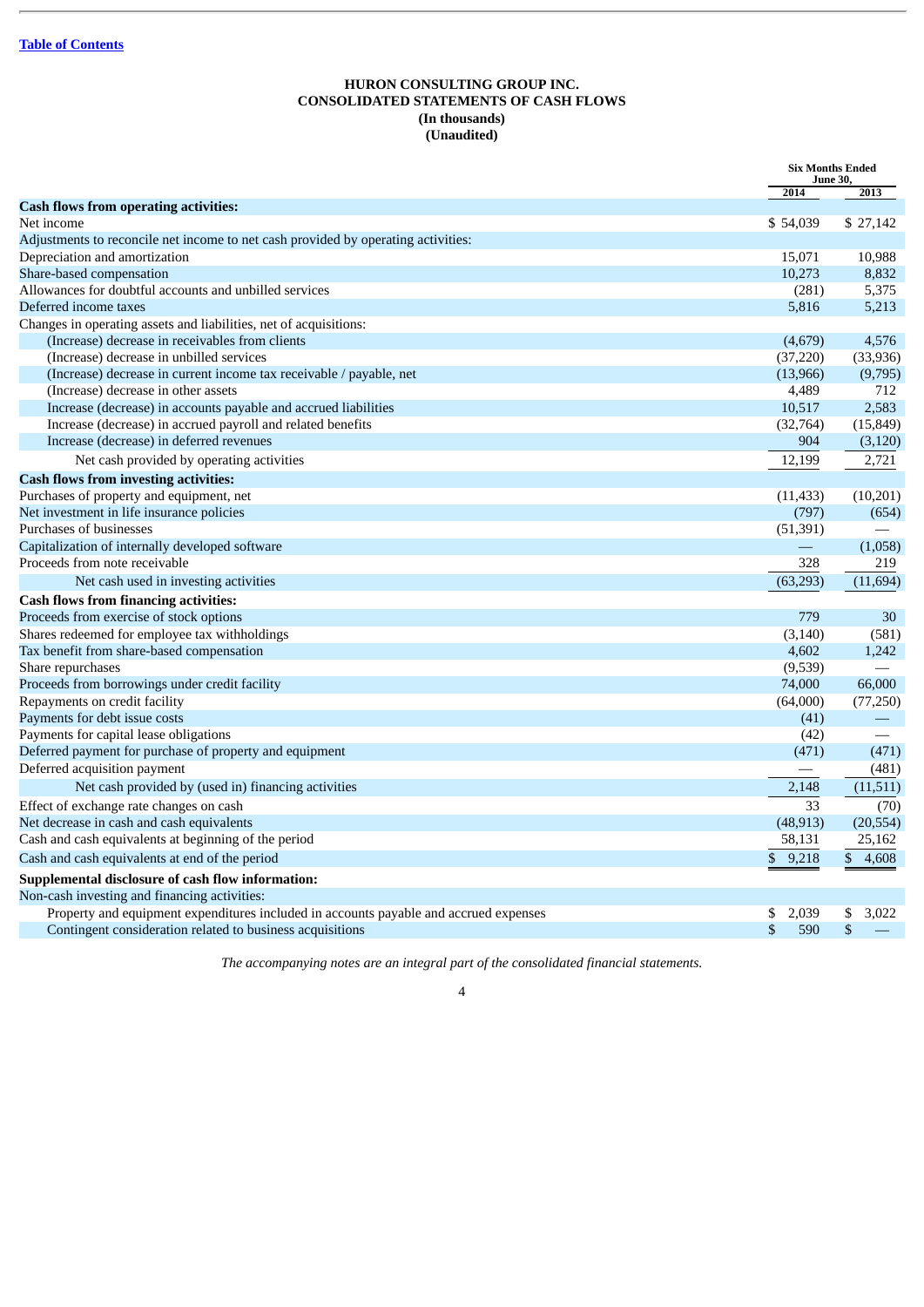#### <span id="page-6-0"></span>**1. Description of Business**

Huron Consulting Group is a leading provider of operational and financial consulting services. We help clients in diverse industries improve performance, transform the enterprise, reduce costs, leverage technology, process and review large amounts of complex data, address regulatory changes, recover from distress, and stimulate growth. Our professionals employ their expertise in finance, operations, strategy, and technology to provide our clients with specialized analyses and customized advice and solutions that are tailored to address each client's particular challenges and opportunities to deliver sustainable and measurable results. We provide consulting services to a wide variety of both financially sound and distressed organizations, including healthcare organizations, leading academic institutions, Fortune 500 companies, governmental entities, and law firms.

#### **2. Basis of Presentation**

The accompanying unaudited Consolidated Financial Statements reflect the financial position, results of operations, and cash flows as of and for the three and six months ended June 30, 2014 and 2013. These financial statements have been prepared in accordance with the rules and regulations of the U.S. Securities and Exchange Commission ("SEC") for Quarterly Reports on Form 10-Q. Accordingly, these financial statements do not include all of the information and note disclosures required by accounting principles generally accepted in the United States of America ("GAAP") for annual financial statements. In the opinion of management, these financial statements reflect all adjustments of a normal, recurring nature necessary for the fair statement of our financial position, results of operations, and cash flows for the interim periods presented in conformity with GAAP. These financial statements should be read in conjunction with the Consolidated Financial Statements and notes thereto for the year ended December 31, 2013 included in our Annual Report on Form 10-K and our Quarterly Report on Form 10-Q for the period ended March 31, 2014.

Certain amounts reported in the previous year have been reclassified to conform to the 2014 presentation. Our results for any interim period are not necessarily indicative of results for a full year or any other interim period.

During the fourth quarter of 2013, we identified that accrued capital expenditures were incorrectly classified as Purchases of property and equipment, net within the investing activities section of the Consolidated Statements of Cash Flows. The Consolidated Statements of Cash Flows for the six months ended June 30, 2013 presented herein have been revised to reflect the correction of this error. The result of this correction was an increase in net cash used in investing activities of \$0.4 million and an increase in net cash used in financing activities of \$0.5 million in the first half of 2013 with an offsetting increase in net cash provided by operating activities of \$0.9 million. This classification error was not considered material for any prior period.

## **3. New Accounting Pronouncements**

In June 2014, the Financial Accounting Standards Board ("FASB") issued Accounting Standards Update ("ASU") No. 2014-12, Accounting for Share-Based Payments When the Terms of an Award Provide That a Performance Target Could Be Achieved after the Requisite Service Period. This guidance requires that a performance target that affects vesting and could be achieved after the requisite service period be treated as a performance condition. A reporting entity should apply existing guidance in Accounting Standards Codification ("ASC") 718, Compensation—Stock Compensation, as it relates to such awards. This guidance is effective for the Company beginning in the first quarter of 2016, with early adoption permitted. The amendments of ASU 2014-12 may be applied either (a) prospectively to all awards granted or modified after the effective date or (b) retrospectively to all awards with performance targets that are outstanding as of the beginning of the earliest annual period presented in the financial statements and to all new or modified awards thereafter, with the cumulative effect of applying the amendments as an adjustment to the opening retained earnings balance as of the beginning of the earliest annual period presented in the financial statements. We are currently evaluating the potential effect of adopting this guidance but do not expect adoption to have a material impact on our consolidated financial statements.

In May 2014, the FASB issued ASU No. 2014-09, Revenue from Contracts with Customers, as a new Topic, ASC Topic 606. The new revenue recognition standard provides a five-step analysis of transactions to determine when and how revenue is recognized. The core principle is that a company should recognize revenue to depict the transfer of promised goods or services to customers in an amount that reflects the consideration to which the entity expects to be entitled in exchange for those goods or services. This guidance is effective for the Company beginning in the first quarter of 2017 and is to be applied retrospectively to each period presented or as a cumulative-effect adjustment as of the date of adoption. Early adoption is not permitted. We are currently evaluating the potential effect of adopting this guidance on our consolidated financial statements, as well as the transition methods.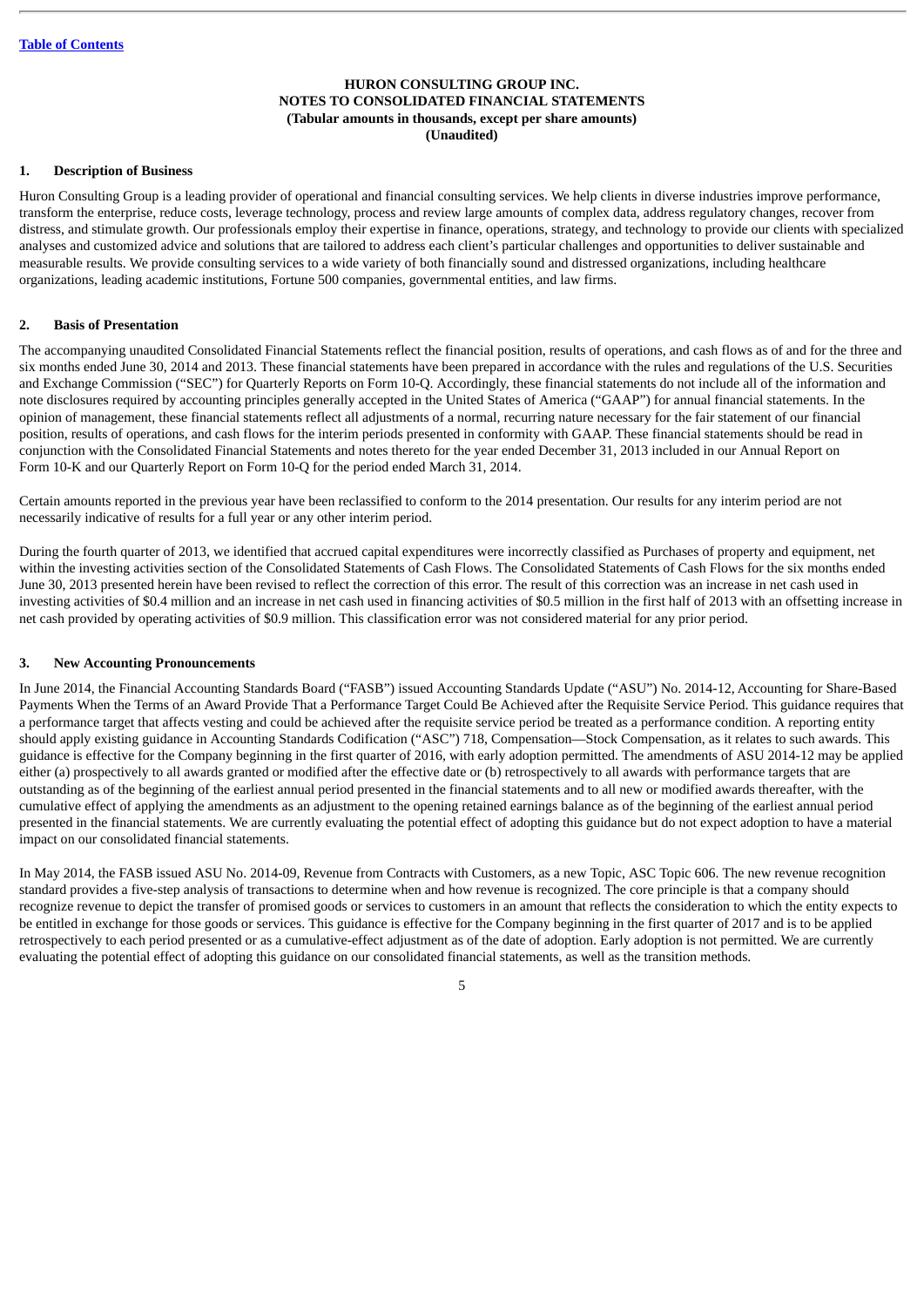In April 2014, the FASB issued ASU 2014-08, Presentation of Financial Statements (Topic 205) and Property, Plant, and Equipment (Topic 360), Reporting Discontinued Operations and Disclosures of Disposals of Components of an Entity. This guidance includes amendments that change the requirements for reporting discontinued operations and require additional disclosures about discontinued operations. Under the new guidance, only disposals representing a strategic shift in operations that has (or will have) a major effect on the entity's operations and financial results should be presented as discontinued operations. Examples include a disposal of a major geographic area, a major line of business, a major equity method investment, or other major parts of an entity. Additionally, the revised guidance requires expanded disclosures in the financial statements for discontinued operations as well as for disposals of significant components of an entity that do not qualify for discontinued operations presentation. This guidance is effective for the Company beginning in the first quarter of 2015. We do not expect the adoption of this guidance to have a material impact on our consolidated financial statements.

In July 2013, the FASB issued ASU No. 2013-11, Presentation of an Unrecognized Tax Benefit When a Net Operating Loss Carryforward, a Similar Tax Loss, or a Tax Credit Carryforward Exists. This guidance requires that an unrecognized tax benefit, or a portion of an unrecognized tax benefit, be presented in the financial statements as either a reduction to a deferred tax asset or separately as a liability depending on the existence, availability and/or use of an operating loss carryforward, a similar tax loss, or a tax credit carryforward. The Company adopted ASU 2013-11 effective January 1, 2014. The adoption of this guidance did not have any effect on the Company's consolidated financial statements.

In March 2013, the FASB issued ASU No. 2013-05, Parent's Accounting for the Cumulative Translation Adjustment Upon Derecognition of Certain Subsidiaries or Groups of Assets Within a Foreign Entity or of an Investment in a Foreign Entity, which amends current accounting guidance on foreign currency matters. This guidance requires that the entire amount of a cumulative translation adjustment related to an entity's investment in a foreign entity should be released when there has been a: (i) sale of a subsidiary or group of net assets within a foreign entity and the sale represents the substantially complete liquidation of the investment in the foreign entity, (ii) loss of a controlling financial interest in an investment in a foreign entity, and (iii) step acquisition for a foreign entity. The Company adopted ASU 2013-05 effective January 1, 2014. The adoption of this guidance did not have any effect on the Company's consolidated financial statements.

#### **4. Goodwill and Intangible Assets**

The table below sets forth the changes in the carrying amount of goodwill by reportable segment for the six months ended June 30, 2014.

| Balance as of December 31, 2013:                           | Huron<br>Healthcare | Huron<br>Legal | Huron<br><b>Education</b><br>and Life<br><b>Sciences</b> | Huron<br><b>Business</b><br><b>Advisory</b> | Total      |
|------------------------------------------------------------|---------------------|----------------|----------------------------------------------------------|---------------------------------------------|------------|
|                                                            |                     |                |                                                          |                                             |            |
| Goodwill                                                   | \$355,880           | \$53,159       | \$111,504                                                | \$159,077                                   | \$679,620  |
| Accumulated impairment                                     |                     |                |                                                          | (142, 983)                                  | (142, 983) |
| Goodwill, net as of December 31, 2013                      | 355,880             | 53,159         | 111,504                                                  | 16,094                                      | 536,637    |
| Goodwill recorded in connection with business combinations | 21,708              |                | 8.308                                                    |                                             | 30,016     |
| Goodwill reallocation                                      |                     |                | (16,744)                                                 | 16,744                                      |            |
| Foreign currency translation                               |                     | 333            | (162)                                                    | 174                                         | 345        |
| Goodwill, net as of June 30, 2014                          | \$377.588           | \$53,492       | \$102,906                                                | 33,012                                      | \$566,998  |

During the first quarter of 2014, we reorganized our internal operating structure to better align our service offerings and moved our Enterprise Performance Management ("EPM") practice (formerly referred to as Blue Stone International, a business which we acquired during the fourth quarter of 2013) from the Huron Education and Life Sciences segment to the Huron Business Advisory segment. As a result of this change, we reassigned the goodwill balance of the EPM practice, which totaled \$16.7 million as of March 31, 2014, from the Huron Education and Life Sciences reporting unit to the EPM reporting unit, which is part of the Huron Business Advisory segment.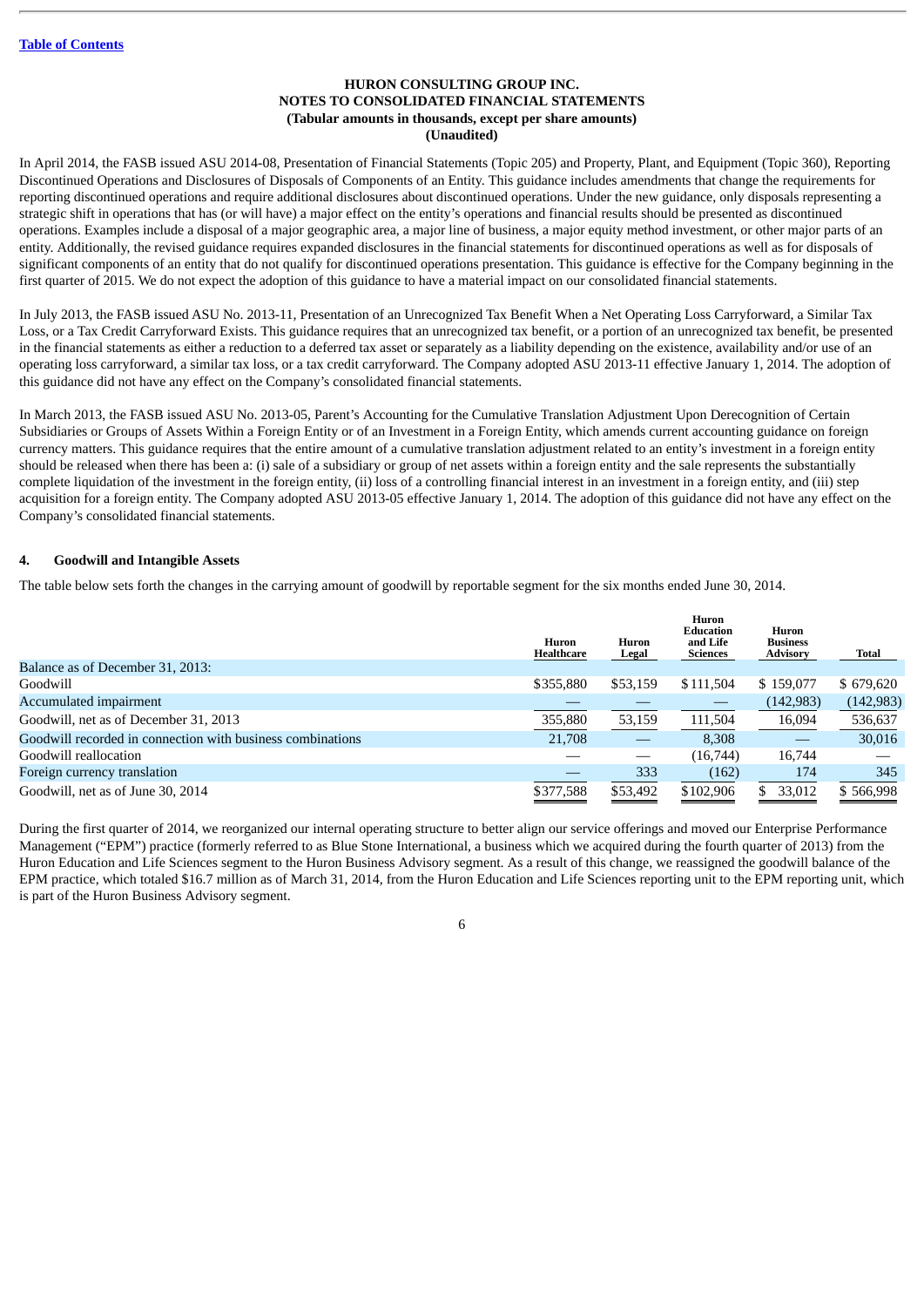In conjunction with the goodwill reassignment, we performed an interim impairment test for the goodwill balances within our Huron Education and Life Sciences and EPM reporting units as of March 31, 2014. Our goodwill impairment test was performed using the quantitative two-step process. Based on the results of the first step of the goodwill impairment test, we determined that the fair values of our Huron Education and Life Sciences and EPM reporting units exceeded their carrying values, including goodwill. As the fair value of each reporting unit exceeded its carrying value, including goodwill, the second step of the goodwill impairment test was not necessary.

During the first quarter of 2014, the Company completed the acquisition of The Frankel Group Associates LLC, a New York-based life sciences consulting firm, within the Huron Education and Life Sciences segment. The acquisition date fair value of the consideration transferred totaled \$18.0 million, which included the fair value of contingent consideration of \$0.6 million. As part of the purchase price allocation, we recorded \$5.7 million of intangible assets and \$8.3 million of goodwill.

During the second quarter of 2014, the Company completed the acquisition of Vonlay, LLC, a healthcare technology consulting firm, within the Huron Healthcare segment. The preliminary fair value of the consideration transferred totaled \$34.0 million. We have recognized the acquired assets and assumed liabilities of Vonlay based on our preliminary estimates of their acquisition date fair values including \$8.3 million of intangible assets and \$21.7 million of goodwill.

Intangible assets as of June 30, 2014 and December 31, 2013 consisted of the following:

|                            |                          |          | June 30, 2014               |        | <b>December 31, 2013</b>           |  |              |  |  |  |                                    |  |                                           |
|----------------------------|--------------------------|----------|-----------------------------|--------|------------------------------------|--|--------------|--|--|--|------------------------------------|--|-------------------------------------------|
|                            | <b>Useful</b><br>Life in |          | Gross<br>Carrying<br>Amount |        | Accumulated<br><b>Amortization</b> |  | <u>Years</u> |  |  |  | Gross<br>Carrying<br><b>Amount</b> |  | <b>Accumulated</b><br><b>Amortization</b> |
| Customer contracts         |                          | \$1,917  | S                           | 984    | 689<br>S.                          |  | 226          |  |  |  |                                    |  |                                           |
| Customer relationships     | 3 to 13                  | 42,010   |                             | 17,664 | 31,946                             |  | 14,814       |  |  |  |                                    |  |                                           |
| Non-competition agreements | $1$ to $6$               | 7,290    |                             | 4.404  | 5,480                              |  | 3,655        |  |  |  |                                    |  |                                           |
| Trade names                | $1$ to $8$               | 270      |                             | 94     | 120                                |  | 24           |  |  |  |                                    |  |                                           |
| Technology and software    | 3 to 5                   | 4,321    |                             | 3,010  | 4,041                              |  | 2,559        |  |  |  |                                    |  |                                           |
| Document reviewer database | З                        | 450      |                             | 360    | 450                                |  | 270          |  |  |  |                                    |  |                                           |
| License                    | 2                        | 50       |                             | 19     | 50                                 |  | 6            |  |  |  |                                    |  |                                           |
| Total                      |                          | \$56,308 | \$.                         | 26,535 | \$42,776                           |  | 21,554       |  |  |  |                                    |  |                                           |

Identifiable intangible assets with finite lives are amortized over their estimated useful lives. The majority of customer relationships are amortized on an accelerated basis to correspond to the cash flows expected to be derived from the relationships. All other intangible assets are amortized on a straight-line basis.

Intangible assets amortization expense was \$2.9 million and \$5.4 million for the three and six months ended June 30, 2014, respectively. Intangible asset amortization expense was \$1.5 million and \$2.9 million for the three and six months ended June 30, 2013, respectively. Estimated annual intangible assets amortization expense is \$11.0 million for 2014, \$8.4 million for 2015, \$6.0 million for 2016, \$4.3 million for 2017, \$3.0 million for 2018, and \$1.4 million for 2019. Actual future amortization expense could differ from these estimated amounts as a result of future acquisitions and other factors.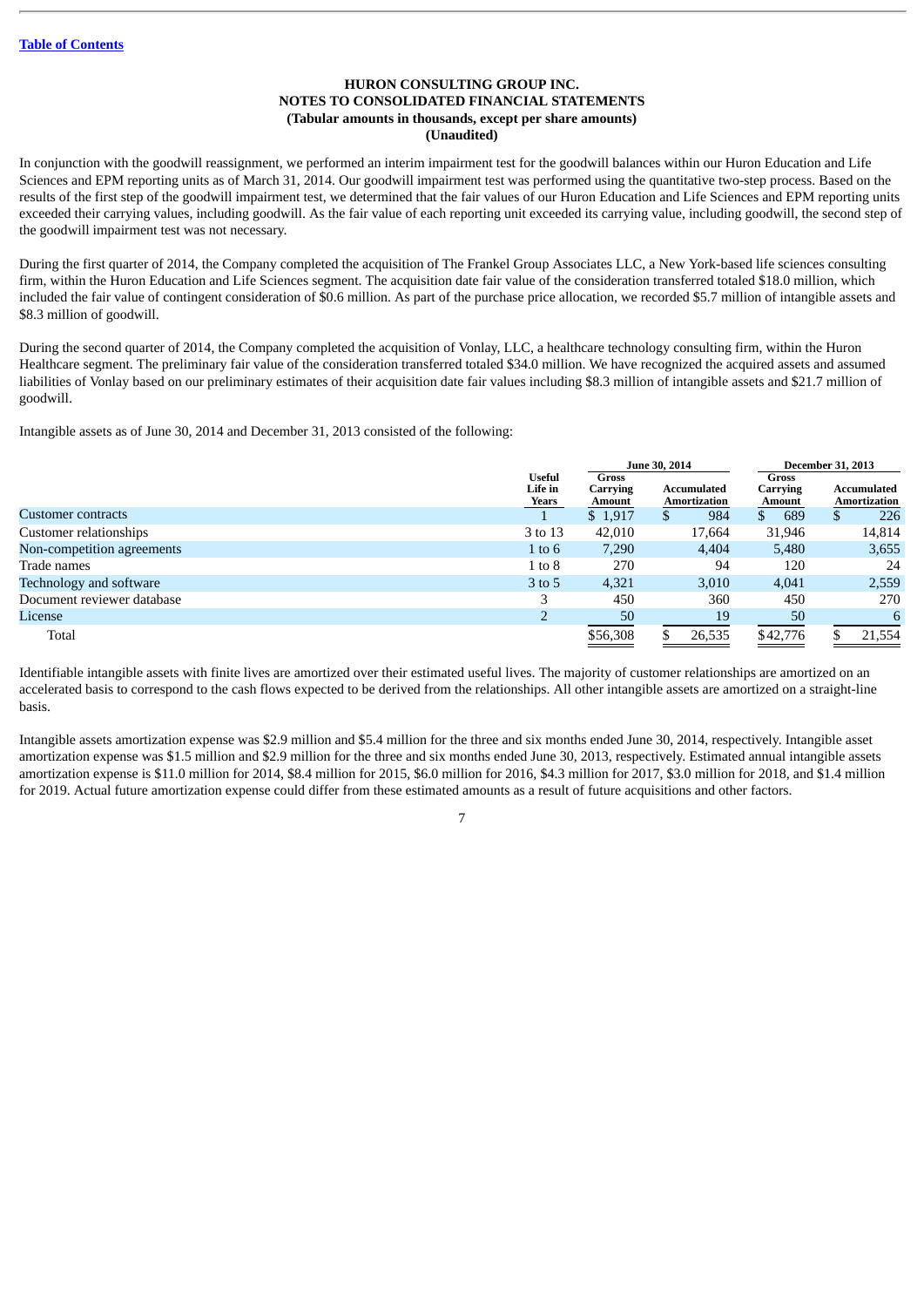#### **5. Earnings Per Share**

Basic earnings per share excludes dilution and is computed by dividing net income by the weighted average number of common shares outstanding for the period, excluding unvested restricted common stock. Diluted earnings per share reflects the potential reduction in earnings per share that could occur if securities or other contracts to issue common stock were exercised or converted into common stock under the treasury stock method. Earnings per share under the basic and diluted computations are as follows:

|                                                      |             | <b>Three Months Ended</b><br><b>June 30,</b> | <b>Six Months Ended</b><br><b>June 30,</b> |            |
|------------------------------------------------------|-------------|----------------------------------------------|--------------------------------------------|------------|
|                                                      | 2014        | 2013                                         | 2014                                       | 2013       |
| Net income from continuing operations                | \$19,913    | \$15,814                                     | \$54,039                                   | \$27,183   |
| Loss from discontinued operations, net of tax        |             | (9)                                          |                                            | (41)       |
| Net income                                           | \$19,913    | \$15,805                                     | \$54,039                                   | \$27,142   |
| Weighted average common shares outstanding - basic   | 22,645      | 22,351                                       | 22,617                                     | 22,246     |
| Weighted average common stock equivalents            | 453         | 409                                          | 475                                        | 378        |
| Weighted average common shares outstanding - diluted | 23,098      | 22,760                                       | 23,092                                     | 22,624     |
| Net earnings per basic share:                        |             |                                              |                                            |            |
| Income from continuing operations                    | \$.<br>0.88 | \$.<br>0.71                                  | 2.39<br>SS.                                | S.<br>1.22 |
| Loss from discontinued operations, net of tax        |             |                                              |                                            |            |
| Net income                                           | 0.88        | \$0.71                                       | \$2.39                                     | \$1.22     |
| Net earnings per diluted share:                      |             |                                              |                                            |            |
| Income from continuing operations                    | \$<br>0.86  | \$.<br>0.69                                  | \$<br>2.34                                 | 1.20       |
| Loss from discontinued operations, net of tax        |             |                                              |                                            |            |
| Net income                                           | 0.86        | 0.69                                         | 2.34                                       | 1.20       |

The computation of diluted earnings per share excludes unvested restricted common stock, outstanding options and other common stock equivalents in periods where inclusion of such potential common stock instruments would be anti-dilutive. The weighted average common stock equivalents presented above do not include the effect of approximately 2,300 and 77,100 common stock equivalents for the three months ended June 30, 2014 and 2013, respectively, and approximately 4,600 and 78,900 common stock equivalents for the six months ended June 30, 2014 and 2013, respectively, because their inclusion would be anti-dilutive.

#### **6. Borrowings**

During 2011, the Company and certain of the Company's subsidiaries as guarantors entered into an Amended and Restated Credit Agreement with various financial institutions, as amended by the first, second, third, and fourth amendments to the credit agreement dated as of August 31, 2012, September 25, 2013, February 14, 2014, and June 27, 2014 respectively (as amended and modified, the "2011 Credit Agreement").

The 2011 Credit Agreement consists of a senior secured credit facility in an aggregate principal amount of \$450.0 million comprised of a five-year revolving credit facility ("Revolver") under which the Company may borrow from time to time up to \$247.5 million and a \$202.5 million five-year term loan facility ("Term Loan") that was funded in a single advance on the closing date of the first amendment. The 2011 Credit Agreement provides for the option to increase the revolving credit facility in an aggregate amount of up to \$50 million subject to certain requirements as defined in the 2011 Credit Agreement. The proceeds of the senior secured credit facility were used to refinance existing indebtedness and will continue to be used for working capital, capital expenditures, and other corporate purposes.

The obligations under the 2011 Credit Agreement are secured pursuant to a Security Agreement with Bank of America, N.A. as Collateral Agent. The Security Agreement grants Bank of America, N.A., for the ratable benefit of the lenders under the 2011 Credit Agreement, a first-priority lien, subject to permitted liens, on substantially all of the personal property assets of the Company and the subsidiary guarantors. The Revolver and Term Loan are also secured by a pledge of 100% of the voting stock or other equity interests in our domestic subsidiaries and 65% of the voting stock or other equity interests in our foreign subsidiaries.

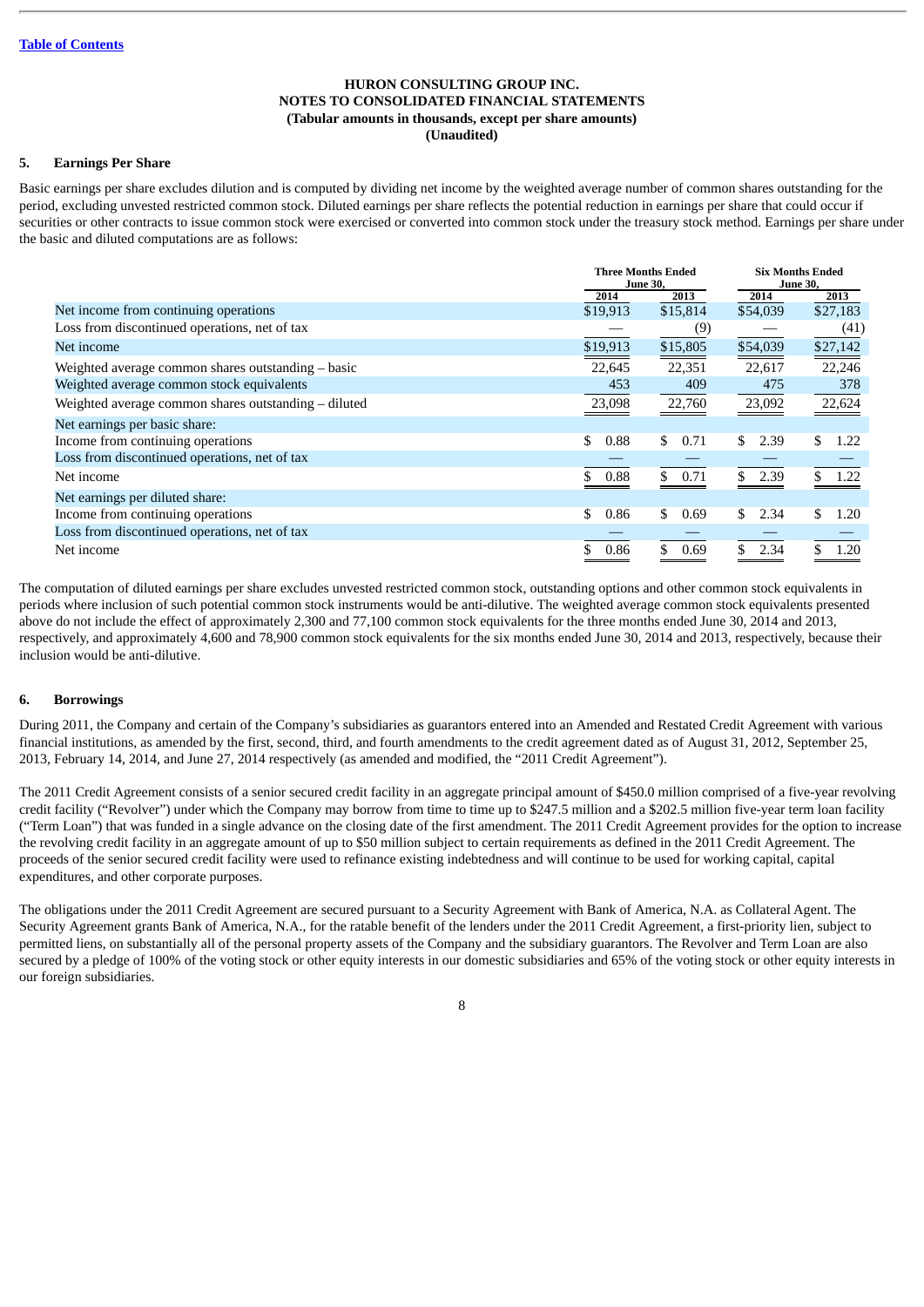Fees and interest on borrowings vary based on our total debt to earnings before interest, taxes, depreciation and amortization ("EBITDA") ratio as set forth in the 2011 Credit Agreement. Interest is based on a spread over the London Interbank Offered Rate ("LIBOR") or a spread over the base rate, as selected by the Company. The base rate is the greater of (a) the Federal Funds Rate plus 0.5%, (b) the Prime Rate and (c) except during a Eurodollar Unavailability Period, the Eurodollar Rate plus 1.0%.

As of the date of the second amendment to the credit agreement, the Term Loan had a principal amount outstanding of \$181.3 million. This principal balance is subject to scheduled quarterly amortization payments that began in 2013. The aggregate annual quarterly amortization payments, expressed as a percentage of the original principal balance, are as follows: 6.9% in 2013, 13.8% in 2014, 15.8% in 2015, 16.6% in 2016, 16.6% in 2017, and 30.3% in 2018, as set forth in the 2011 Credit Agreement. The maturity date for the Term Loan is September 25, 2018, at which time the outstanding principal balance and all accrued interest will be due and payable in full. All outstanding borrowings under the Revolver, as amended, will be due upon expiration of the 2011 Credit Agreement on September 25, 2018. As of June 30, 2014, the Company has made all scheduled quarterly amortization payments as they have come due in accordance with the Term Loan.

Under the 2011 Credit Agreement, dividends are restricted to an amount up to \$50 million plus 50% of cumulative consolidated net income from the closing date of the 2011 Credit Agreement plus 50% of the net cash proceeds from equity issuances. In addition, certain acquisitions and similar transactions need to be approved by the lenders.

The 2011 Credit Agreement contains quarterly financial covenants that require us to maintain a minimum fixed charge coverage ratio of 2.25 to 1.00 and a maximum leverage ratio that varies throughout the term and was 3.00 to 1.00 as of June 30, 2014, as those ratios are defined therein, as well as a minimum net worth greater than \$150 million. At June 30, 2014, we were in compliance with these financial covenants with a fixed charge coverage ratio of 4.91 to 1.00, a leverage ratio of 0.97 to 1.00, and net worth greater than \$150 million. At December 31, 2013, we were also in compliance with these financial debt covenants.

The borrowing capacity under the 2011 Credit Agreement is reduced by any outstanding letters of credit and payments under the Term Loan. At June 30, 2014, outstanding letters of credit totaled \$5.3 million and are primarily used as security deposits for our office facilities. As of June 30, 2014, the unused borrowing capacity under the 2011 Credit Agreement was \$219.7 million. Borrowings outstanding under this credit facility at June 30, 2014 totaled \$178.8 million. These borrowings carried a weighted average interest rate of 2.2%, including the effect of the interest rate swaps described below in Note 8 "Derivative Instruments and Hedging Activity." Borrowings outstanding at December 31, 2013 were \$168.8 million and carried a weighted average interest rate of 2.0%.

#### **7. Restructuring Charges**

During the second quarter of 2014, we incurred a \$1.0 million pretax restructuring charge related to the consolidation of office spaces in Chicago, New York, and London. Of the total \$1.0 million charge, \$0.6 million related to the accrual of our remaining lease obligations at vacated spaces, net of estimated sublease income, and \$0.4 million related to accelerated depreciation of assets disposed as a result of the space consolidation. The vacated locations in Chicago and New York were acquired as part of business acquisitions during 2013 and 2014. During the first quarter of 2014, we incurred a \$0.1 million pretax restructuring charge related to workforce reductions in our London office to better align our resources with market demand in our Huron Legal segment.

During the second quarter of 2013, we incurred a \$0.6 million pretax restructuring charge related to the consolidation of office space in Washington, D.C. The charge primarily consisted of the accrual of remaining lease payments for an office we vacated during the second quarter of 2013. We did not incur a restructuring charge during the first quarter of 2013.

As of June 30, 2014, our restructuring charge liability is \$0.6 million, and primarily consists of the present value of remaining lease payments for our vacated office spaces in Chicago, London, New York, San Francisco, and Washington, D.C. The restructuring charge liability is included as a component of Accrued expenses and Deferred compensation and other liabilities.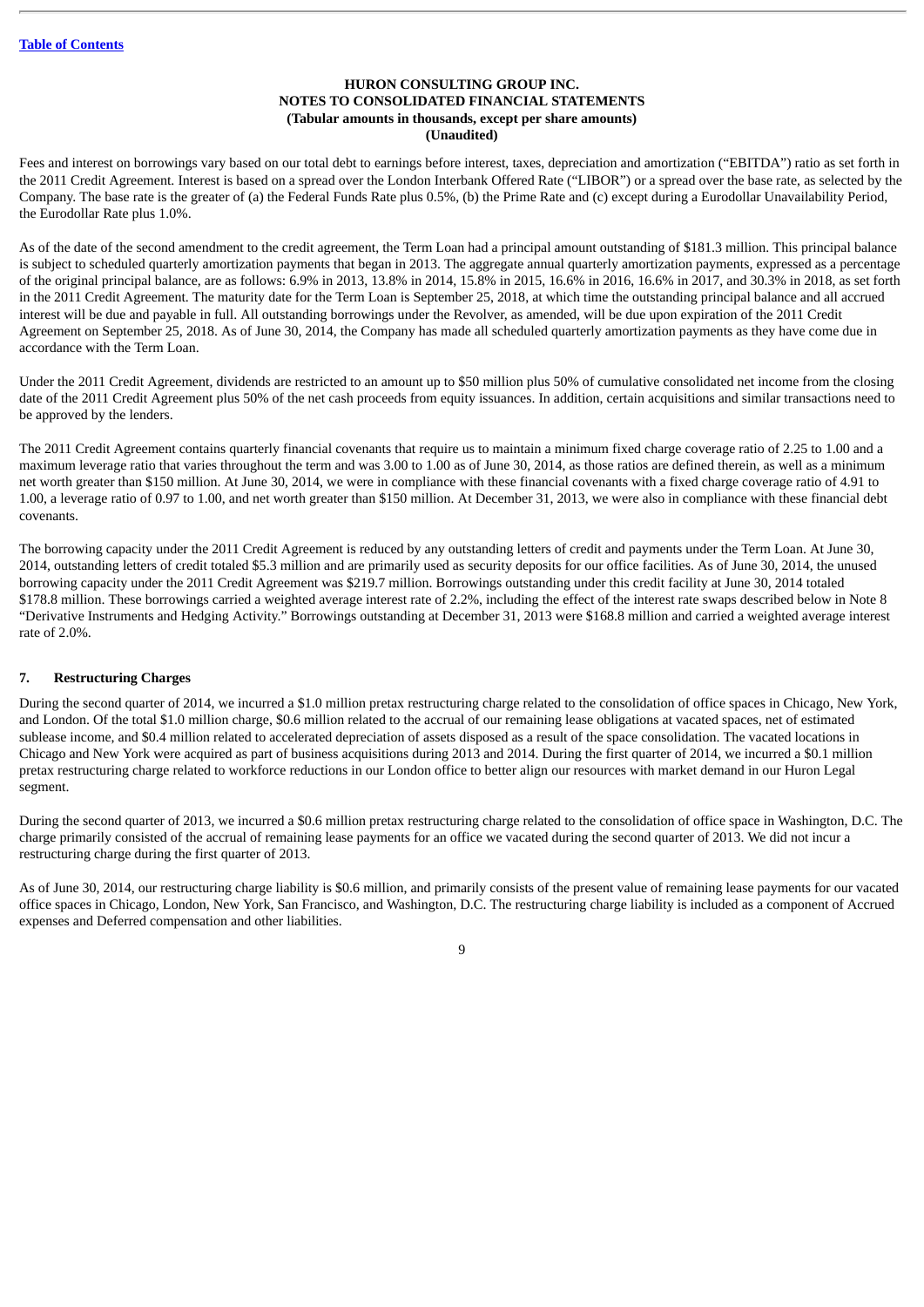#### **8. Derivative Instruments and Hedging Activity**

On December 8, 2011, we entered into a forward amortizing interest rate swap agreement effective on February 29, 2012 and ending on April 14, 2016. We entered into this derivative instrument to hedge against the interest rate risks of our variable-rate borrowings described in Note 6 "Borrowings." The swap had an initial notional amount of \$56.6 million and amortizes throughout the term. Under the terms of the interest rate swap agreement, we receive from the counterparty interest on the notional amount based on one-month LIBOR and we pay to the counterparty a fixed rate of 0.9875%.

On May 30, 2012, we entered into an amortizing interest rate swap agreement effective on May 31, 2012 and ending on April 14, 2016. We entered into this derivative instrument to further hedge against the interest rate risks of our variable-rate borrowings. The swap had an initial notional amount of \$37.0 million and amortizes throughout the term. Under the terms of the interest rate swap agreement, we receive from the counterparty interest on the notional amount based on one-month LIBOR and we pay to the counterparty a fixed rate of 0.70%.

On April 4, 2013, we entered into a forward amortizing interest rate swap agreement effective on March 31, 2014 and ending on August 31, 2017. We entered into this derivative instrument to further hedge against the interest rate risks of our variable-rate borrowings. The swap has an initial notional amount of \$60.0 million and amortizes such that, collectively with our other two interest rate swaps, we are effectively fixing the interest rate on 80% of our Term Loan borrowings throughout the term of the swap agreement. Under the terms of the interest rate swap agreement, we will receive from the counterparty interest on the notional amount based on one-month LIBOR and we will pay to the counterparty a fixed rate of 0.985%.

ASC Topic 815, "Derivatives and Hedging," requires companies to recognize all derivative instruments as either assets or liabilities at fair value on the balance sheet. In accordance with ASC Topic 815, we have designated these derivative instruments as cash flow hedges. As such, changes in the fair value of the derivative instruments are recorded as a component of other comprehensive income ("OCI") to the extent of effectiveness and reclassified into interest expense upon settlement. The ineffective portion of the change in fair value of the derivative instruments is recognized in interest expense. As of June 30, 2014, it was anticipated that \$0.5 million of the losses, net of tax, currently recorded in accumulated other comprehensive loss will be reclassified into earnings within the next 12 months. Our interest rate swap agreements were effective during the three and six months ended June 30, 2014.

The table below sets forth additional information relating to these interest rate swaps designated as cash flow hedging instruments as of June 30, 2014 and December 31, 2013.

|                                             |  | <b>Fair Value (Derivative Asset and Liability)</b> |  |                      |  |  |  |  |
|---------------------------------------------|--|----------------------------------------------------|--|----------------------|--|--|--|--|
| <b>Balance Sheet Location</b>               |  | <b>June 30.</b><br>2014                            |  | December 31.<br>2013 |  |  |  |  |
| Other non-current assets                    |  | 497                                                |  | 752                  |  |  |  |  |
| Accrued expenses                            |  | 864                                                |  | 765                  |  |  |  |  |
| Deferred compensation and other liabilities |  | 84                                                 |  | 140                  |  |  |  |  |

All of the Company's derivative instruments are transacted under the International Swaps and Derivatives Association (ISDA) master agreements. These agreements permit the net settlement of amounts owed in the event of default and certain other termination events. Although netting is permitted, it is the Company's policy to record all derivative assets and liabilities on a gross basis on the Consolidated Balance Sheets. All of the Company's derivative instruments as of June 30, 2014 and December 31, 2013 were held with the same counterparty.

We do not use derivative instruments for trading or other speculative purposes, and we did not have any other derivative instruments or hedging activities as of June 30, 2014. Refer to Note 10 "Other Comprehensive Income (Loss)" for additional information on our derivative instruments.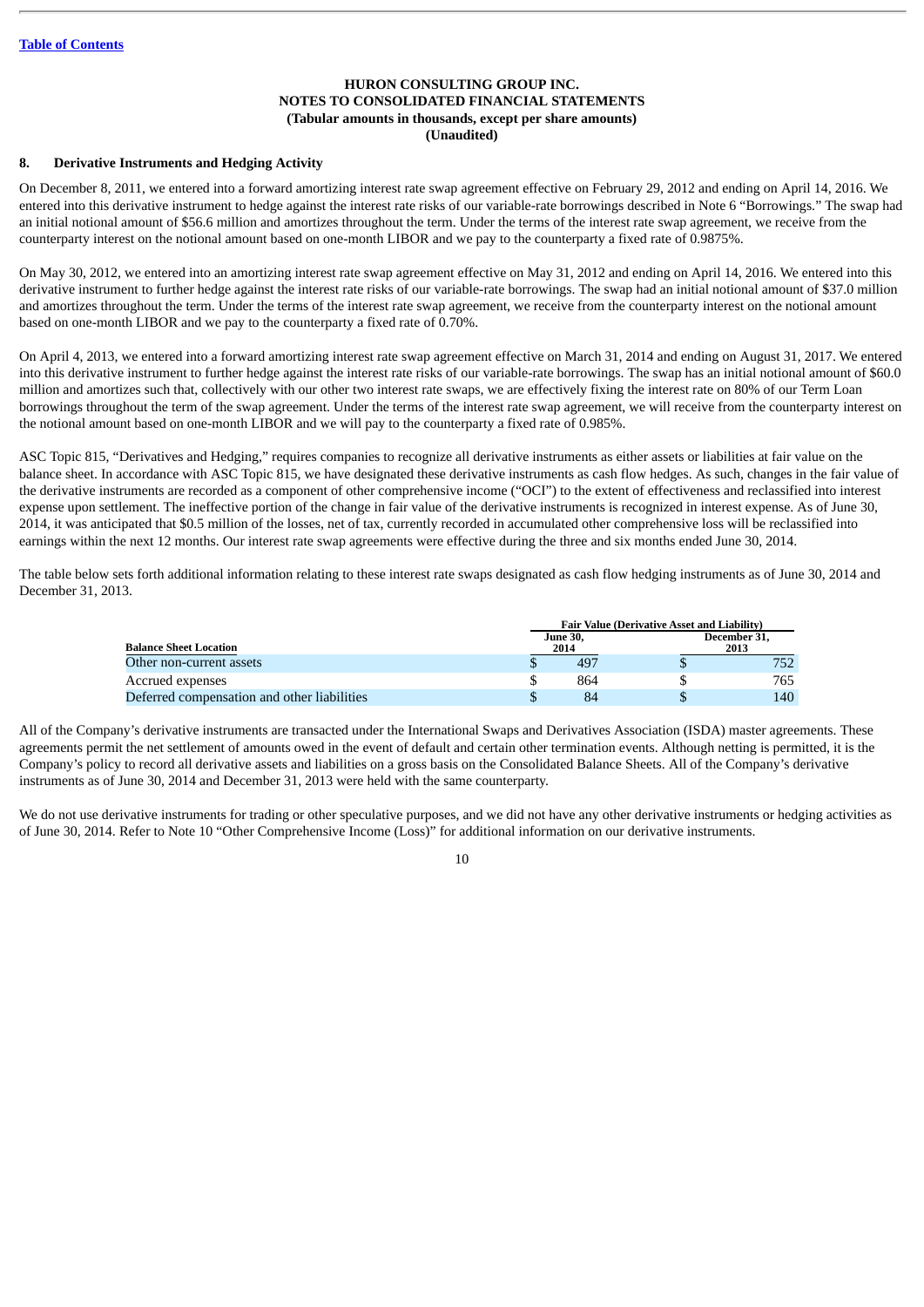#### **9. Fair Value of Financial Instruments**

Certain of our assets and liabilities are measured at fair value. ASC Topic 820, "Fair Value Measurements and Disclosures," defines fair value as the price that would be received to sell an asset or the price that would be paid to transfer a liability in an orderly transaction between market participants at the measurement date. ASC Topic 820 establishes a fair value hierarchy for inputs used in measuring fair value and requires companies to maximize the use of observable inputs and minimize the use of unobservable inputs. The fair value hierarchy consists of three levels based on the objectivity of the inputs as follows:

Level 1 Inputs Quoted prices in active markets for identical assets or liabilities that the reporting entity has the ability to access at the measurement date.

Level 2 Inputs Quoted prices in active markets for similar assets or liabilities; quoted prices for identical or similar assets or liabilities in markets that are not active; inputs other than quoted prices that are observable for the asset or liability; or inputs that are derived principally from or corroborated by observable market data by correlation or other means.

Level 3 Inputs Unobservable inputs for the asset or liability, and include situations in which there is little, if any, market activity for the asset or liability.

Cash and cash equivalents are stated at cost, which approximates fair market value. The carrying values for receivables from clients, unbilled services, accounts payable, deferred revenues and other accrued liabilities reasonably approximate fair market value due to the nature of the financial instrument and the short-term maturity of these items. The carrying values of our bank borrowings reported in the Consolidated Balance Sheets approximate fair value, using level 2 inputs, since they bear interest at variable rates based on market rates as set forth in the 2011 Credit Agreement. Refer to Note 6 "Borrowings."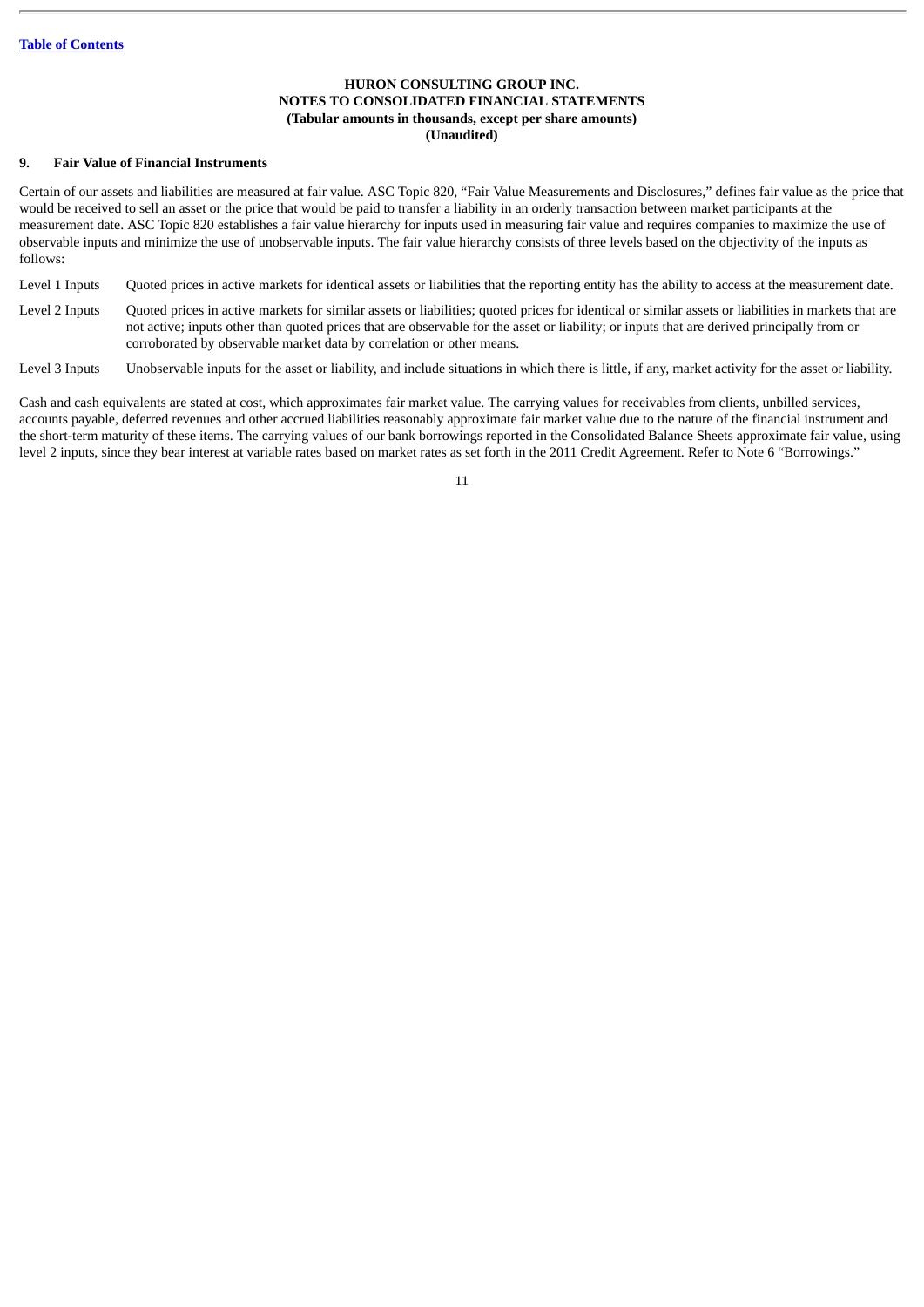The table below sets forth our fair value hierarchy for our financial assets and liabilities measured at fair value on a recurring basis as of June 30, 2014 and December 31, 2013.

|                                  | <b>Significant</b><br><b>Quoted Prices</b><br>in Active<br>Other<br><b>Markets</b> for<br><b>Observable</b><br><b>Identical Assets</b><br><b>Inputs</b><br>(Level 1)<br>(Level 2) |     | <b>Significant</b><br><b>Unobservable</b><br><b>Inputs</b><br>(Level 3) |       | <b>Total</b>        |
|----------------------------------|-----------------------------------------------------------------------------------------------------------------------------------------------------------------------------------|-----|-------------------------------------------------------------------------|-------|---------------------|
| <b>June 30, 2014</b>             |                                                                                                                                                                                   |     |                                                                         |       |                     |
| Assets:                          |                                                                                                                                                                                   |     |                                                                         |       |                     |
| Promissory note                  | \$<br>\$                                                                                                                                                                          |     | \$                                                                      | 2,053 | \$2,053             |
| Interest rate swaps              |                                                                                                                                                                                   | 59  |                                                                         |       | 59                  |
| <b>Total assets</b>              | \$<br>\$                                                                                                                                                                          | 59  | \$                                                                      | 2,053 | \$2,112             |
| <b>Liabilities:</b>              |                                                                                                                                                                                   |     |                                                                         |       |                     |
| Interest rate swaps              | \$<br>\$                                                                                                                                                                          | 510 | \$                                                                      |       | \$510               |
| Deferred acquisition payment     |                                                                                                                                                                                   |     |                                                                         | 5,330 | 5,330               |
| Contingent acquisition liability |                                                                                                                                                                                   |     |                                                                         | 150   | 150                 |
| <b>Total liabilities</b>         | \$<br>\$                                                                                                                                                                          | 510 | \$                                                                      | 5,480 | \$5,990             |
|                                  |                                                                                                                                                                                   |     |                                                                         |       |                     |
| <b>December 31, 2013</b>         |                                                                                                                                                                                   |     |                                                                         |       |                     |
| Assets:                          |                                                                                                                                                                                   |     |                                                                         |       |                     |
| Promissory note                  | \$<br>\$                                                                                                                                                                          |     | \$                                                                      | 2,726 | \$2,726             |
| Interest rate swaps              |                                                                                                                                                                                   | 430 |                                                                         |       | 430                 |
| <b>Total assets</b>              | \$<br>\$                                                                                                                                                                          | 430 | \$                                                                      | 2,726 | \$3,156             |
| <b>Liabilities:</b>              |                                                                                                                                                                                   |     |                                                                         |       |                     |
| Interest rate swaps              | \$<br>\$                                                                                                                                                                          | 583 | \$                                                                      |       | $\mathbf{s}$<br>583 |
| Deferred acquisition payment     |                                                                                                                                                                                   |     |                                                                         | 5,177 | 5,177               |
| <b>Total liabilities</b>         | \$<br>\$                                                                                                                                                                          | 583 | \$                                                                      | 5,177 | \$5,760             |

As part of the consideration received for the sale of our Accounting Advisory practice on December 30, 2011, the Company received a \$3.5 million promissory note payable over four years. During the first quarter of 2014, we agreed to restructure the note to temporarily decrease the quarterly payment amounts, increase the interest rate and extend the term of the note to mature on October 31, 2017. During the second quarter of 2014, we agreed to amend and restate the note such that principal payments will be paid to the Company annually based on the amount of excess cash flows earned each year by the maker of the note until the maturity date of December 31, 2018, at which time the remaining principal balance and any accrued interest is due. The fair value of the note is based on the net present value of the projected cash flows using a discount rate of 17%, which accounts for the risks associated with the note. The decrease in the fair value of the note during the first six months of 2014 reflects principal payments received, the amendment of terms, and the increased discount rate of 17%, less the accretion of interest income in excess of interest payments received. The portion of the note expected to be received in the next twelve months is recorded as a receivable in Prepaid expenses and other current assets. The remaining portion of the note is recorded in Other non-current assets.

The fair value of the interest rate swaps was derived using estimates to settle the interest rate swap agreements, which are based on the net present value of expected future cash flows on each leg of the swaps utilizing market-based inputs and discount rates reflecting the risks involved.

Deferred acquisition payments are included in the total purchase consideration for certain business acquisitions the Company has completed and represent fixed future payments owed to the sellers of those businesses. The fair value of the deferred acquisition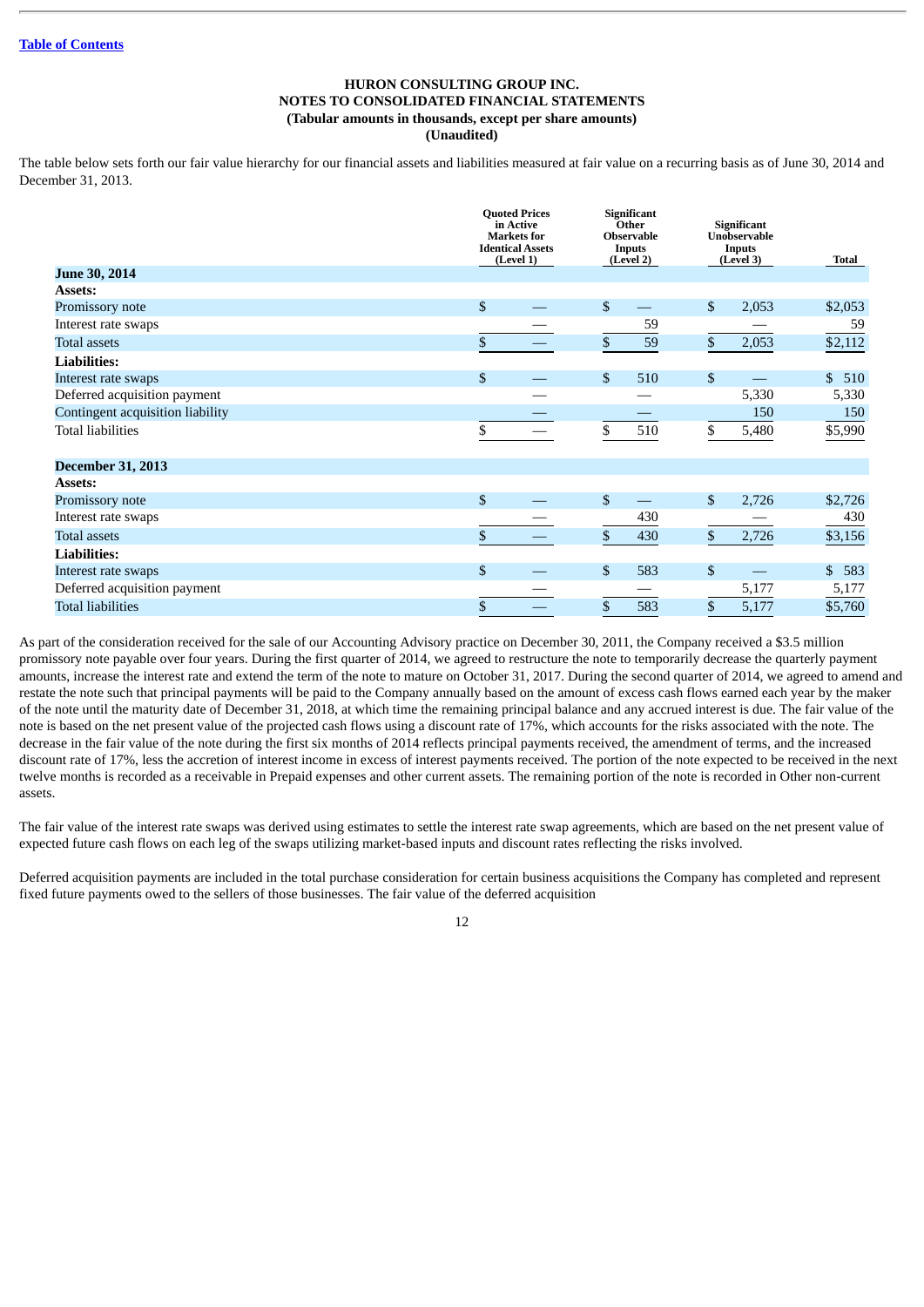payment is based on the two-year payment term and the net present value of expected cash flows using a discount rate of 6%. The increase in the fair value of the deferred acquisition payment during the first six months of 2014 reflects the accretion of interest expense in excess of interest payments made.

The initial fair value of the contingent acquisition liability was calculated at the acquisition date using a probability weighted estimated payout based on assumptions used in our latest projections and discounted to fair value using a discount rate of 1.9%. On a quarterly basis, the contingent acquisition liability is remeasured at current fair value with any changes to the fair value recorded in earnings. During the three months ended June 30, 2014, we determined that the fair value of the contingent consideration liability decreased and recorded a remeasurement gain of \$0.4 million. The fair value of the contingent acquisition liability is recorded in Accrued consideration for business acquisitions.

#### **10. Other Comprehensive Income (Loss)**

The tables below set forth the components of other comprehensive income (loss), net of tax, for the three and six months ended June 30, 2014 and 2013.

|                                             |                               | <b>Three Months Ended</b><br>June 30, 2014 |                        | Three Months Ended<br><b>June 30, 2013</b> |                             |                 |  |
|---------------------------------------------|-------------------------------|--------------------------------------------|------------------------|--------------------------------------------|-----------------------------|-----------------|--|
|                                             | <b>Before</b><br><b>Taxes</b> | <b>Tax</b><br>(Expense)<br>Benefit         | Net of<br><b>Taxes</b> | <b>Before</b><br><b>Taxes</b>              | Tax<br>(Expense)<br>Benefit | Net of<br>Taxes |  |
| Other comprehensive income:                 |                               |                                            |                        |                                            |                             |                 |  |
| Foreign currency translation adjustment     | \$498                         |                                            | \$498                  | 91<br>SS.                                  |                             | -91             |  |
| Unrealized gain (loss) on cash flow hedges: |                               |                                            |                        |                                            |                             |                 |  |
| Change in fair value                        | \$(511)                       | 202                                        | $$^{(309)}$            | 882<br>S.                                  | (351)<br>S                  | \$531           |  |
| Reclassification adjustments into earnings  | 254                           | (101)                                      | 153                    | 142                                        | (57)                        | 85              |  |
| Net unrealized gain (loss)                  | $$^{(257)}$                   | 101                                        | \$(156)                | \$1,024                                    | (408)<br>S.                 | \$616           |  |
| Other comprehensive income (loss)           | \$241                         | 101                                        | \$ 342                 | \$1,115                                    | (408)                       | \$(707)         |  |

|                                             | <b>Six Months Ended</b><br><b>June 30, 2014</b> |                             |                        |                               | <b>Six Months Ended</b><br>June 30, 2013 |                        |  |
|---------------------------------------------|-------------------------------------------------|-----------------------------|------------------------|-------------------------------|------------------------------------------|------------------------|--|
|                                             | <b>Before</b><br><b>Taxes</b>                   | Tax<br>(Expense)<br>Benefit | Net of<br><b>Taxes</b> | <b>Before</b><br><b>Taxes</b> | Tax<br>(Expense)<br>Benefit              | Net of<br><b>Taxes</b> |  |
| Other comprehensive income:                 |                                                 |                             |                        |                               |                                          |                        |  |
| Foreign currency translation adjustment     | \$ 392                                          |                             | \$ 392                 | \$ (957)                      | 51                                       | \$(906)                |  |
| Unrealized gain (loss) on cash flow hedges: |                                                 |                             |                        |                               |                                          |                        |  |
| Change in fair value                        | \$(682)                                         | \$.<br>271                  | \$(411)                | \$ 857                        | (340)                                    | \$517                  |  |
| Reclassification adjustments into earnings  | 384                                             | (153)                       | 231                    | 279                           | (112)                                    | 167                    |  |
| Net unrealized gain (loss)                  | \$(298)                                         | 118                         | \$(180)                | \$1,136                       | (452)                                    | \$684                  |  |
| Other comprehensive income (loss)           | 94                                              | 118                         | \$212                  | 179<br>\$.                    | (401)                                    | \$(222)                |  |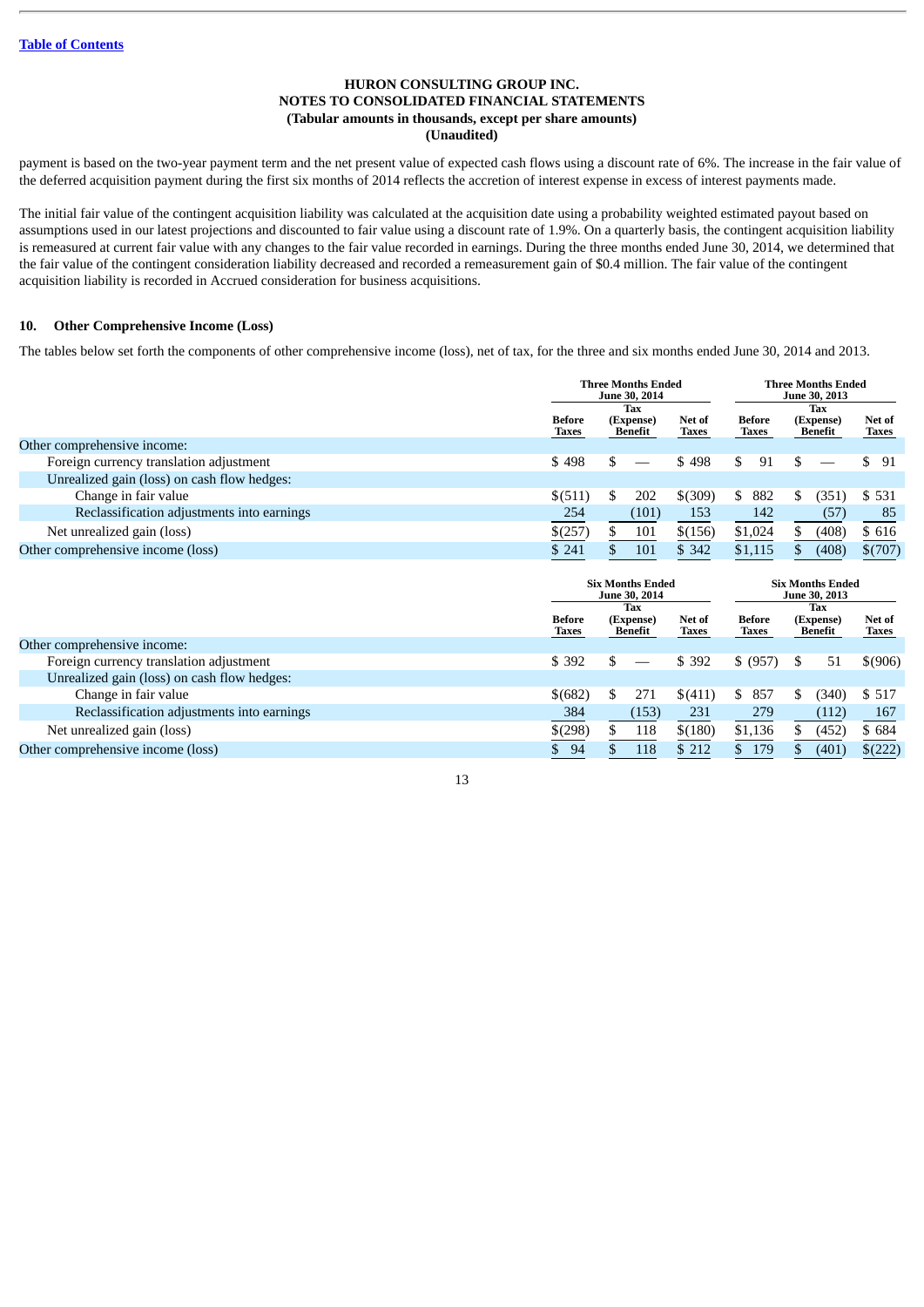The before tax amounts reclassified from accumulated other comprehensive loss related to our cash flow hedges are recorded to Interest expense, net of interest income.

Accumulated other comprehensive loss, net of tax, includes the following components:

|                               | <b>Foreign Currency</b><br>Translation<br>Adiustments |       | <b>Net Unrealized</b><br>Losses on<br><b>Derivatives</b> |       | <b>Accumulated Other</b><br>Comprehensive Loss |
|-------------------------------|-------------------------------------------------------|-------|----------------------------------------------------------|-------|------------------------------------------------|
| Balance, December 31, 2013    |                                                       | (716) | Φ                                                        | (81)  | (797)                                          |
| Current period change         |                                                       | 392   |                                                          | (180) | 212                                            |
| <b>Balance, June 30, 2014</b> |                                                       | (324) |                                                          | (261) | (585)                                          |

#### **11. Income Taxes**

The Company's effective tax rates for the three months ended June 30, 2014 and 2013 were 38.9% and 44.9%, respectively. The Company's effective tax rates for the six months ended June 30, 2014 and 2013 were 26.2% and 43.6%, respectively. The effective tax rate for the second quarter of 2014 was lower than the statutory rate, inclusive of state income taxes, primarily due to tax benefits recognized on foreign losses, partially offset by certain non-deductible business expenses. The effective tax rate for the first half of 2014 was lower than the statutory tax rate, inclusive of state income taxes, due primarily to the impact of a tax election made in the first quarter of 2014 to classify one of our wholly-owned foreign subsidiaries as a disregarded entity for U.S. federal income tax purposes (commonly referred to as a "check-the-box" election). As a result of this election, we expect to realize an income tax benefit of \$13.8 million, of which \$2.4 million is unrecognized, resulting in a net recognized tax benefit of \$11.4 million. This recognized benefit was partially offset by \$1.2 million in expenses in the first quarter of 2014 related to the establishment of a valuation allowance for certain foreign tax credits and increased deferred tax liabilities as a result of the aforementioned election.

The effective tax rate for the second quarter of 2013 was higher than the statutory rate, inclusive of state income taxes, due primarily to the impact of foreign losses with no tax benefit and certain non-deductible business expenses. The effective tax rate for the first half of 2013 was higher than the statutory rate, inclusive of state income taxes, due primarily to the impact of foreign losses with no tax benefit and certain non-deductible business expenses, partially offset by the impact of the retroactive reinstatement of the federal research and development tax credit, which was enacted during the first quarter of 2013.

#### **12. Commitments, Contingencies and Guarantees**

#### **Litigation**

#### *Qui Tam Action*

On December 9, 2009, plaintiff, Associates Against Outlier Fraud, filed a first amended *qui tam* complaint against Huron Consulting Group Inc. and others under the federal and New York state False Claims Act ("FCA") in the United States District Court for the Southern District of New York. The federal and state FCA authorize private individuals (known as "relators") to sue on behalf of the government (known as "*qui tam*" actions) alleging that false or fraudulent claims were knowingly submitted to the government. Once a *qui tam* action is filed, the government may elect to intervene in the action. If the government declines to intervene, the relator may proceed with the action. Under the federal and state FCA, the government may recover treble damages and civil penalties (civil penalties of up to \$11,000 per violation under the federal FCA and \$12,000 per violation under the state FCA). On January 6, 2010, the United States declined to intervene in the lawsuit. After the Court granted Huron's motion to dismiss without prejudice, on September 29, 2010, the relator filed a second amended complaint alleging that Huron and others caused St. Vincent Catholic Medical Center to receive more than \$30 million in inflated outlier payments under the Medicare and Medicaid programs in violation of the federal and state FCA and seeking to recover an unspecified amount of civil penalties. On March 8, 2013, the Court granted Huron's motion for summary judgment and dismissed the relator's second amended complaint in its entirety with prejudice. As a result, we reversed the charge of \$1.2 million relating to settlement discussions which we originally recorded in the second quarter of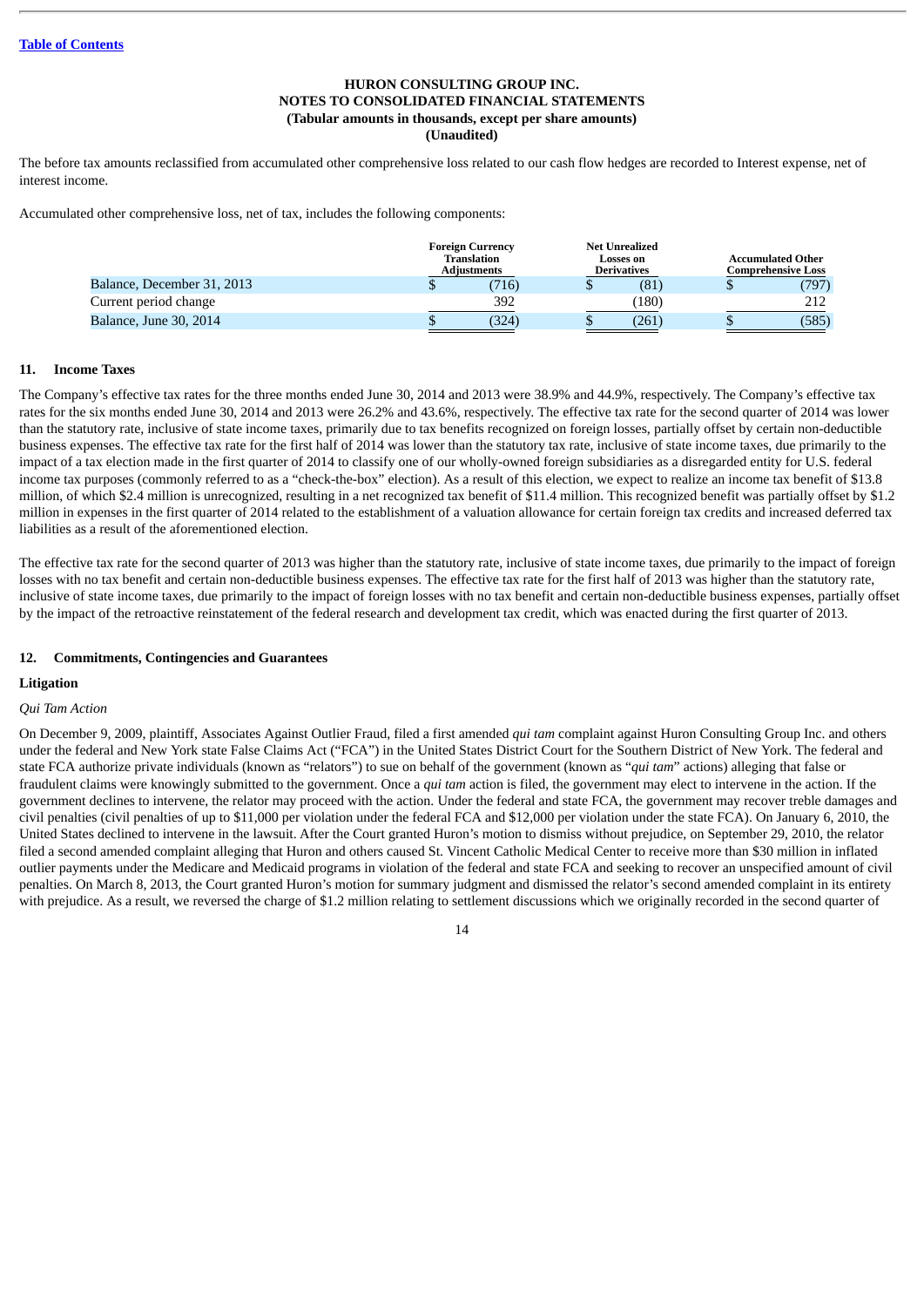2012, in accordance with ASC Topic 450, "Contingencies." The relator filed an appeal on April 2, 2013. On April 8, 2013, Huron filed an appeal of an earlier denial of a motion to dismiss filed by Huron which argued that the relator's action was barred because, under the FCA jurisdictional bar, the action was based on publicly disclosed information and the relator cannot qualify as an original source. On May 22, 2014, the United States Court of Appeals for the Second Circuit upheld the lower court's decision, which granted summary judgment to Huron. The relator has until August 20, 2014 to file a petition for writ of certiorari with the United States Supreme Court.

#### *Tamalluk Business Development LLC v. Huron Consulting Services LLC (Abu Dhabi Court of First Instance)*

On August 22, 2013, we learned that Tamalluk Business Development LLC, who was Huron's agent in Abu Dhabi, and its principal, Mubarak Ahmad Bin Hamouda Al Dhaheri, filed a claim against Huron Consulting Services LLC in the Abu Dhabi Court of First Instance. The lawsuit alleges that under the agency agreement, Tamalluk was entitled to a commission on certain amounts that Huron collected from Abu Dhabi clients, and that Huron breached the agreement with Tamalluk and caused damages by declining to enter into a client engagement in Abu Dhabi and subsequently terminating the agency agreement with Tamalluk. Claimants allege they are entitled to \$50 million for damage to reputation and defamation and another \$50 million for breach of contract. Huron submitted its written response on September 25, 2013. The response states that Huron had the right to terminate the agency agreement with Tamalluk, and Huron had the sole discretion whether to accept or reject an engagement. Huron also filed a counterclaim on October 10, 2013 seeking a judicial order to permit the cancellation of Huron's commercial license to allow Huron to cease doing business in Abu Dhabi. On December 17, 2013, the Abu Dhabi court ruled in Huron's favor on all claims and held that Huron permissibly terminated the contract with Tamalluk and Huron does not owe Tamalluk any compensation related to Tamalluk's claims. In addition, the court terminated the Local Sponsorship Agreement as requested by Huron in its counterclaim. Tamalluk appealed the decision, and on March 18, 2014, the appellate court upheld the decision in Huron's favor. Tamalluk filed an appeal on May 18, 2014 to the highest court in Abu Dhabi. We continue to believe that the claims are without merit and intend to vigorously defend ourselves in this matter.

From time to time, we are involved in legal proceedings and litigation arising in the ordinary course of business. As of the date of this Quarterly Report on Form 10-Q, we are not a party to or threatened with any other litigation or legal proceeding that, in the current opinion of management, could have a material adverse effect on our financial position or results of operations. However, due to the risks and uncertainties inherent in legal proceedings, actual results could differ from current expected results.

#### **Guarantees and Indemnification**

Guarantees in the form of letters of credit totaling \$5.3 million and \$4.9 million were outstanding at June 30, 2014 and December 31, 2013, respectively, to support certain office lease obligations as well as Middle East performance and bid bonds.

To the extent permitted by law, our bylaws and articles of incorporation require that we indemnify our officers and directors against judgments, fines and amounts paid in settlement, including attorneys' fees, incurred in connection with civil or criminal action or proceedings, as it relates to their services to us if such person acted in good faith. Although there is no limit on the amount of indemnification, we may have recourse against our insurance carrier for certain payments made.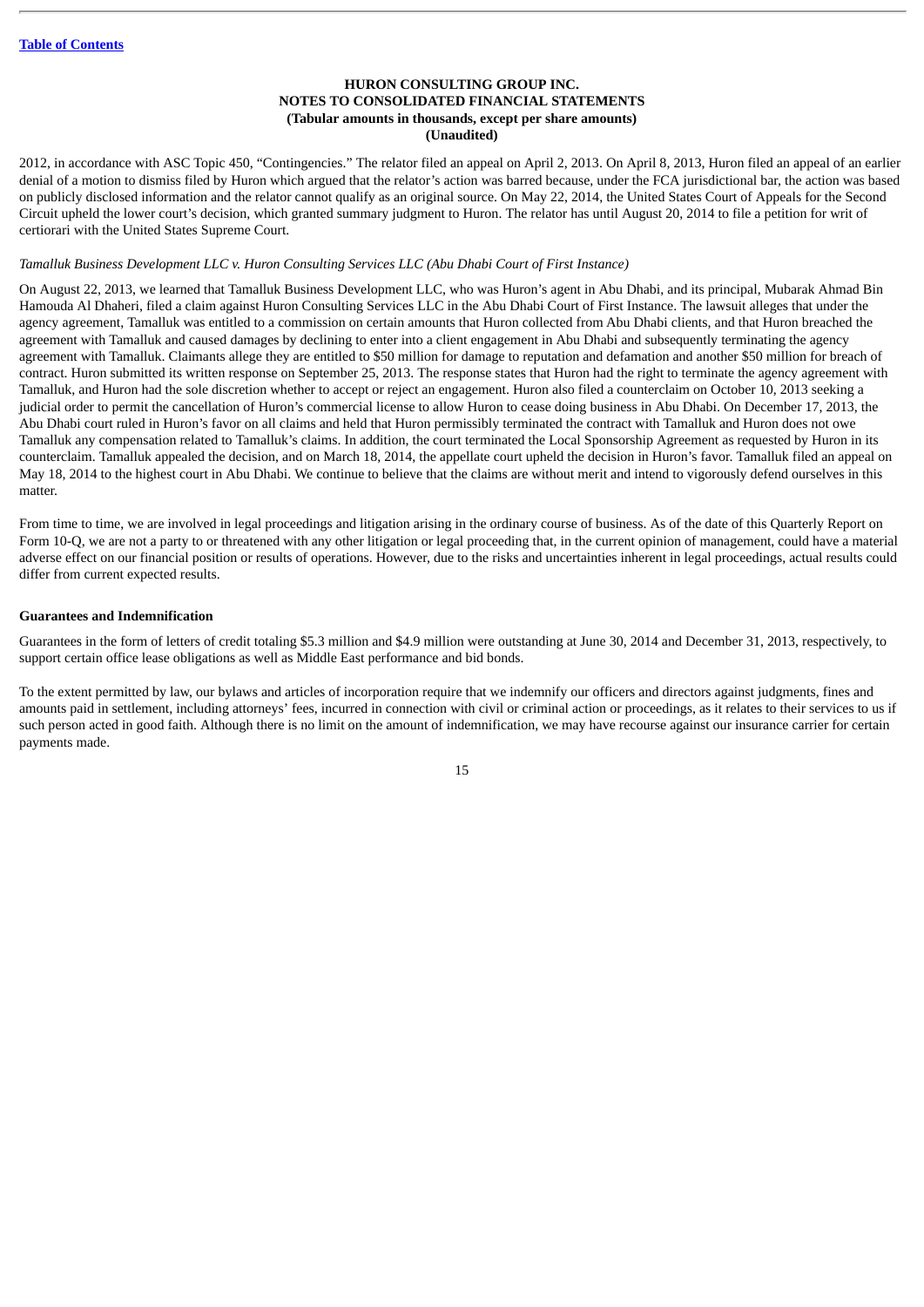#### **13. Segment Information**

Segments are defined by ASC Topic 280, "Segment Reporting," as components of a company that engage in business activities from which they may earn revenues and incur expenses, and for which separate financial information is available and is evaluated regularly by the chief operating decision maker, or decision-making group, in deciding how to allocate resources and in assessing performance. Our chief operating decision maker manages the business under five operating segments, which are our reportable segments: Huron Healthcare, Huron Legal, Huron Education and Life Sciences, Huron Business Advisory, and All Other.

#### **• Huron Healthcare**

Our Huron Healthcare segment provides consulting services to national and regional hospitals and integrated health systems, academic medical centers, community hospitals, and physician practices. This segment provides consulting services related to hospital or healthcare organization performance improvement, revenue cycle improvement, clinical quality and care variation, labor productivity, non-labor cost management, information technology, patient flow improvement, and physician practice management.

#### **• Huron Legal**

Our Huron Legal segment provides advisory and business services to assist law departments of major global corporations and law firms with their cost and risk effectiveness, organizational design and development, and operational efficiency. These services add value to organizations by helping them enhance client service and reduce the amounts spent on legal services. Our expertise focuses on strategic and management consulting, cost management, and technology and information management, including matter management, records management, document review, and discovery services. Included in this segment's offerings is our Integrated Analytics solution, which is designed to deliver an innovative, comprehensive process resulting in more affordable and predictable discovery costs.

#### **• Huron Education and Life Sciences**

Our Huron Education and Life Sciences segment provides management consulting services and software solutions to the higher education, academic medical center, pharmaceutical and medical device, and research industries. We work with our clients to develop and implement performance improvement, technology, and research enterprise solutions to help them address challenges relating to financial management, strategy, operational and organizational effectiveness, research administration, and regulatory compliance.

#### **• Huron Business Advisory**

Our Huron Business Advisory segment (formerly referred to as Huron Financial) provides financial advisory; interim management; operational improvement; capital advisory; valuation; enterprise systems planning, design, and implementation; and enterprise performance management services. We assist clients in a broad range of industries and across the spectrum from healthy, well-capitalized companies to organizations in transition, creditors, owners, investors, and other key constituents in connection with out-of-court restructurings and bankruptcy proceedings. Our professionals consist of certified public accountants, certified insolvency and restructuring advisors, certified turnaround professionals, MBAs, JDs, and chartered financial analysts as well as former chief restructuring officers, chief executive officers, chief financial officers, and professionals with significant board governance experience.

## **• All Other**

Our All Other segment consists of any line of business not managed by our other four operating segments. These businesses include our public sector consulting practice and our foreign healthcare and strategic consulting operations based in the Middle East.

During the first quarter of 2014, we reorganized our internal operating structure to better align our service offerings and moved our EPM practice (formerly referred to as Blue Stone International, a business which we acquired during the fourth quarter of 2013) from the Huron Education and Life Sciences segment to the Huron Business Advisory segment.

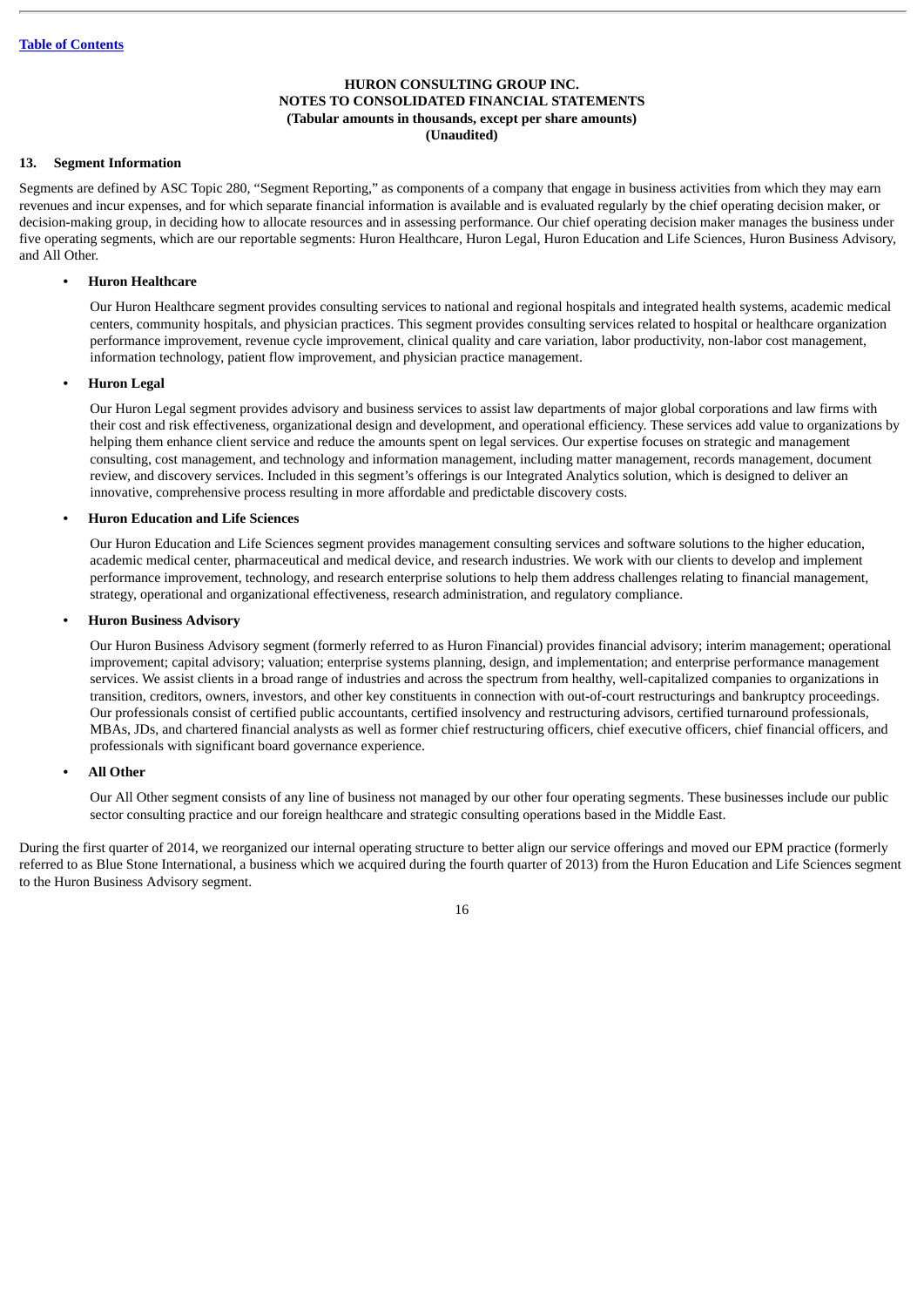Segment operating income consists of the revenues generated by a segment, less the direct costs of revenue and selling, general and administrative costs that are incurred directly by the segment. Unallocated corporate costs include costs related to administrative functions that are performed in a centralized manner that are not attributable to a particular segment. These administrative function costs include costs for corporate office support, certain office facility costs, costs relating to accounting and finance, human resources, legal, marketing, information technology, and Company-wide business development functions, as well as costs related to overall corporate management.

The table below sets forth information about our operating segments for the three and six months ended June 30, 2014 and 2013, along with the items necessary to reconcile the segment information to the totals reported in the accompanying Consolidated Financial Statements.

|                                                              | <b>Three Months Ended</b><br><b>June 30,</b> |             | <b>Six Months Ended</b><br><b>June 30,</b> |             |  |
|--------------------------------------------------------------|----------------------------------------------|-------------|--------------------------------------------|-------------|--|
|                                                              | 2014                                         | 2013        | 2014                                       | 2013        |  |
| <b>Huron Healthcare:</b>                                     |                                              |             |                                            |             |  |
| Revenues                                                     | \$100,967                                    | \$78,946    | \$208,515                                  | \$157,691   |  |
| Operating income                                             | \$ 38,475                                    | \$29,507    | \$89,695                                   | \$60,668    |  |
| Segment operating income as a percentage of segment revenues | 38.1%                                        | 37.4%       | 43.0%                                      | 38.5%       |  |
| <b>Huron Legal:</b>                                          |                                              |             |                                            |             |  |
| Revenues                                                     | \$53,296                                     | \$45,089    | \$108,271                                  | \$86,033    |  |
| Operating income                                             | \$15,790                                     | \$10,793    | \$28,278                                   | \$13,731    |  |
| Segment operating income as a percentage of segment revenues | 29.6%                                        | 23.9%       | 26.1%                                      | 16.0%       |  |
| <b>Huron Education and Life Sciences:</b>                    |                                              |             |                                            |             |  |
| Revenues                                                     | \$37,747                                     | \$ 37,134   | \$71,323                                   | \$72,860    |  |
| Operating income                                             | \$11,633                                     | \$11,547    | \$18,080                                   | \$20,899    |  |
| Segment operating income as a percentage of segment revenues | 30.8%                                        | 31.1%       | 25.3%                                      | 28.7%       |  |
| <b>Huron Business Advisory:</b>                              |                                              |             |                                            |             |  |
| Revenues                                                     | \$16,574                                     | \$<br>9,263 | \$29,956                                   | \$17,845    |  |
| Operating income                                             | 5,129<br>\$                                  | 3,952<br>\$ | 7,684<br>\$                                | \$<br>7,331 |  |
| Segment operating income as a percentage of segment revenues | 30.9%                                        | 42.7%       | 25.7%                                      | 41.1%       |  |
| <b>All Other:</b>                                            |                                              |             |                                            |             |  |
| Revenues                                                     | \$<br>821                                    | \$<br>(25)  | 2,071<br>\$                                | \$<br>14    |  |
| <b>Operating loss</b>                                        | \$<br>(520)                                  | \$<br>(244) | \$<br>(978)                                | \$<br>(416) |  |
| Segment operating loss as a percentage of segment revenues   | N/M                                          | N/M         | N/M                                        | N/M         |  |
| <b>Total Company:</b>                                        |                                              |             |                                            |             |  |
| Revenues                                                     | \$209,405                                    | \$170,407   | \$420,136                                  | \$334,443   |  |
| Reimbursable expenses                                        | 21,141                                       | 18,123      | 40,244                                     | 33,459      |  |
| Total revenues and reimbursable expenses                     | \$230,546                                    | \$188,530   | \$460,380                                  | \$367,902   |  |
| <b>Statements of Earnings reconciliation:</b>                |                                              |             |                                            |             |  |
| Segment operating income                                     | \$70,507                                     | \$55,555    | \$142,759                                  | \$102,213   |  |
| Charges not allocated at the segment level:                  |                                              |             |                                            |             |  |
| Other operating expenses and gains                           | 30,217                                       | 20,129      | 54,594                                     | 40,665      |  |
| Depreciation and amortization expense                        | 6,267                                        | 4,877       | 12,323                                     | 9,656       |  |
| Other expense, net                                           | 1,425                                        | 1,858       | 2,620                                      | 3,708       |  |
| Income from continuing operations before income tax expense  | \$ 32,598                                    | \$ 28,691   | \$73,222                                   | \$48,184    |  |

N/M – Not Meaningful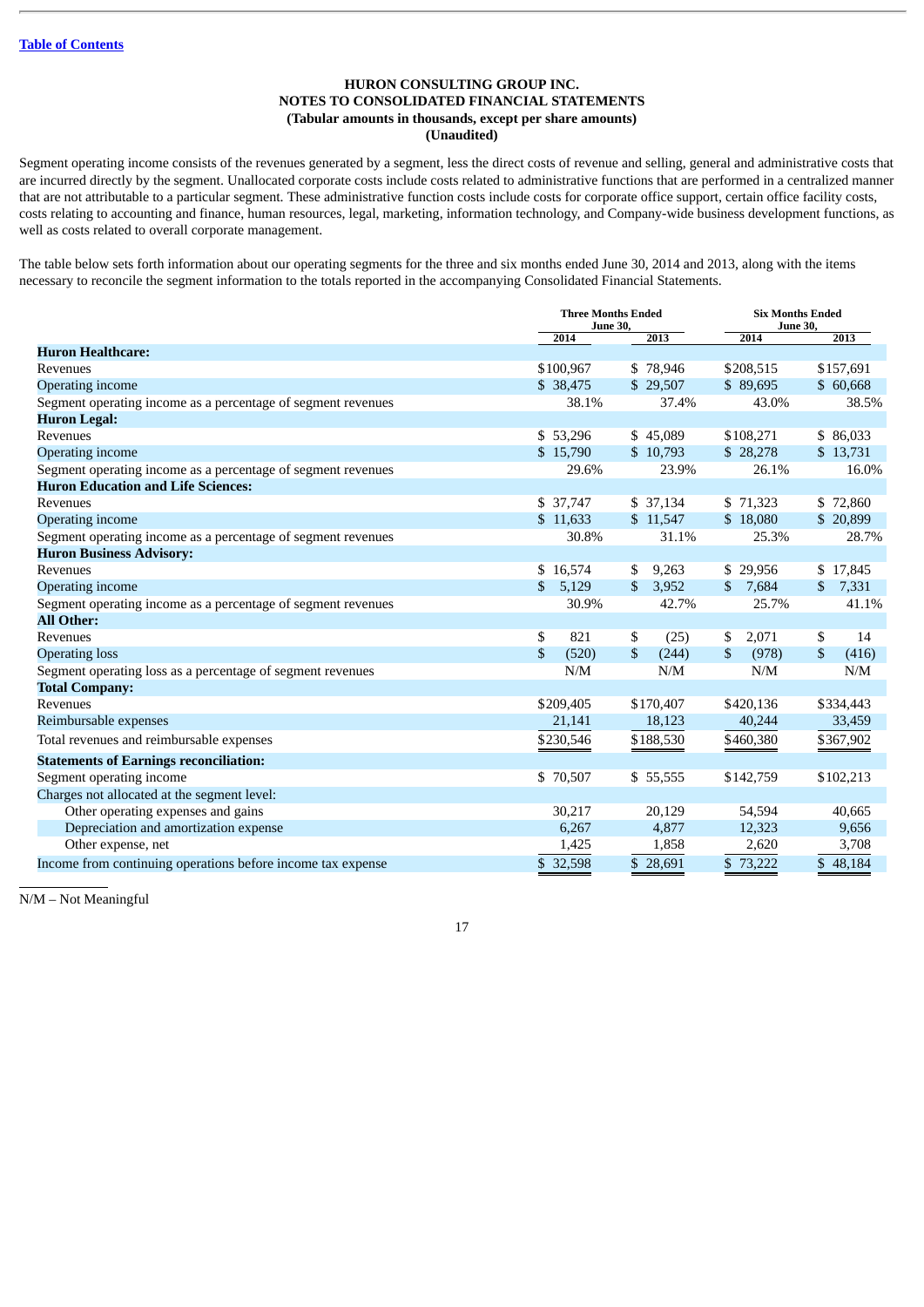|                                   | <b>June 30.</b><br>2014 | December 31,<br>2013 |
|-----------------------------------|-------------------------|----------------------|
| Segment Assets(1):                |                         |                      |
| Huron Healthcare                  | \$124,322               | 95,900               |
| Huron Legal                       | 51,167                  | 42,190               |
| Huron Education and Life Sciences | 29,302                  | 22,783               |
| <b>Huron Business Advisory</b>    | 24,708                  | 17,809               |
| All Other                         | 785                     | 257                  |
| Unallocated assets (2)            | 699,257                 | 706,661              |
| Total assets                      | \$929,541               | 885,600              |

(1) The December 31, 2013 segment asset balances have been reclassified to reflect the move of our EPM practice from the Huron Education and Life Sciences segment to the Huron Business Advisory segment.

(2) Goodwill and intangible assets are included in unallocated assets, as management does not evaluate these items at the segment level when assessing segment performance or allocating resources.

At June 30, 2014, no single client accounted for greater than 10% of our combined receivables and unbilled services balances. At December 31, 2013, one Huron Healthcare client's total receivables and unbilled services balance represented 14% of our total receivables and unbilled services balance. No other client's total receivables and unbilled services represented greater than 10% of our total receivables and unbilled services balance at December 31, 2013. No single client generated greater than 10% of our consolidated revenues during the three and six months ended June 30, 2014 and 2013.

#### **14. Subsequent Events**

On July 2, 2014, we made an investment, in the form of convertible debt, in Shorelight Holdings LLC, the parent company of Shorelight Education, a U.S. based company that partners with leading nonprofit universities to increase access and retention of international students, boost institutional growth, and enhance an institution's global footprint.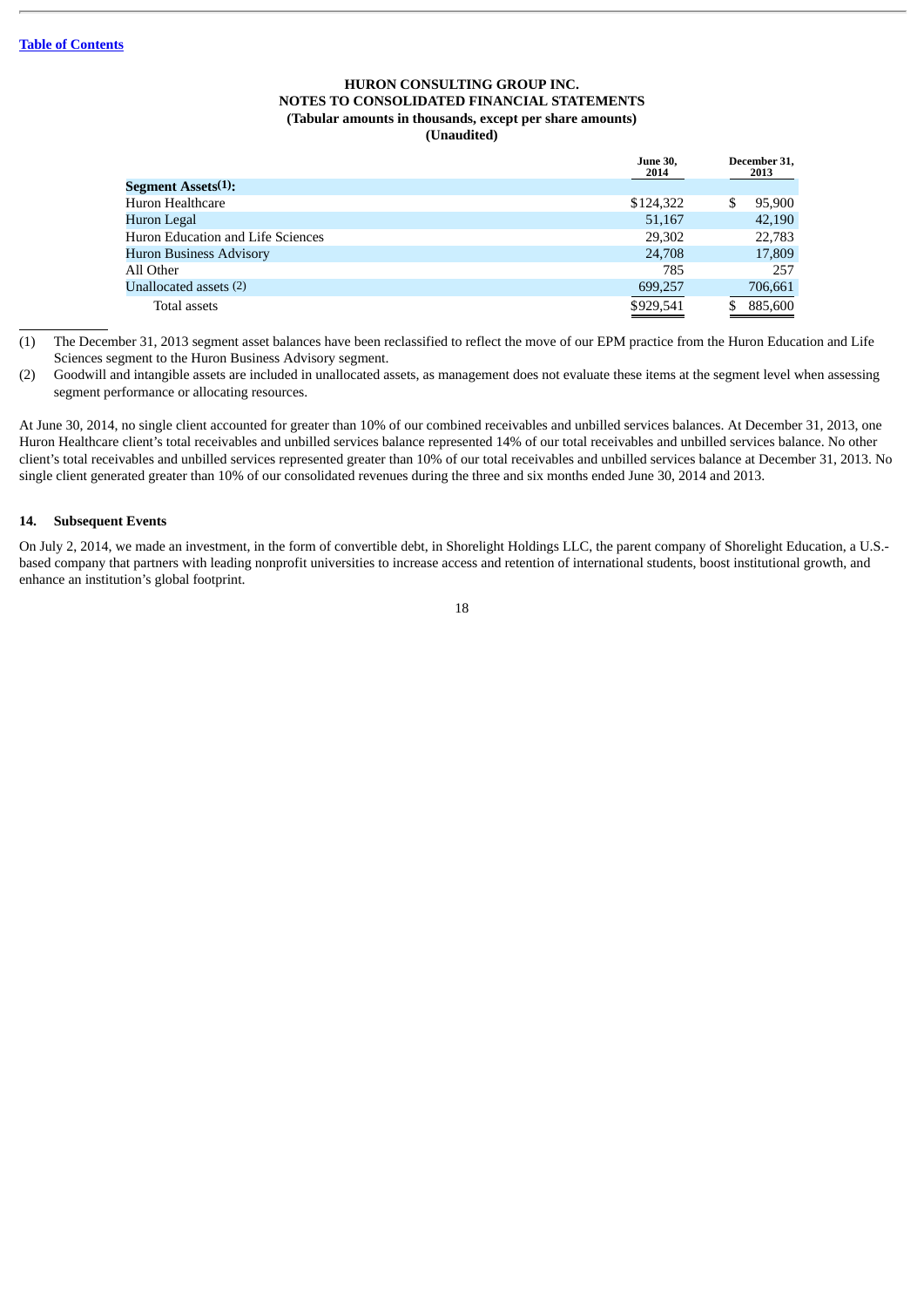#### <span id="page-20-0"></span>**ITEM 2. MANAGEMENT'S DISCUSSION AND ANALYSIS OF FINANCIAL CONDITION AND RESULTS OF OPERATIONS**

In this Quarterly Report on Form 10-Q, unless the context otherwise requires, the terms "Huron," "Company," "we," "us" and "our" refer to Huron Consulting Group Inc. and its subsidiaries.

Statements in this Quarterly Report on Form 10-Q that are not historical in nature, including those concerning the Company's current expectations about its future requirements and needs, are "forward-looking" statements as defined in Section 21E of the Securities Exchange Act of 1934, as amended (the "Exchange Act") and the Private Securities Litigation Reform Act of 1995. Forward-looking statements are identified by words such as "may," "should," "expects," "provides," "anticipates," "assumes," "can," "will," "meets," "could," "likely," "intends," "might," "predicts," "seeks," "would," "believes," "estimates," "plans" or "continues." These forward-looking statements reflect our current expectations about our future requirements and needs, results, levels of activity, performance, or achievements, including, without limitation, current expectations with respect to, among other factors, utilization rates, billing rates, and the number of revenue-generating professionals; that we are able to expand our service offerings; that we successfully integrate the businesses we acquire; and that existing market conditions continue to trend upward. These statements involve known and unknown risks, uncertainties and other factors, including, among others, those described under "Item 1A. Risk Factors" in our Annual Report on Form 10-K for the year ended December 31, 2013 that may cause actual results, levels of activity, performance or achievements to be materially different from any anticipated results, levels of activity, performance or achievements expressed or implied by these forward-looking statements. We disclaim any obligation to update or revise any forward-looking statements as a result of new information or future events, or for any other reason.

#### **OVERVIEW**

#### **Our Business**

Huron Consulting Group is a leading provider of operational and financial consulting services. We help clients in diverse industries improve performance, transform the enterprise, reduce costs, leverage technology, process and review large amounts of complex data, address regulatory changes, recover from distress, and stimulate growth. Our professionals employ their expertise in finance, operations, strategy, and technology to provide our clients with specialized analyses and customized advice and solutions that are tailored to address each client's particular challenges and opportunities to deliver sustainable and measurable results. We provide consulting services to a wide variety of both financially sound and distressed organizations, including healthcare organizations, leading academic institutions, Fortune 500 companies, governmental entities, and law firms. Huron has worked with more than 425 health systems, hospitals, and academic medical centers; more than 400 corporate general counsel; and more than 350 universities and research institutions.

We provide our services through five operating segments: Huron Healthcare, Huron Legal, Huron Education and Life Sciences, Huron Business Advisory, and All Other.

#### • **Huron Healthcare**

Our Huron Healthcare segment provides consulting services to national and regional hospitals and integrated health systems, academic medical centers, community hospitals, and physician practices. We deliver solutions to empower our clients to address challenges in the rapidly-evolving healthcare environment and improve quality, increase revenue, reduce expenses, and enhance patient, physician, and employee satisfaction across the healthcare enterprise. Our people provide a depth of expertise across the healthcare industry, and our culture of collaboration extends to our client engagements, enabling teams to effectively implement successful client projects.

#### • **Huron Legal**

Our Huron Legal segment provides advisory and business services to assist law departments of major global corporations and their associated law firms with cost and risk reduction, organizational design and development, and operational efficiency. These services add value to organizations by helping them enhance client service and reduce the amount spent on legal services. Our expertise focuses on strategic and management consulting, cost management, and technology and information management, including matter management, records management, document review, and discovery services. Included in this segment's offerings is our Integrated Analytics solution, which is designed to deliver an innovative, comprehensive process resulting in more affordable and predictable discovery costs.

#### • **Huron Education and Life Sciences**

Our Huron Education and Life Sciences segment provides management consulting services and software solutions to the higher education, academic medical center, pharmaceutical and medical device, and research industries. We work with our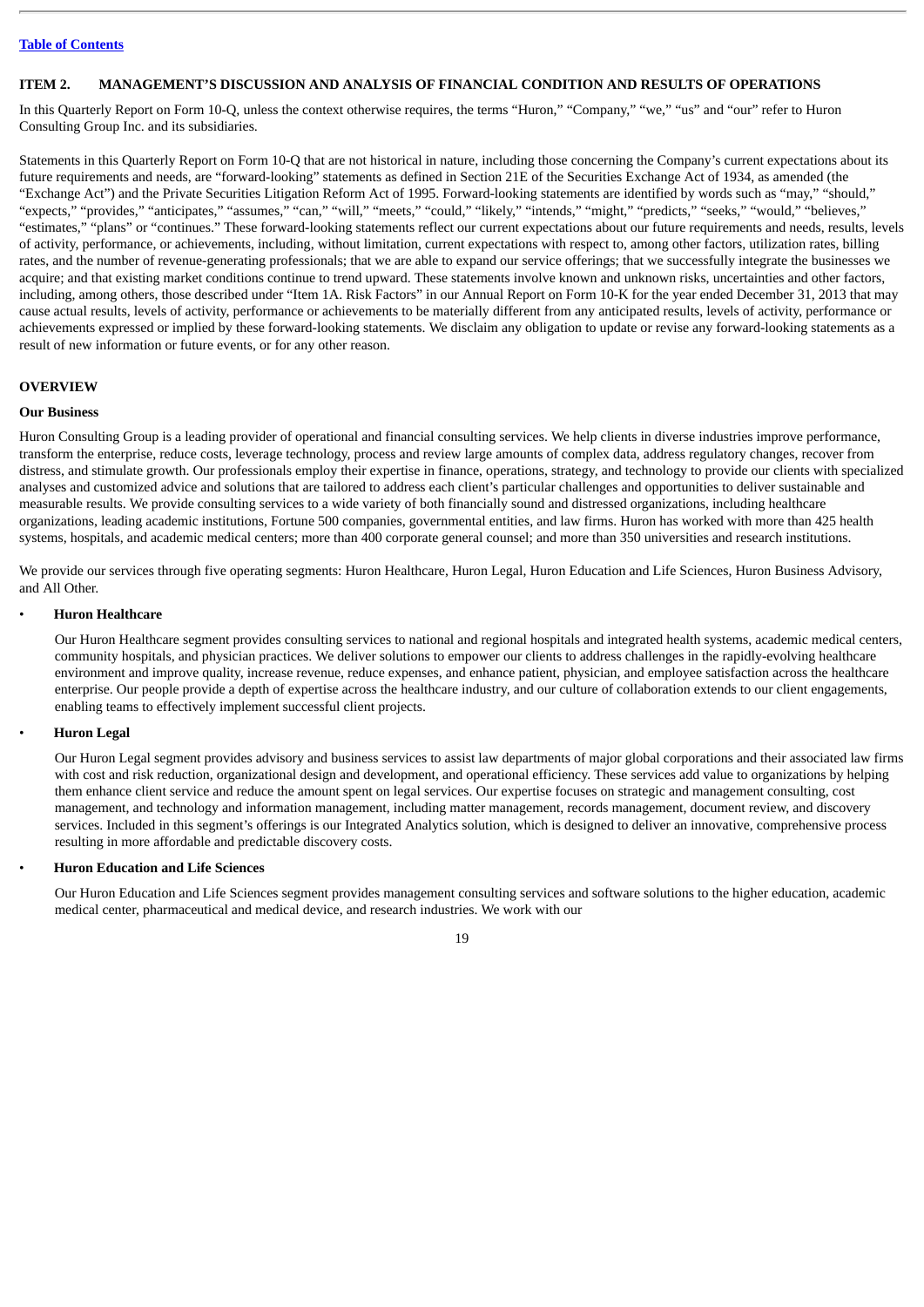clients to develop and implement performance improvement, technology, and research enterprise solutions to help them address challenges relating to financial management, strategy, operational and organizational effectiveness, research administration, and regulatory compliance.

#### • **Huron Business Advisory**

Our Huron Business Advisory segment provides financial advisory; interim management; operational improvement; capital advisory; valuation; enterprise systems planning, design, and implementation; and enterprise performance management services. We assist clients in a broad range of industries and across the spectrum from healthy, well-capitalized companies to organizations in transition, creditors, owners, investors, and other key constituents in connection with out-of-court restructurings and bankruptcy proceedings. Our professionals consist of certified public accountants, certified insolvency and restructuring advisors, certified turnaround professionals, MBAs, JDs, and chartered financial analysts as well as former chief restructuring officers, chief executive officers, chief financial officers, and professionals with significant board governance experience.

#### • **All Other**

Our All Other segment consists of any line of business not managed by our other four operating segments. These businesses include our public sector consulting practice and our foreign healthcare and strategic consulting operations based in the Middle East.

#### **How We Generate Revenues**

A large portion of our revenues is generated by our full-time consultants who provide consulting services to our clients and are billable to our clients based on the number of hours worked. A smaller portion of our revenues is generated by our other professionals, also referred to as full-time equivalents, all of whom work variable schedules as needed by our clients. Other professionals include specialized finance and operational consultants and our document review and electronic data discovery groups, as well as full-time employees who provide software support and maintenance services to our clients. Our document review and electronic data discovery groups generate revenues primarily based on number of hours worked and units produced, such as pages reviewed or amount of data processed. We translate the hours that these other professionals work on client engagements into a full-time equivalent measure that we use to manage our business. We refer to our full-time consultants and other professionals collectively as revenue-generating professionals.

Revenues generated by our full-time consultants are primarily driven by the number of consultants we employ and their utilization rates, as well as the billing rates we charge our clients. Revenues generated by our other professionals, or full-time equivalents, are largely dependent on the number of consultants we employ, their hours worked, and billing rates charged, as well as the number of pages reviewed and amount of data processed in the case of our document review and electronic data discovery groups, respectively.

We generate the majority of our revenues from providing professional services under four types of billing arrangements: time-and-expense, fixed-fee (including software license revenue), performance-based, and support and maintenance for the software we deploy.

Time-and-expense billing arrangements require the client to pay based on either the number of hours worked, the number of pages reviewed, or the amount of data processed by our revenue-generating professionals at agreed upon rates. We recognize revenues under time-and-expense billing arrangements as the related services are rendered. Time-and-expense engagements represented 47.2% and 48.6% of our revenues for the three months ended June 30, 2014 and 2013, respectively, and 45.3% and 46.7% of our revenues for the six months ended June 30, 2014 and 2013, respectively.

In fixed-fee billing arrangements, we agree to a pre-established fee in exchange for a pre-determined set of professional services, which may include the deployment of our proprietary software. We set the fees based on our estimates of the costs and timing for completing the engagements. It is the client's expectation in these engagements that the pre-established fee will not be exceeded except in mutually agreed upon circumstances. We generally recognize revenues under fixed-fee billing arrangements using a proportionate performance approach, which is based on work completed to-date versus our estimates of the total services to be provided under the engagement.

We generate revenues from licensing two types of proprietary software to clients: revenue cycle management software and research administration and compliance software. Licenses for our revenue cycle management software are sold only as a component of our consulting projects, and the services we provide are essential to the functionality of the software. Therefore,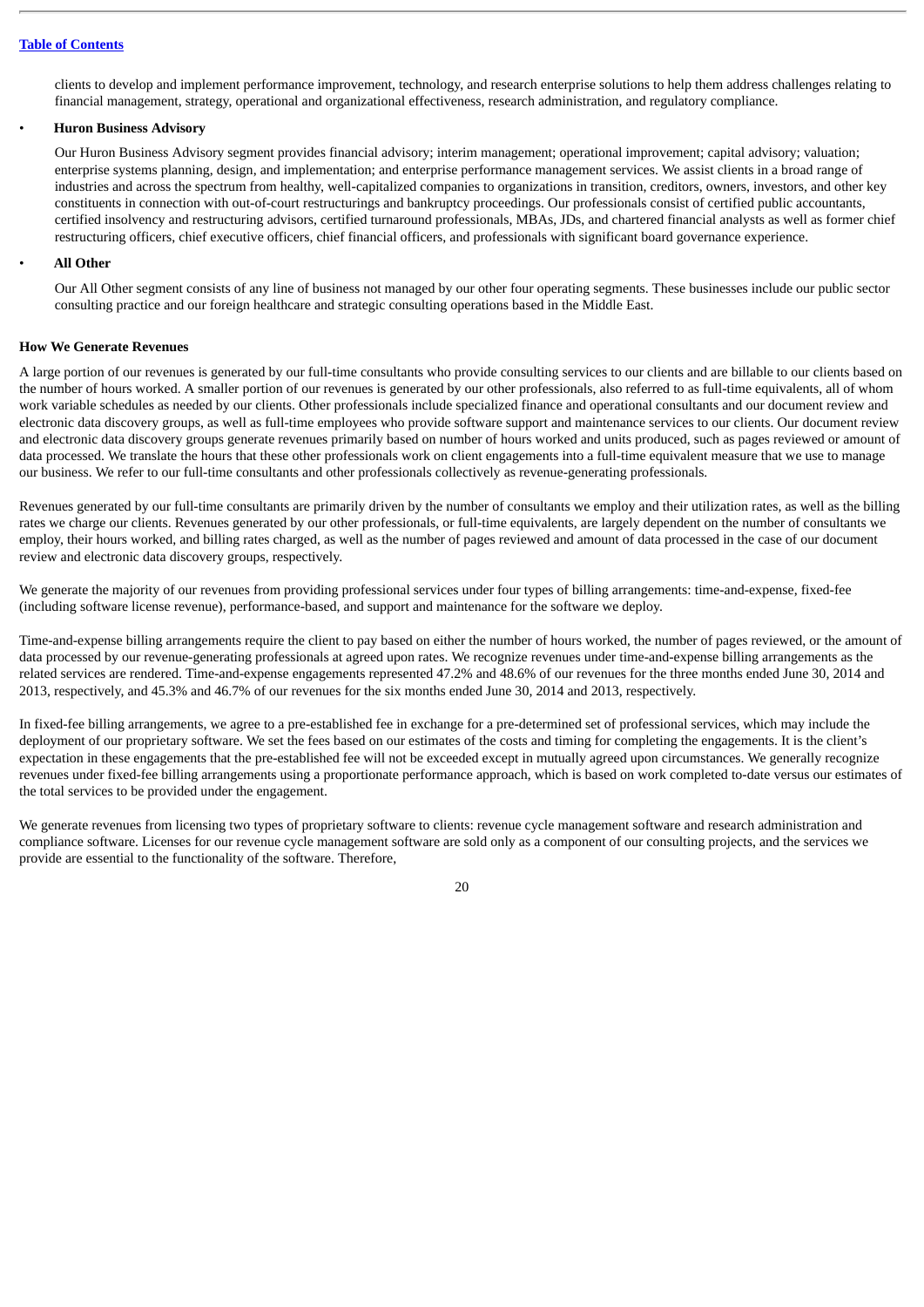revenues from these software licenses are recognized over the term of the related consulting services contract. License revenue from our research administration and compliance software is generally recognized in the month in which the software is delivered.

Fixed-fee engagements (including software license revenue) represented 40.5% and 37.6% of our revenues for the three months ended June 30, 2014 and 2013, respectively, and 39.3% and 38.9% of our revenues for the six months ended June 30, 2014 and 2013, respectively.

In performance-based fee billing arrangements, fees are tied to the attainment of contractually defined objectives. We enter into performance-based engagements in essentially two forms. First, we generally earn fees that are directly related to the savings formally acknowledged by the client as a result of adopting our recommendations for improving operational and cost effectiveness in the areas we review. Second, we have performance-based engagements in which we earn a success fee when and if certain predefined outcomes occur. Often, performance-based fees supplement our time-and-expense or fixed-fee engagements. We do not recognize revenues under performance-based billing arrangements until all related performance criteria are met. Performance-based fee revenues represented 9.3% and 10.6% of our revenues for the three months ended June 30, 2014 and 2013, respectively, and 12.4% and 11.1% of our revenues for the six months ended June 30, 2014 and 2013, respectively. Performance-based fee engagements may cause significant variations in quarterly revenues and operating results depending on the timing of achieving the performance-based criteria.

Clients that have purchased one of our software licenses can pay an annual fee for software support and maintenance. Annual support and maintenance fee revenue is recognized ratably over the support period, which is generally one year. These fees are billed in advance and included in deferred revenues until recognized. Support and maintenance revenues represented 3.0% and 3.2% of our revenues for the three months ended June 30, 2014 and 2013, respectively, and 3.0% and 3.3% of our revenues for the six months ended June 30, 2014 and 2013, respectively.

Our quarterly results are impacted principally by our full-time consultants' utilization rate, the billing rate we charge our clients, the number of our revenuegenerating professionals who are available to work, and the amount of performance-based fees recognized, which often vary significantly between quarters. Our utilization rate can be negatively affected by increased hiring because there is generally a transition period for new professionals that results in a temporary drop in our utilization rate. Our utilization rate can also be affected by seasonal variations in the demand for our services from our clients. For example, during the third and fourth quarters of the year, vacations taken by our clients can result in the deferral of activity on existing and new engagements, which would negatively affect our utilization rate. The number of business work days is also affected by the number of vacation days taken by our consultants and holidays in each quarter. We typically have fewer business work days available in the fourth quarter of the year, which can impact revenues during that period.

Time-and-expense engagements do not provide us with a high degree of predictability as to performance in future periods. Unexpected changes in the demand for our services can result in significant variations in utilization and revenues and present a challenge to optimal hiring and staffing. Moreover, our clients typically retain us on an engagement-by-engagement basis, rather than under long-term recurring contracts. The volume of work performed for any particular client can vary widely from period to period.

## **Business Strategy, Opportunities and Challenges**

Our primary strategy is to meet the needs of our clients by providing a balanced portfolio of service offerings and capabilities, so that we can adapt quickly and effectively to emerging opportunities in the marketplace. To achieve this, we continue to hire highly qualified professionals and have entered into select acquisitions of complementary businesses.

To expand our business, we will remain focused on growing our existing relationships and developing new relationships, execute our managing director compensation plan to attract and retain senior practitioners, continue to promote and provide an integrated approach to service delivery, broaden the scope of our existing services, and acquire complementary businesses. We will regularly evaluate the performance of our practices to ensure our investments meet these objectives. Furthermore, we intend to enhance our visibility in the marketplace by refining our overarching messaging and value propositions for the organization as well as each practice. We will continue to focus on reaching our client base through clear, concise, endorsed messages.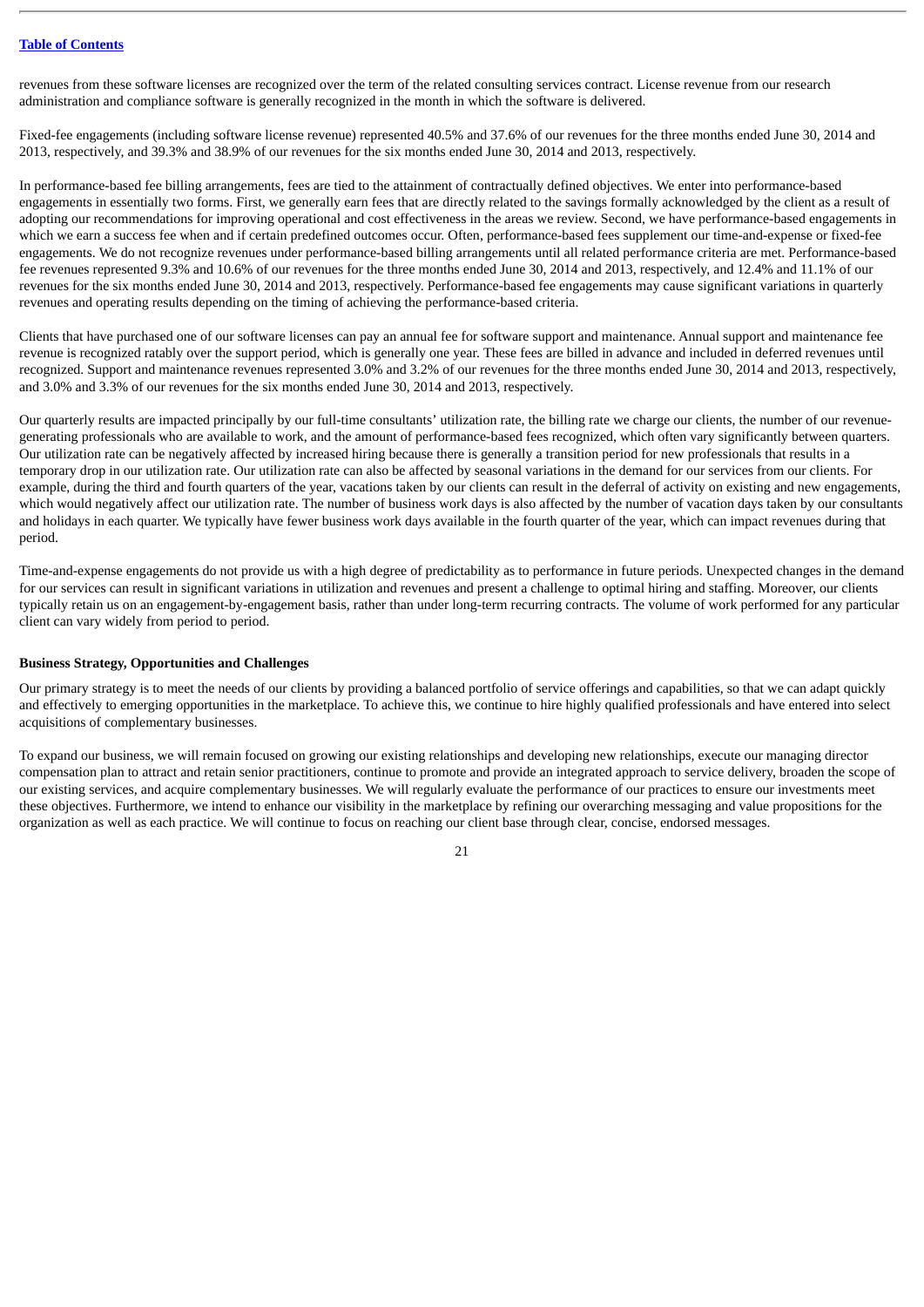#### **CRITICAL ACCOUNTING POLICIES**

Management's discussion and analysis of financial condition and results of operations are based upon our consolidated financial statements, which have been prepared in accordance with GAAP. We regularly review our financial reporting and disclosure practices and accounting policies to ensure that our financial reporting and disclosures provide accurate information relative to the current economic and business environment. The preparation of financial statements in conformity with GAAP requires management to make assessments, estimates, and assumptions that affect the reported amounts of assets and liabilities and disclosure of contingent assets and liabilities as of the date of the financial statements, as well as the reported amounts of revenues and expenses during the reporting period. Critical accounting policies are those policies that we believe present the most complex or subjective measurements and have the most potential to impact our financial position and operating results. While all decisions regarding accounting policies are important, we believe that there are four accounting policies that could be considered critical: revenue recognition, allowances for doubtful accounts and unbilled services, carrying values of goodwill and other intangible assets, and valuation of net deferred tax assets. For a detailed discussion of these critical accounting policies, see "Item 7. Management's Discussion and Analysis of Financial Condition and Results of Operations – Critical Accounting Policies" in our Annual Report on Form 10-K for the year ended December 31, 2013. Below is an update to our critical accounting policy relating to the carrying values of goodwill and other intangible assets. There have been no material changes to our other critical accounting policies during the first six months of 2014.

#### **Carrying Values of Goodwill and Other Intangible Assets**

During the first quarter of 2014, we reorganized our internal operating structure to better align our service offerings and moved our Enterprise Performance Management ("EPM") practice (formerly referred to as Blue Stone International, a business which we acquired during the fourth quarter of 2013) from the Huron Education and Life Sciences segment to the Huron Business Advisory segment. As a result of this change, we reassigned the goodwill balance of the EPM practice, which totaled \$16.7 million as of March 31, 2014, from the Huron Education and Life Sciences reporting unit to the EPM reporting unit, which is part of the Huron Business Advisory segment.

In conjunction with the goodwill reassignment, we performed an interim impairment test for the goodwill balances within our Huron Education and Life Sciences and EPM reporting units as of March 31, 2014. Our goodwill impairment test was performed using the quantitative two-step process. Based on the results of the first step of the goodwill impairment test, we determined that the fair values of our Huron Education and Life Sciences and EPM reporting units exceeded their carrying values by 46% and 12%, respectively. Since the fair value of each reporting unit exceeded its carrying value, the second step of the goodwill impairment test was not necessary.

In estimating the fair value of these two reporting units, we relied on a combination of the income approach and the market approach, utilizing the guideline company method, with a fifty-fifty weighting. For companies providing services similar to those provided by us, the income and market approaches will generally provide the most reliable indications of value because the value of such companies is dependent on their ability to generate earnings.

In the income approach, we utilized a discounted cash flow analysis, which involved estimating the expected after-tax cash flows that will be generated by the reporting units and then discounting those cash flows to present value reflecting the relevant risks associated with the reporting units and the time value of money. This approach requires the use of significant estimates and assumptions, including long-term projections of future cash flows, market conditions, discount rates reflecting the risk inherent in future cash flows, revenue growth, perpetual growth rates, and profitability, among others. In estimating future cash flows, we relied on an internally generated seven-year forecast. For periods after the seven-year forecast, we assumed a long-term annual revenue growth rate of 3.5% for the Huron Education and Life Sciences reporting unit and 3.0% for the EPM reporting unit. Our forecast is based on historical experience, current backlog, expected market demand, and other industry information. Our discounted cash flow analysis assumed a weighted average cost of capital ("WACC") discount rate of 13.0% for the Huron Education and Life Sciences reporting unit and 17.0% for the EPM reporting unit.

In the market approach, we utilized the guideline company method, which involved calculating valuation multiples based on operating data from guideline publicly traded companies. Multiples derived from guideline companies provide an indication of how much a knowledgeable investor in the marketplace would be willing to pay for a company. These multiples were then adjusted for factors similar to those used in a discounted cash flow analysis and applied to the operating data for our reporting units to arrive at an indication of value.

Determining the fair value of a reporting unit requires us to make significant judgments, estimates and assumptions. While we believe that the estimates and assumptions underlying our valuation methodology are reasonable, these estimates and assumptions

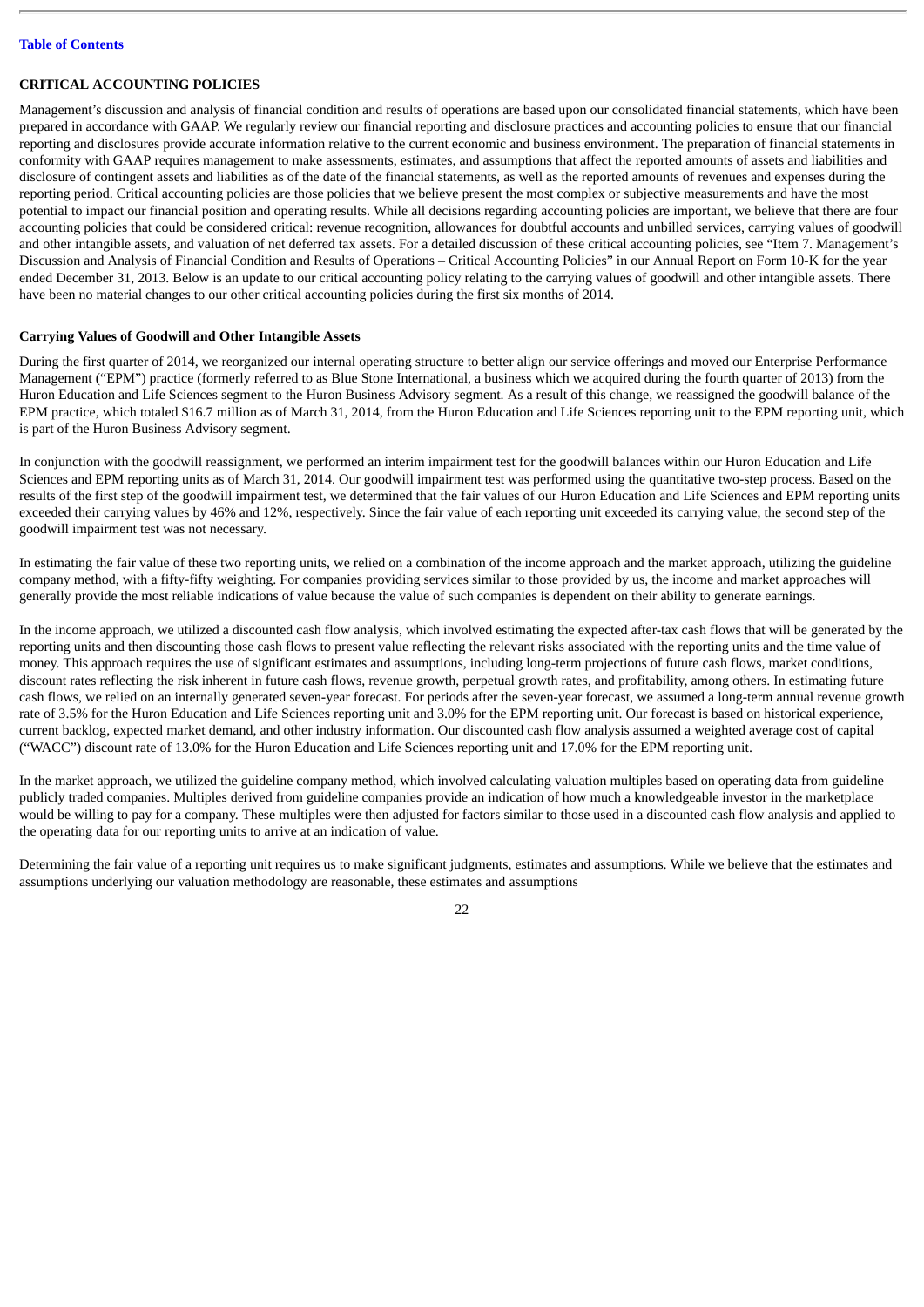could have a significant impact on whether or not an impairment charge is recognized and also the magnitude of any such charge. The results of an impairment analysis are as of a point in time. There is no assurance that the actual future earnings or cash flows of our reporting units will not differ significantly from our projections. We will monitor any changes to our assumptions and will evaluate goodwill as deemed warranted during future periods. Any significant decline in our operations could result in goodwill impairment charges.

The table below presents, based on the goodwill impairment test performed as of March 31, 2014, the decrease in the fair value of our Huron Education and Life Sciences and EPM reporting units given a one percent increase in the assumed discount rate or a one percent decrease in the assumed long-term annual revenue growth rate.

|                                             | <b>Huron Education</b><br>and Life Sciences                                    |                                                                           |                                                                                |     | Enterprise<br><b>Performance Management</b>                               |
|---------------------------------------------|--------------------------------------------------------------------------------|---------------------------------------------------------------------------|--------------------------------------------------------------------------------|-----|---------------------------------------------------------------------------|
|                                             | Decrease in<br><b>Fair Value of</b><br>the Reporting<br>Unit<br>(in thousands) | Percentage by<br>which Fair<br><b>Value Exceeds</b><br>Carrying<br>Amount | Decrease in<br><b>Fair Value of</b><br>the Reporting<br>Unit<br>(in thousands) |     | Percentage by<br>which Fair<br><b>Value Exceeds</b><br>Carrving<br>Amount |
| Discount rate $-$ increase by 1%            | 9.600                                                                          | 39%                                                                       |                                                                                | 700 | $9\%$                                                                     |
| Long-term growth rate $-$ decrease by $1\%$ | 7,900                                                                          | 40%                                                                       |                                                                                | 250 | 11%                                                                       |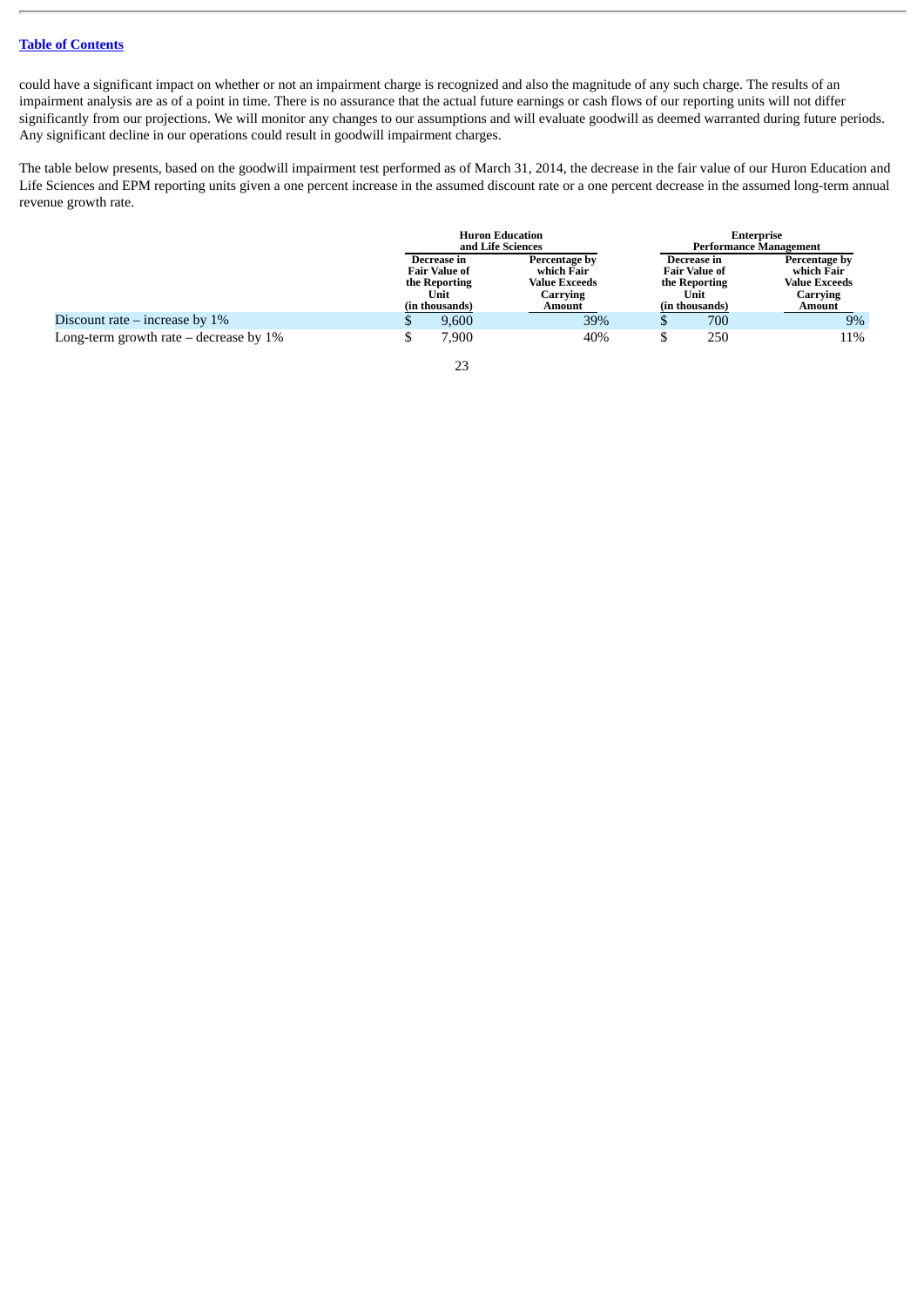## **RESULTS OF OPERATIONS**

The following table sets forth, for the periods indicated, selected segment and consolidated operating results and other operating data. Segment operating income consists of the revenues generated by a segment, less the direct costs of revenue and selling, general and administrative costs that are incurred directly by the segment. Unallocated costs include corporate costs related to administrative functions that are performed in a centralized manner that are not attributable to a particular segment.

|                                                                        | <b>Three Months Ended</b><br><b>June 30.</b> |           | <b>Six Months Ended</b> |           |
|------------------------------------------------------------------------|----------------------------------------------|-----------|-------------------------|-----------|
|                                                                        | 2014                                         | 2013      | <b>June 30,</b><br>2014 | 2013      |
| <b>Segment and Consolidated Operating Results (in thousands):</b>      |                                              |           |                         |           |
| Revenues and reimbursable expenses:                                    |                                              |           |                         |           |
| <b>Huron Healthcare</b>                                                | \$100,967                                    | \$78,946  | \$208,515               | \$157,691 |
| Huron Legal                                                            | 53,296                                       | 45,089    | 108,271                 | 86,033    |
| Huron Education and Life Sciences                                      | 37,747                                       | 37,134    | 71,323                  | 72,860    |
| <b>Huron Business Advisory</b>                                         | 16,574                                       | 9,263     | 29,956                  | 17,845    |
| All Other                                                              | 821                                          | (25)      | 2,071                   | 14        |
| <b>Total revenues</b>                                                  | 209,405                                      | 170,407   | 420,136                 | 334,443   |
| Total reimbursable expenses                                            | 21,141                                       | 18,123    | 40,244                  | 33,459    |
| Total revenues and reimbursable expenses                               | \$230,546                                    | \$188,530 | \$460,380               | \$367,902 |
| <b>Operating income (loss):</b>                                        |                                              |           |                         |           |
| Huron Healthcare                                                       | \$38,475                                     | \$29,507  | \$89.695                | \$ 60.668 |
| <b>Huron Legal</b>                                                     | 15,790                                       | 10,793    | 28,278                  | 13,731    |
| Huron Education and Life Sciences                                      | 11,633                                       | 11,547    | 18,080                  | 20,899    |
| <b>Huron Business Advisory</b>                                         | 5,129                                        | 3,952     | 7,684                   | 7,331     |
| All Other                                                              | (520)                                        | (244)     | (978)                   | (416)     |
| Total segment operating income                                         | 70,507                                       | 55,555    | 142,759                 | 102,213   |
| Operating expenses and gains not allocated to segments                 | 36,484                                       | 25,006    | 66,917                  | 50,321    |
| <b>Total operating income</b>                                          | \$ 34,023                                    | \$ 30,549 | \$75,842                | \$51,892  |
|                                                                        |                                              |           |                         |           |
| <b>Other Operating Data (excluding All Other):</b>                     |                                              |           |                         |           |
| Number of full-time billable consultants (at period end) (1):          |                                              |           |                         |           |
| Huron Healthcare                                                       | 1,114                                        | 916       | 1,114                   | 916       |
| <b>Huron Legal</b>                                                     | 124                                          | 145       | 124                     | 145       |
| Huron Education and Life Sciences                                      | 407                                          | 434       | 407                     | 434       |
| <b>Huron Business Advisory</b>                                         | 172                                          | 63        | 172                     | 63        |
| Total                                                                  | 1,817                                        | 1,558     | 1,817                   | 1,558     |
| Average number of full-time billable consultants (for the period) (1): |                                              |           |                         |           |
| Huron Healthcare                                                       | 1,071                                        | 883       | 1,028                   | 873       |
| <b>Huron Legal</b>                                                     | 129                                          | 149       | 134                     | 148       |
| Huron Education and Life Sciences                                      | 415                                          | 438       | 424                     | 434       |
| <b>Huron Business Advisory</b>                                         | 169                                          | 62        | 165                     | 62        |
| Total                                                                  | 1,784                                        | 1,532     | 1,751                   | 1,517     |
| Full-time billable consultant utilization rate (2):                    |                                              |           |                         |           |
| Huron Healthcare                                                       | 81.7%                                        | 84.7%     | 80.4%                   | 85.1%     |
| <b>Huron Legal</b>                                                     | 68.0%                                        | 60.0%     | 66.2%                   | 56.0%     |
| Huron Education and Life Sciences                                      | 71.8%                                        | 65.8%     | 70.0%                   | 67.9%     |
| <b>Huron Business Advisory</b>                                         | 75.3%                                        | 82.9%     | 72.0%                   | 83.8%     |
| Total                                                                  | 77.8%                                        | 76.9%     | 76.0%                   | 77.4%     |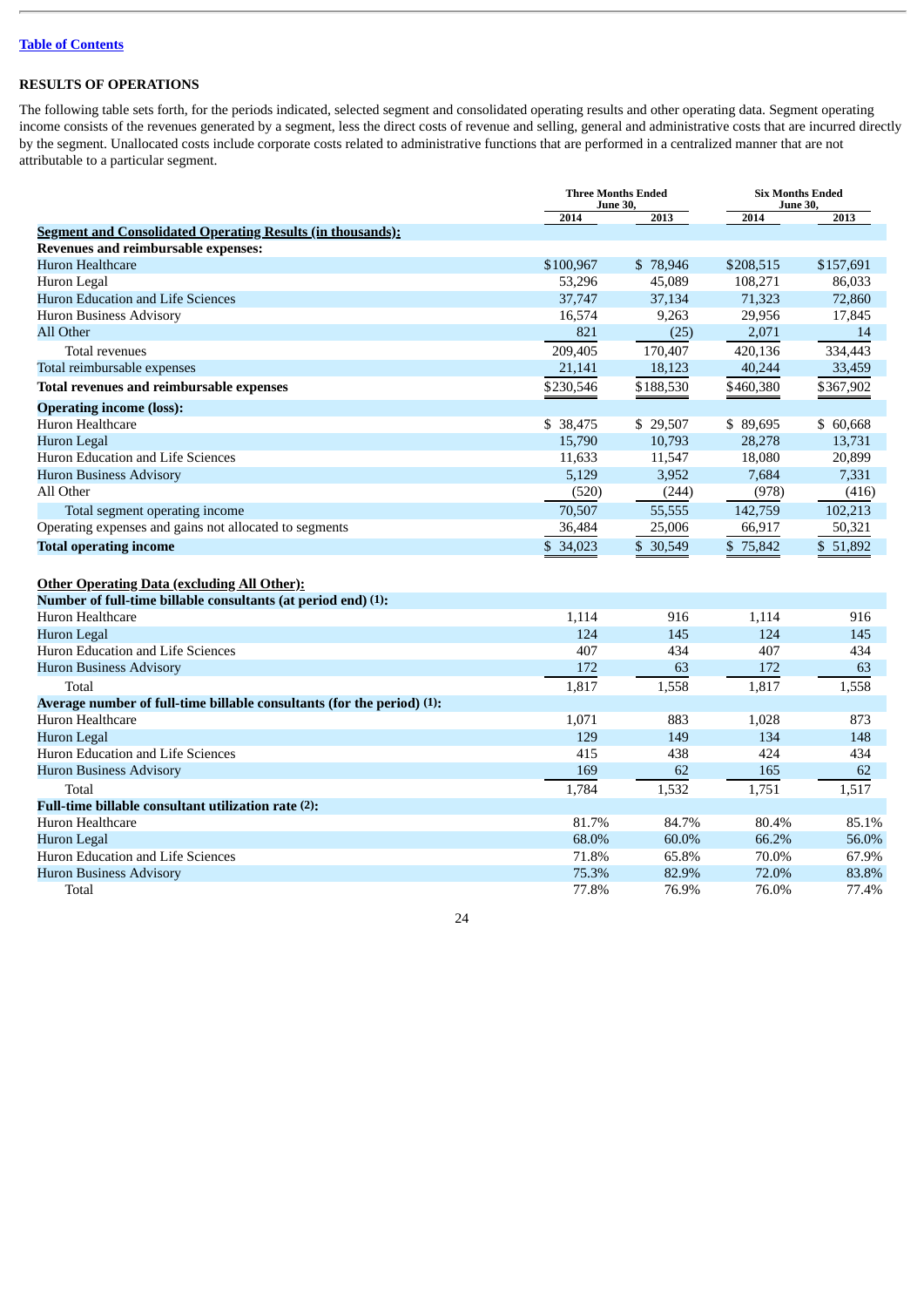|                                                                  |    | <b>Three Months Ended</b><br><b>June 30,</b> |     |       | <b>Six Months Ended</b><br><b>June 30,</b> |                |  |
|------------------------------------------------------------------|----|----------------------------------------------|-----|-------|--------------------------------------------|----------------|--|
|                                                                  |    | 2014                                         |     | 2013  | 2014                                       | 2013           |  |
| <b>Other Operating Data (continued):</b>                         |    |                                              |     |       |                                            |                |  |
| Full-time billable consultant average billing rate per hour (3): |    |                                              |     |       |                                            |                |  |
| Huron Healthcare                                                 | \$ | 229                                          | \$  | 199   | \$<br>249                                  | \$.<br>202     |  |
| Huron Legal (5)                                                  |    | 251                                          | \$  | 221   | \$<br>241                                  | \$<br>221      |  |
| <b>Huron Education and Life Sciences</b>                         | \$ | 225                                          | \$. | 223   | 213<br>\$                                  | \$.<br>215     |  |
| <b>Huron Business Advisory</b>                                   | \$ | 257                                          | \$  | 348   | \$<br>248                                  | 339<br>\$      |  |
| Total $(5)$                                                      | \$ | 232                                          | \$  | 213   | \$<br>240                                  | \$<br>213      |  |
| Revenue per full-time billable consultant (in thousands):        |    |                                              |     |       |                                            |                |  |
| Huron Healthcare                                                 | \$ | 88                                           | \$  | 82    | \$<br>190                                  | \$<br>167      |  |
| Huron Legal (5)                                                  | \$ | 80                                           | \$  | 60    | \$<br>146                                  | \$<br>113      |  |
| Huron Education and Life Sciences                                | \$ | 75                                           | \$  | 70    | \$<br>140                                  | \$<br>140      |  |
| Huron Business Advisory                                          | \$ | 94                                           | \$  | 140   | \$<br>173                                  | 276<br>\$      |  |
| Total $(5)$                                                      | \$ | 85                                           | \$  | 79    | 173<br>\$                                  | \$<br>158      |  |
| Average number of full-time equivalents (for the period) (4):    |    |                                              |     |       |                                            |                |  |
| <b>Huron Healthcare</b>                                          |    | 58                                           |     | 54    |                                            | 55<br>55       |  |
| Huron Legal                                                      |    | 1.048                                        |     | 982   | 1,229                                      | 1,035          |  |
| <b>Huron Education and Life Sciences</b>                         |    | 44                                           |     | 48    |                                            | 43<br>42       |  |
| <b>Huron Business Advisory</b>                                   |    |                                              |     | 3     |                                            | 7<br>2         |  |
| Total                                                            |    | 1,157                                        |     | 1,087 | 1,333                                      | 1,135          |  |
| Revenue per full-time equivalents (in thousands):                |    |                                              |     |       |                                            |                |  |
| Huron Healthcare                                                 | \$ | 115                                          | \$  | 116   | \$<br>243                                  | \$<br>219      |  |
| Huron Legal (5)                                                  | \$ | 41                                           | \$  | 37    | \$                                         | 72<br>\$<br>67 |  |
| <b>Huron Education and Life Sciences</b>                         | \$ | 146                                          | \$  | 132   | 285<br>\$                                  | \$<br>282      |  |
| <b>Huron Business Advisory</b>                                   | S  | 104                                          | \$  | 173   | 187<br>\$                                  | 324<br>\$      |  |
| Total $(5)$                                                      | \$ | 49                                           | \$  | 45    | \$                                         | \$<br>83<br>86 |  |

(1) Consists of our full-time professionals who provide consulting services and generate revenues based on the number of hours worked.

(2) Utilization rate for our full-time billable consultants is calculated by dividing the number of hours all of our full-time billable consultants worked on client assignments during a period by the total available working hours for all of these consultants during the same period, assuming a forty-hour work week, less paid holidays and vacation days.

(3) Average billing rate per hour for our full-time billable consultants is calculated by dividing revenues for a period by the number of hours worked on client assignments during the same period.

(4) Consists of consultants who work variable schedules as needed by our clients, as well as other professionals who generate revenues primarily based on number of hours worked and units produced, such as pages reviewed and data processed. Also includes full-time employees who provide software support and maintenance services to our clients.

(5) During the second quarter of 2014, we revised the methodology we use to allocate revenue between our billable consultants and our full-time equivalents in our Huron Legal segment to better reflect the nature of the work being provided. Operating data for the three and six months ended June 30, 2014, as presented above, reflects this change. Operating data for the Huron Legal segment for the three months ended March 31, 2014 has been revised as follows: full-time billable consultant average billing rate per hour decreased from \$259 to \$231, revenue per full-time billable consultant decreased from \$75 thousand to \$67 thousand, and revenue per full-time equivalent was unchanged. The impact on our total Company results was immaterial.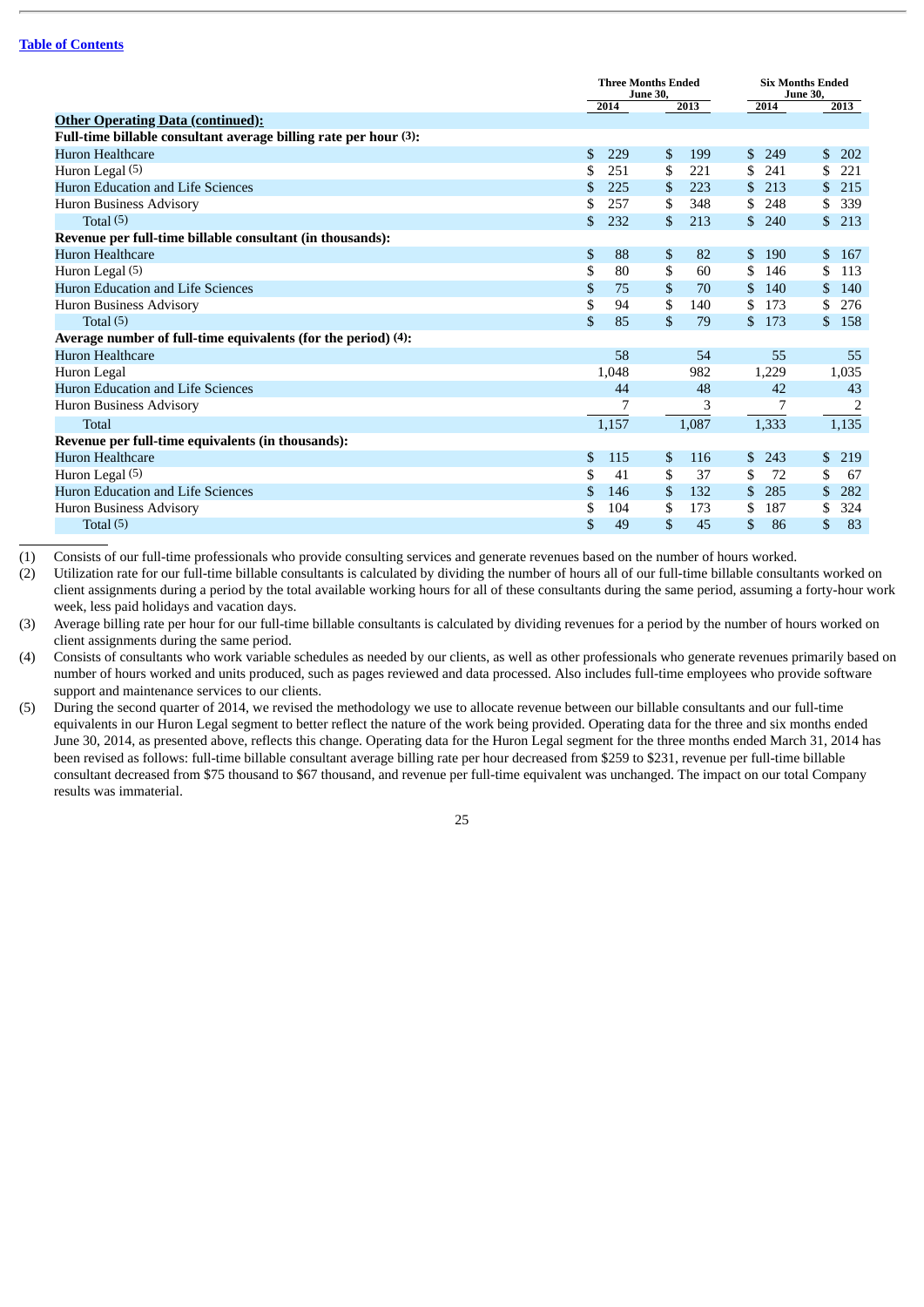#### **Non-GAAP Measures**

We also assess our results of operations using certain non-GAAP financial measures. These non-GAAP financial measures differ from GAAP because the non-GAAP financial measures we calculate to measure Adjusted earnings before interest, taxes, depreciation and amortization ("Adjusted EBITDA"), Adjusted net income from continuing operations, and Adjusted diluted earnings per share from continuing operations exclude a number of items required by GAAP, each discussed below. These non-GAAP financial measures should be considered in addition to, and not as a substitute for or superior to, any measure of performance, cash flows, or liquidity prepared in accordance with GAAP. Our non-GAAP financial measures may be defined differently from time to time and may be defined differently than similar terms used by other companies, and accordingly, care should be exercised in understanding how we define our non-GAAP financial measures.

Our management uses the non-GAAP financial measures to gain an understanding of our comparative operating performance, for example when comparing such results with previous periods or forecasts. These non-GAAP financial measures are used by management in their financial and operating decision making because management believes they reflect our ongoing business in a manner that allows for meaningful period-to-period comparisons. Management also uses these non-GAAP financial measures when publicly providing our business outlook, for internal management purposes, and as a basis for evaluating potential acquisitions and dispositions. We believe that these non-GAAP financial measures provide useful information to investors and others in understanding and evaluating Huron's current operating performance and future prospects in the same manner as management does and in comparing in a consistent manner Huron's current financial results with Huron's past financial results.

The reconciliations of these financial measures from GAAP to non-GAAP are as follows (in thousands):

|                                                                | <b>Three Months Ended</b><br><b>June 30,</b> |           | <b>Six Months Ended</b><br><b>June 30,</b> |           |  |
|----------------------------------------------------------------|----------------------------------------------|-----------|--------------------------------------------|-----------|--|
|                                                                | 2014                                         | 2013      | 2014                                       | 2013      |  |
| <b>Revenues</b>                                                | \$209,405                                    | \$170,407 | \$420,136                                  | \$334,443 |  |
| Net income from continuing operations                          | \$19,913                                     | \$15,814  | \$54,039                                   | \$27,183  |  |
| Add back:                                                      |                                              |           |                                            |           |  |
| Income tax expense                                             | 12,685                                       | 12,877    | 19,183                                     | 21,001    |  |
| Interest and other expenses                                    | 1,425                                        | 1,858     | 2,620                                      | 3,708     |  |
| Depreciation and amortization                                  | 7,557                                        | 5,551     | 14,714                                     | 10,988    |  |
| Earnings before interest, taxes, depreciation and amortization |                                              |           |                                            |           |  |
| (EBITDA)                                                       | 41,580                                       | 36,100    | 90.556                                     | 62,880    |  |
| Add back:                                                      |                                              |           |                                            |           |  |
| Restructuring charges                                          | 1,034                                        | 596       | 1,163                                      | 596       |  |
| Litigation and other gains                                     | (440)                                        |           | (440)                                      | (1,150)   |  |
| <b>Adjusted EBITDA</b>                                         | \$42,174                                     | \$ 36,696 | \$91,279                                   | \$62,326  |  |
| Adjusted EBITDA as a percentage of revenues                    | 20.1%                                        | 21.5%     | 21.7%                                      | 18.6%     |  |

|                                                                | <b>Three Months Ended</b><br><b>June 30,</b> |          | <b>Six Months Ended</b><br>June 30, |          |
|----------------------------------------------------------------|----------------------------------------------|----------|-------------------------------------|----------|
|                                                                | 2014                                         | 2013     | 2014                                | 2013     |
| Net income from continuing operations                          | 19,913                                       | \$15,814 | \$54,039                            | \$27,183 |
| Weighted average shares—diluted                                | 23,098                                       | 22.760   | 23,092                              | 22,624   |
| Diluted earnings per share from continuing operations          | 0.86                                         | 0.69     | 2.34                                | 1.20     |
| Add back:                                                      |                                              |          |                                     |          |
| Amortization of intangible assets                              | 2.912                                        | 1.451    | 5,430                               | 2,907    |
| Restructuring charges                                          | 1.034                                        | 596      | 1,163                               | 596      |
| Litigation and other gains                                     | (440)                                        |          | (440)                               | (1,150)  |
| Tax effect                                                     | (1,402)                                      | (819)    | (2,461)                             | (941)    |
| Net tax benefit related to "check-the-box" election            |                                              |          | (10, 244)                           |          |
| Total adjustments, net of tax                                  | 2,104                                        | 1,228    | (6, 552)                            | 1,412    |
| Adjusted net income from continuing operations                 | 22,017                                       | 17,042   | \$47,487                            | 28,595   |
| Adjusted diluted earnings per share from continuing operations | 0.95                                         | 0.75     | 2.06                                | 1.26     |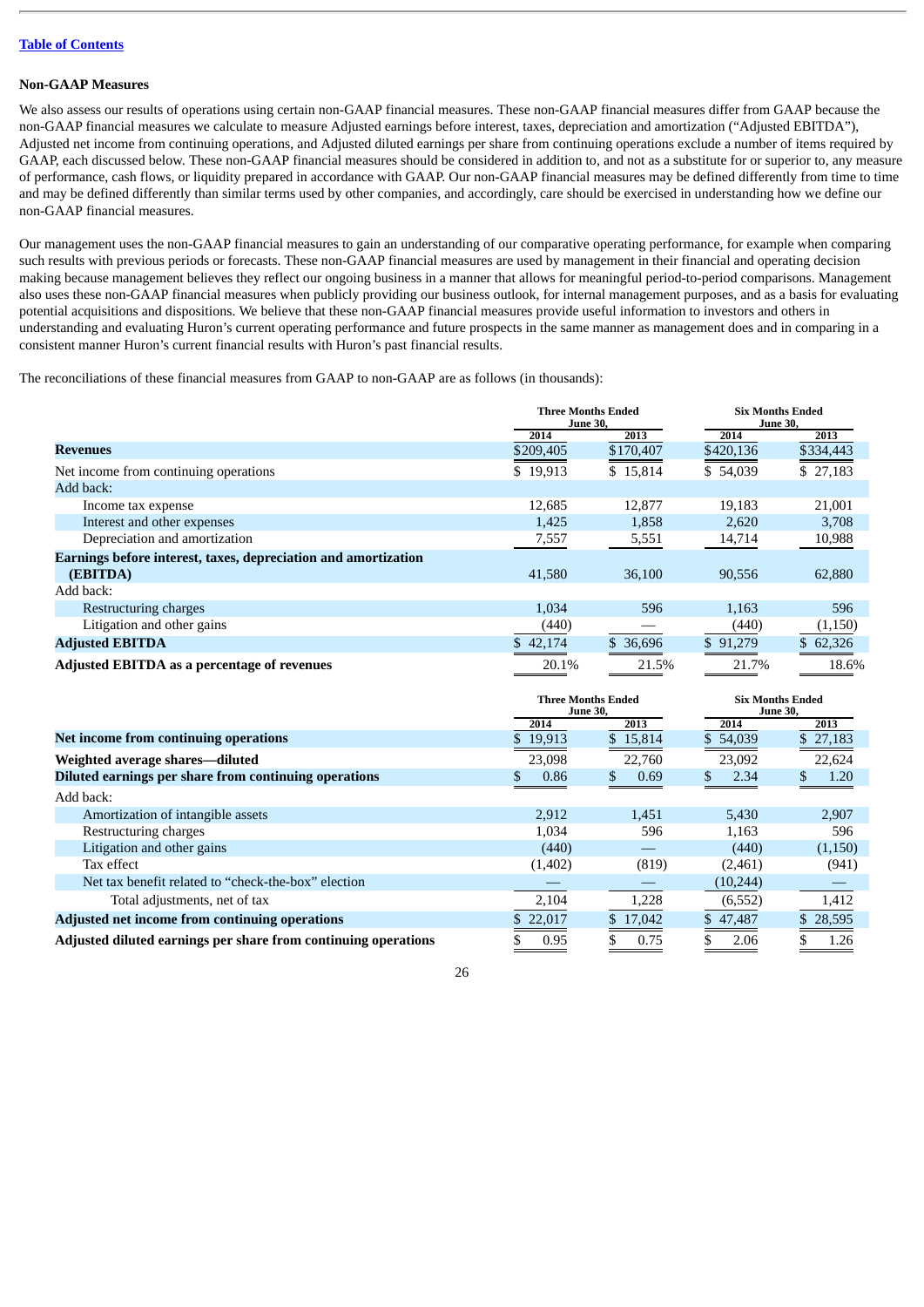These non-GAAP financial measures include adjustments for the following items:

*Restructuring charges:* We have incurred charges due to the restructuring of various parts of our business. These restructuring charges have primarily consisted of costs associated with office space consolidations including the accelerated depreciation of certain leasehold improvements, and severance charges. We have excluded the effect of the restructuring charges from our non-GAAP measures as a means to provide comparability with periods that were not impacted by a restructuring charge. Additionally, the amount of each restructuring charge is significantly affected by the timing and size of the restructured business or component of a business.

*Litigation and other gains:* We have excluded the effect of the litigation gain recorded in the first quarter of 2013 and the remeasurement gain recorded in the second quarter of 2014 because their exclusion permits comparability with periods that were not impacted by these items.

*Amortization of intangible assets*: We have excluded the effect of amortization of intangible assets from the calculation of Adjusted net income from continuing operations presented above. Amortization of intangibles is inconsistent in its amount and frequency and is significantly affected by the timing and size of our acquisitions.

*Tax effect:* The non-GAAP income tax adjustment reflects the incremental tax rate applicable to the non-GAAP adjustments.

*Net tax benefit related to "check-the-box" election:* We have excluded the effect of the net tax benefit from our "check-the-box" election to treat one of our wholly-owned foreign subsidiaries as a disregarded entity for U.S. federal income tax purposes during the first quarter of 2014 because its exclusion permits comparability with periods that were not impacted by this item.

*Income tax expense, Interest and other expenses, Depreciation and amortization:* We have excluded the effects of income tax expense, interest and other expenses, and depreciation and amortization in the calculation of EBITDA as these are customary exclusions as defined by the calculation of EBITDA to arrive at meaningful earnings from core operations excluding the effect of such items.

#### **Three Months Ended June 30, 2014 Compared to Three Months Ended June 30, 2013**

#### **Revenues**

Revenues increased \$39.0 million, or 22.9%, to \$209.4 million for the second quarter of 2014 from \$170.4 million for the second quarter of 2013.

Of the overall \$39.0 million increase in revenues, \$31.2 million was attributable to our full-time billable consultants, while \$7.8 million was attributable to our full-time equivalents. The increase in full-time billable consultant revenues was driven by an increase in the average number of billable consultants and average billing rate, as well as a slight increase in the consultant utilization rate. The increase in revenue from full-time billable consultants primarily reflected strengthened demand for our services in the Huron Healthcare segment and our Huron Legal segment's legal advisory services. The increase in full-time equivalent revenue was primarily attributable to an increase in revenue per full-time equivalent and the average number of full-time equivalents. Revenue attributable to full-time equivalents primarily reflected increased demand for our discovery services in the Huron Legal segment, as well as a slight increase in the use of contractors in the Huron Healthcare segment.

#### **Total Direct Costs**

Our total direct costs increased \$22.0 million, or 21.3%, to \$125.5 million in the three months ended June 30, 2014, from \$103.5 million in the three months ended June 30, 2013. The increase primarily related to a \$12.8 million increase in salaries and related expenses for our revenue-generating professionals, a \$4.6 million increase in bonus expense for our revenue-generating professionals, a \$4.0 million increase in contractor expense, and a \$0.5 million increase in intangible asset amortization expense. As a percentage of revenues, our total direct costs decreased to 60.0% during the second quarter of 2014 compared to 60.8% during the second quarter of 2013. This decrease primarily reflected revenue growth that outpaced the increase in salaries and related expenses for our revenue-generating professionals during the second quarter of 2014, as well as a decrease in technology expense, partially offset by increases in bonus expense for our revenue-generating professionals and contractor expense as percentages of revenues.

Total direct costs for the three months ended June 30, 2014 included \$3.8 million of share-based compensation expense and \$1.3 million of amortization expense for intangible assets and software development costs, primarily representing customer-related assets and software acquired in business combinations. Total direct costs for the three months ended June 30, 2013 included \$3.3 million of share-based compensation expense and \$0.7 million of amortization expense for intangible assets and software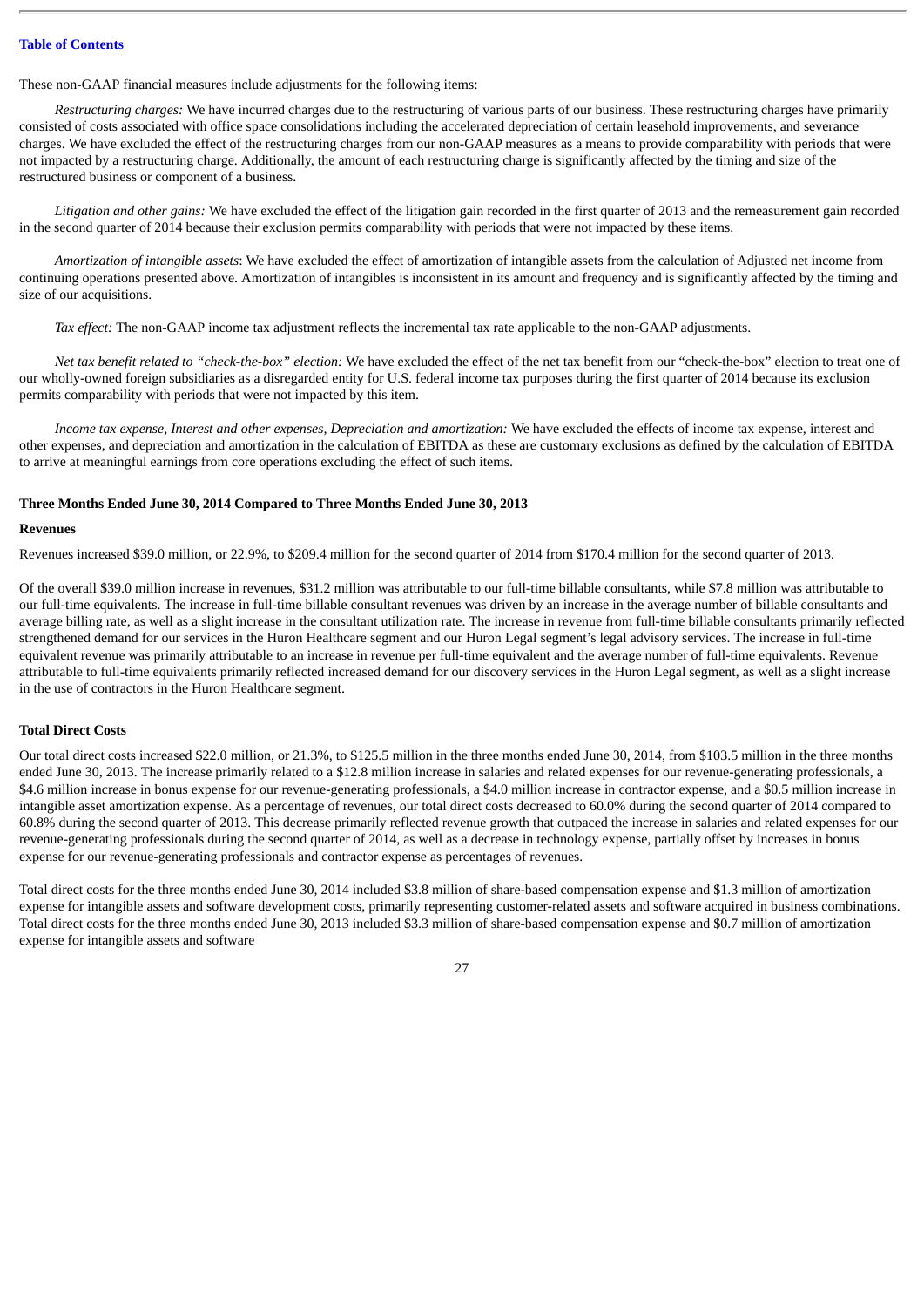development costs. The increase in share-based compensation expense was primarily attributable to an increase in the number of performance-based awards that are expected, as of June 30, 2014, to be earned in 2014 based on 2014 performance, compared to those that were expected, as of June 30, 2013, to be earned based on 2013 performance. The increase in amortization expense was primarily related to the amortization of intangible assets from businesses acquired during the fourth quarter of 2013 and the first half of 2014, as well as the initiation of amortization expense for certain software development costs.

#### **Operating Expenses and Other Operating Gains**

Selling, general and administrative expenses increased \$12.3 million, or 40.0%, to \$43.2 million in the second quarter of 2014 from \$30.8 million in the second quarter of 2013. This increase was primarily related to a \$5.5 million increase in bonus expense, a \$3.4 million increase in salaries and related expenses for our support personnel, a \$1.1 million increase in promotion and sponsorship expenses, a \$0.7 million increase in facilities and other office related expenses, a \$0.3 million increase in practice administration and meetings expense, and a \$0.7 million increase in other miscellaneous business expenses. As a percentage of revenues, selling, general and administrative expenses increased to 20.6% during the second quarter of 2014 compared to 18.1% during the second quarter of 2013. This increase primarily reflected an increase in bonus expense as a percentage of revenues.

During the second quarter of 2014, we incurred a \$1.0 million pretax restructuring charge related to the consolidation of office spaces in Chicago, New York, and London. Of the total \$1.0 million charge, \$0.6 million related to the accrual of our remaining lease obligations at vacated spaces, net of estimated sublease income, and \$0.4 million related to accelerated depreciation of assets disposed of as a result of the space consolidation. The vacated locations in Chicago and New York were acquired as part of business acquisitions during 2013 and 2014. Restructuring expense for the second quarter of 2013 was \$0.6 million. This expense related to the consolidation of office space in the Washington, D.C. area that was acquired in the AdamsGrayson acquisition in 2012.

During the second quarter of 2014, we determined that the fair value of our contingent consideration liability incurred in connection with a business acquisition had decreased and, as a result, recorded a \$0.4 million remeasurement gain. There was no remeasurement gain or loss for the comparable period last year.

Depreciation and amortization expense increased by \$1.4 million to \$6.3 million in the three months ended June 30, 2014, from \$4.9 million in the three months ended June 30, 2013. The increase primarily related to the amortization of intangible assets from businesses acquired during the fourth quarter of 2013 and first half of 2014, as well as the depreciation of network equipment and leasehold improvements that were placed into service during the second half of 2013 and first half of 2014. Intangible asset amortization included within operating expenses relates to certain customer relationships, non-competition agreements, trade names, and licenses acquired in connection with our acquisitions.

#### **Operating Income**

Operating income increased \$3.5 million, or 11.4%, to \$34.0 million in the second quarter of 2014 from \$30.5 million in the second quarter of 2013. Operating margin, which is defined as operating income expressed as a percentage of revenues, decreased to 16.2% in the three months ended June 30, 2014, compared to 17.9% in the three months ended June 30, 2013. The decrease in operating margin was primarily attributable to the increase in bonus expense as a percentage of revenue during the second quarter of 2014, as well as an increase in contractor expense as a percentage of revenues, partially offset by revenue growth that outpaced the increase in salaries and related expenses for our revenue-generating professionals and a decrease in technology expenses.

#### **Other Expense, Net**

Other expense, net decreased by \$0.4 million, or 23.3%, to \$1.4 million in the second quarter of 2014 from \$1.9 million in the second quarter of 2013. The decrease in other expense, net was primarily attributable to a \$0.3 million increase in other income as a result of improved performance of the investments used to fund our deferred compensation plans, and a \$0.1 million decrease in interest expense, net of interest income.

#### **Income Tax Expense**

For the second quarter of 2014, we recognized income tax expense from continuing operations of \$12.7 million on income from continuing operations of \$32.6 million. For the second quarter of 2013, we recognized income tax expense from continuing operations of \$12.9 million on income from continuing operations of \$28.7 million. Our effective tax rate for the second quarter of 2014 was 38.9% compared with 44.9% for the same period last year. The effective tax rate for the three months ended June 30, 2014 was lower than the statutory rate, inclusive of state income taxes, due primarily to tax benefits recognized on foreign losses, partially offset by certain non-deductible business expenses. The effective tax rate for the three months ended June 30, 2013 was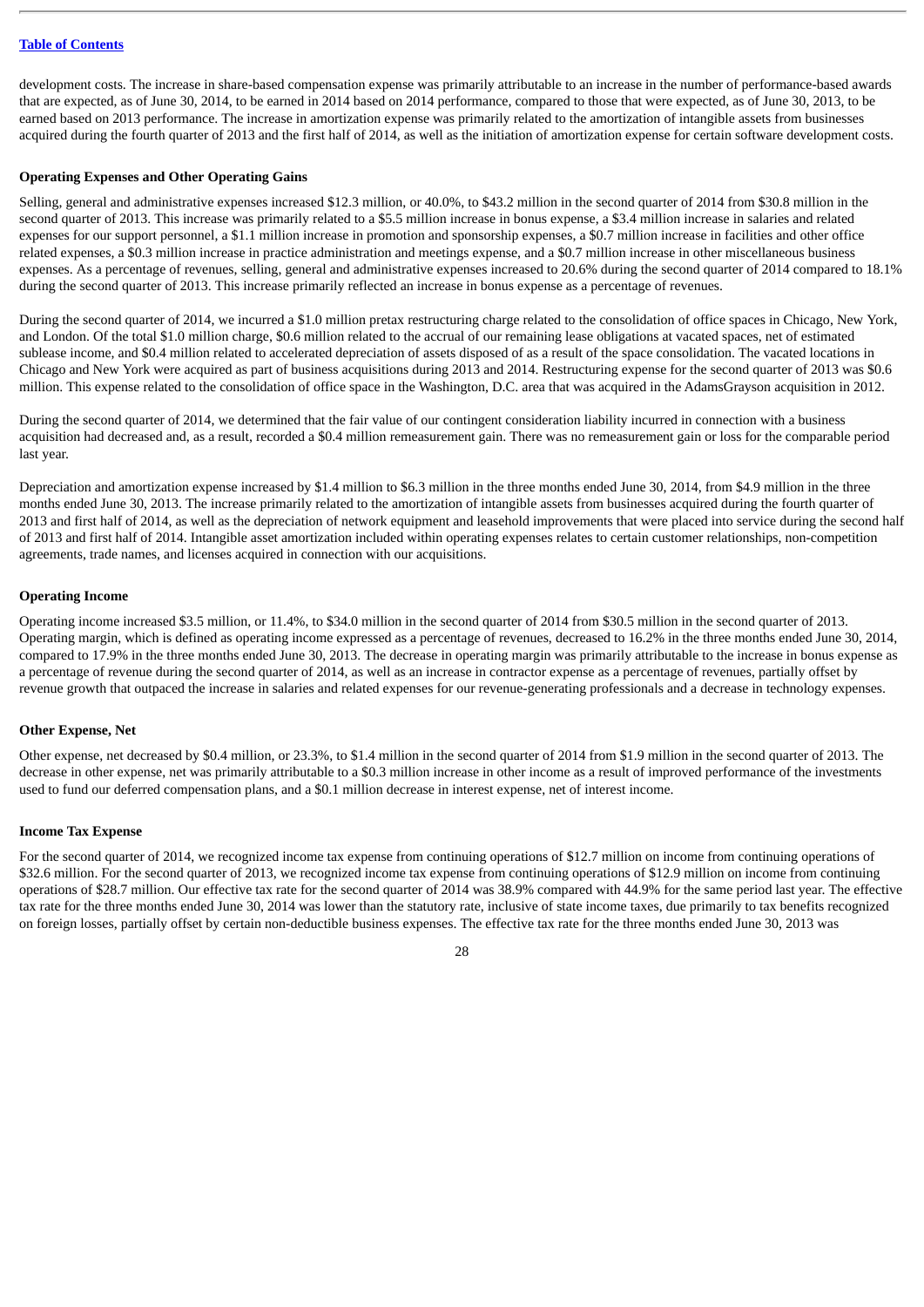higher than the statutory rate, inclusive of state income taxes, due primarily to the impact of foreign losses with no tax benefit and certain non-deductible business expenses.

#### **Net Income from Continuing Operations**

Net income from continuing operations was \$19.9 million for the three months ended June 30, 2014, compared to net income from continuing operations of \$15.8 million for the same period last year. The \$4.1 million increase in net income from continuing operations was primarily due to the increase in operating income, as well as the decrease in income tax expense, as discussed above. As a result of the increase in net income from continuing operations, diluted earnings per share from continuing operations for the second quarter of 2014 was \$0.86 compared to \$0.69 for the second quarter of 2013.

#### **EBITDA and Adjusted EBITDA**

EBITDA increased \$5.5 million to \$41.6 million for the three months ended June 30, 2014, from \$36.1 million for the three months ended June 30, 2013. Adjusted EBITDA also increased \$5.5 million to \$42.2 million in the second quarter of 2014 from \$36.7 million in the second quarter of 2013. The increase in EBITDA and Adjusted EBITDA was primarily due to the increase in segment operating income, as discussed below in Segment Results, largely offset by an increase in corporate expenses.

#### **Adjusted Net Income from Continuing Operations**

Adjusted net income from continuing operations increased \$5.0 million to \$22.0 million in the second quarter of 2014 compared to \$17.0 million in the second quarter of 2013. The increase was primarily attributable to the increase in operating income.

#### **Segment Results**

#### **Huron Healthcare**

#### **Revenues**

Huron Healthcare segment revenues increased \$22.1 million, or 27.9%, to \$101.0 million for the second quarter of 2014 from \$78.9 million for the second quarter of 2013. Revenues for the second quarter of 2014 included \$5.1 million from Vonlay, a business that we acquired in the second quarter of 2014. During the three months ended June 30, 2014, revenues from time-and-expense engagements, fixed-fee engagements, performance-based arrangements, and software support and maintenance arrangements represented 6.0%, 70.2%, 19.2%, and 4.6% of this segment's revenues, respectively, compared to 2.0%, 70.1%, 22.9%, and 5.0%, respectively, for the comparable period in 2013.

Of the overall \$22.1 million increase in revenues, \$21.7 million was attributable to our full-time billable consultants and \$0.4 million was attributable to our full-time equivalents. The increase in demand for our services reflected the continued pressures our clients face as the result of evolving business models, rising costs, and declining reimbursements from government and commercial payers. The increase in full-time billable consultant revenues reflected increases in the average number of full-time billable consultants and average billing rate, partially offset by a decrease in the consultant utilization rate. Performancebased fee revenue was \$19.4 million during the second quarter of 2014 compared to \$18.0 million during the second quarter of 2013. We expect performancebased fees to be greater in the first half of 2014 than in the second half of 2014. The level of performance-based fees earned may vary based on our clients' preferences and the mix of services we provide. Performance-based fee arrangements may cause significant variations in revenues, operating results, and average billing rates due to our level of execution and the timing of achievement of the performance-based criteria. With regard to our full-time equivalents, the Huron Healthcare segment experienced an increase in the average number of full-time equivalents, partially offset by a decrease in revenue per full-time equivalent in the second quarter of 2014 compared to the second quarter of 2013.

#### **Operating Income**

Huron Healthcare segment operating income increased \$9.0 million, or 30.4%, to \$38.5 million in the three months ended June 30, 2014, from \$29.5 million in the three months ended June 30, 2013. The Huron Healthcare segment operating margin, defined as segment operating income expressed as a percentage of segment revenues, increased to 38.1% for the second quarter of 2014 from 37.4% in the same period last year. The increase in this segment's operating margin was primarily attributable to revenue growth that outpaced the increase in salaries and related expenses for our revenue-generating professionals, partially offset by increases in bonus expense for our revenue-generating professionals, technology expense, contractor expense, and intangible asset amortization expense as percentages of revenues.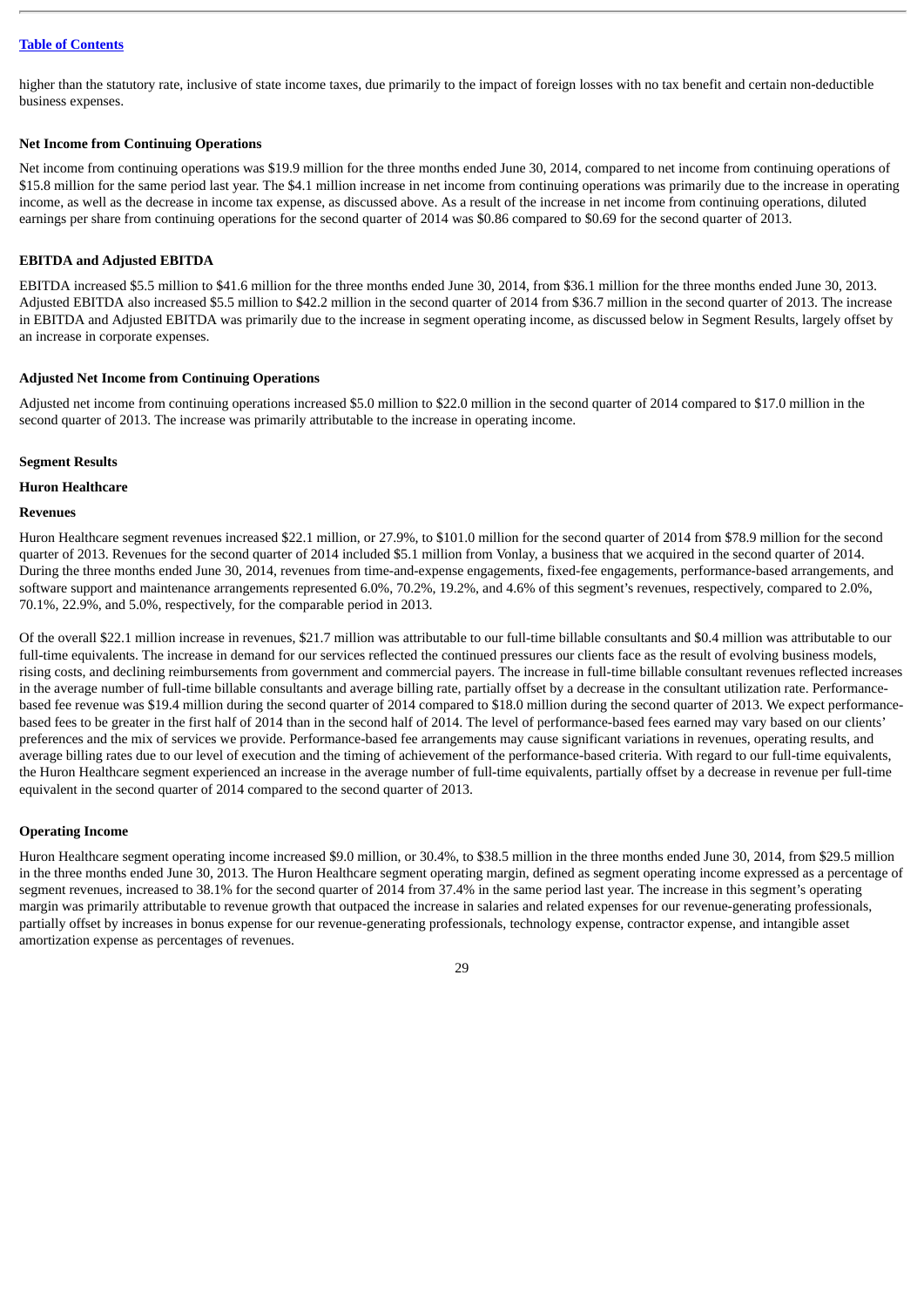#### **Huron Legal**

#### **Revenues**

Huron Legal segment revenues increased \$8.2 million, or 18.2%, to \$53.3 million for the second quarter of 2014 from \$45.1 million for the second quarter of 2013. Revenues from time-and-expense engagements and fixed-fee engagements represented 97.2% and 2.8% of this segment's revenues, respectively, during the three months ended June 30, 2014. During the comparable period in 2013, revenues from time-and-expense engagements, fixed-fee engagements, and support and maintenance arrangements represented 95.6%, 4.0%, and 0.4% of this segment's revenues, respectively.

Of the overall \$8.2 million increase in revenues, \$6.9 million was attributable to an increase in revenue generated by our full-time equivalents and \$1.3 million was related to our full-time billable consultants. The increase in revenue attributable to our full-time equivalents was the result of an increase in both revenue per full-time equivalent and the average number of full-time equivalents. The increase in full-time billable consultant revenue reflected an increase in the average billing rate and consultant utilization rate, partially offset by a decrease in the average number of full-time billable consultants.

#### **Operating Income**

Huron Legal segment operating income increased by \$5.0 million, or 46.3%, to \$15.8 million in the three months ended June 30, 2014, from \$10.8 million in the three months ended June 30, 2013. Segment operating margin increased to 29.6% for the second quarter of 2014 from 23.9% in the same period last year. The increase in this segment's operating margin was primarily attributable to a decrease in salaries and related expenses for our revenue-generating professionals. Decreases in technology expense, restructuring expense, rent and utility expense for our document review centers, and severance expense also contributed to the increase in operating margin, partially offset by increases in bonus expense for both our revenue-generating professionals and support personnel and contractor expense as percentages of revenues.

#### **Huron Education and Life Sciences**

#### **Revenues**

Huron Education and Life Sciences segment revenues increased \$0.6 million, or 1.7%, to \$37.7 million for the second quarter of 2014 from \$37.1 million for the second quarter of 2013. Revenues for the second quarter of 2014 included \$4.2 million from The Frankel Group Associates, a business that we acquired in the first quarter of 2014. Revenues from time-and-expense engagements, fixed-fee engagements, and software support and maintenance arrangements represented 70.6%, 25.1%, and 4.3% of this segment's revenues, respectively, during the three months ended June 30, 2014, compared to 82.4%, 13.8%, and 3.8%, respectively, for the comparable period in 2013.

Of the overall \$0.6 million increase in revenues, \$0.5 million was attributable to our full-time billable consultants and \$0.1 million was related to our full-time equivalents. The increase in revenue from our full-time billable consultants primarily reflected an increase in the consultant utilization rate, as well as a slight increase in the average billing rate, partially offset by a decrease in the average number of full-time billable consultants.

#### **Operating Income**

Huron Education and Life Sciences segment operating income increased \$0.1 million to \$11.6 million in the three months ended June 30, 2014, from \$11.5 million in the three months ended June 30, 2013. The Huron Education and Life Sciences segment operating margin decreased to 30.8% for the second quarter of 2014 from 31.1% in the same period last year. The decrease in this segment's operating margin was primarily attributable to an increase in salaries and related expenses for both our revenue-generating professionals and support personnel as a percentage of revenues, as well as increases in promotion and sponsorship expense, practice administration and meetings expense, and training expense as percentages of revenues, largely offset by decreases in bonus expense for our revenue-generating professionals and contractor expense.

#### **Huron Business Advisory**

#### **Revenues**

Huron Business Advisory segment revenues increased \$7.3 million, or 78.9%, to \$16.6 million for the second quarter of 2014 from \$9.3 million for the second quarter of 2013. Revenues for the second quarter of 2014 included \$7.2 million from our EPM practice (formerly referred to as Blue Stone International, a business that we acquired during the fourth quarter of 2013). Revenues from time-and-expense engagements, fixed-fee engagements, and performance-based arrangements represented 84.7%, 14.3%, and 1.0% of this segment's revenues, respectively, during the second quarter of 2014. During the comparable period in 2013, revenues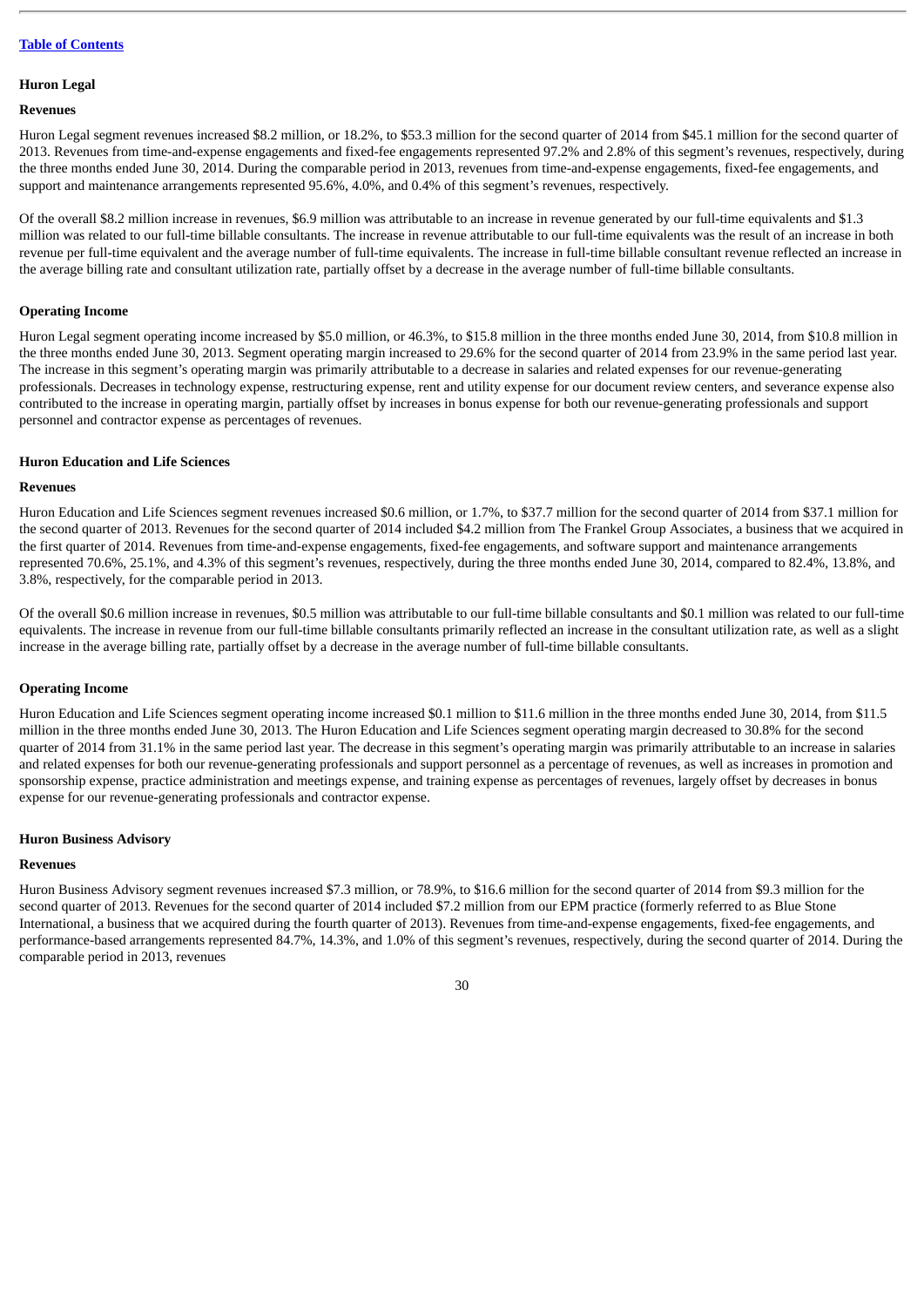from time-and-expense engagements and fixed-fee engagements represented 81.2% and 18.8% of this segment's revenues, respectively.

Of the overall \$7.3 million increase in revenues, \$7.1 million was attributable to our full-time billable consultants and \$0.2 million was related to our full-time equivalents. The increase in revenue from our full-time billable consultants was driven by an increase in the average number of full-time billable consultants, partially offset by decreases in the average billing rate and consultant utilization rate.

#### **Operating Income**

Huron Business Advisory segment operating income increased by \$1.1 million, or 29.8%, to \$5.1 million in the three months ended June 30, 2014, compared to \$4.0 million in the three months ended June 30, 2013. Segment operating margin decreased to 30.9% for the second quarter of 2014 from 42.7% in the same period last year. The decrease in this segment's operating margin was primarily attributable to an increase in salaries, bonuses, and related expenses for our revenue-generating professionals as a percentage of revenues. Increases in contractor expense, promotion and sponsorship expense, and intangible asset amortization expense, all as percentages of revenues, also contributed to the decrease in the segment's operating margin, partially offset by a decrease in severance expense.

| ٦            | I |
|--------------|---|
| ۰.<br>×<br>v |   |
|              |   |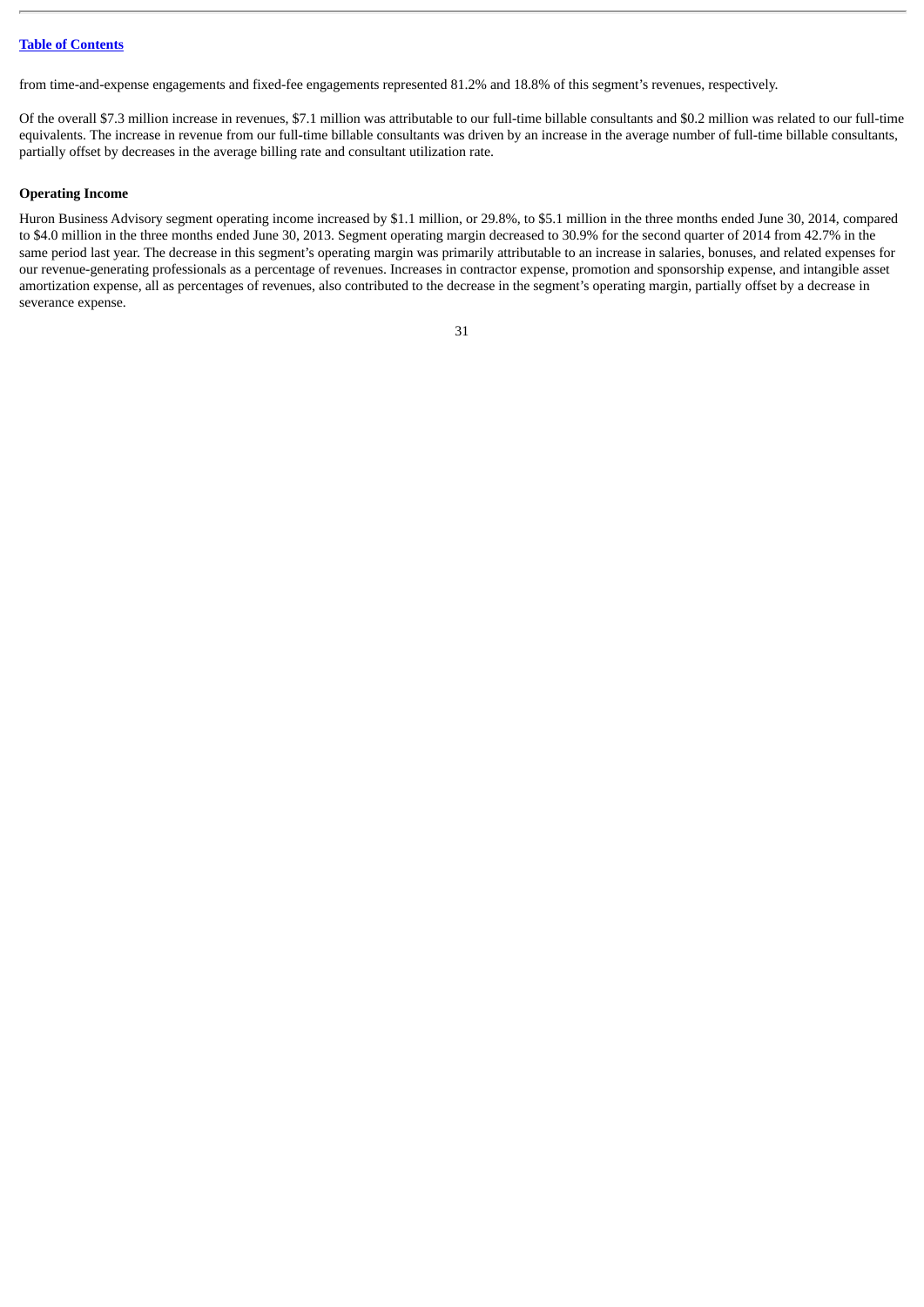#### **Six Months Ended June 30, 2014 Compared to Six Months Ended June 30, 2013**

#### **Revenues**

Revenues increased \$85.7 million, or 25.6%, to \$420.1 million for the first six months of 2014 from \$334.4 million for the first six months of 2013.

Of the overall \$85.7 million increase in revenues, \$64.2 million was attributable to our full-time billable consultants, while \$21.5 million was attributable to our full-time equivalents. The increase in full-time billable consultant revenues was driven by an increase in the average number of billable consultants and average billing rate, partially offset by a decrease in the consultant utilization rate. The increase in revenue from full-time billable consultants during the first half of 2014 primarily reflected strengthened demand for our services in the Huron Healthcare segment and our Huron Legal segment's legal advisory services, partially offset by decreased demand for our services in the Huron Education and Life Sciences segment when compared to the first half of 2013. The increase in full-time equivalent revenue was primarily attributable to an increase in the average number of full-time equivalents and revenue per full-time equivalent. Revenue attributable to full-time equivalents primarily reflected increased demand for our discovery services in the Huron Legal segment, as well as increased use of contractors in the Huron Healthcare segment.

#### **Total Direct Costs**

Our total direct costs increased \$40.0 million, or 19.0%, to \$250.3 million in the six months ended June 30, 2014, from \$210.3 million in the six months ended June 30, 2013. The increase primarily related to a \$24.8 million increase in salaries and related expenses for our revenue-generating professionals, a \$9.1 million increase in contractor expense, a \$5.3 million increase in bonus expense for our revenue-generating professionals, and a \$1.1 million increase in amortization expense for intangible assets and software development costs, partially offset by a \$0.3 million decrease in technology expense and a \$0.3 million decrease in rent and utility charges for our document review centers. As a percentage of revenues, our total direct costs decreased to 59.6% during the first half of 2014 compared to 62.9% during the first half of 2013. This decrease primarily reflected revenue growth that outpaced the increase in salaries and related expenses for our revenue-generating professionals during the first half of 2014, as well as the decreases in technology expense and rent and utility charges for our document review centers, partially offset by an increase in contractor expense as a percentage of revenues.

Total direct costs for the six months ended June 30, 2014 included \$7.8 million of share-based compensation expense and \$2.4 million of amortization expense for intangible assets and software development costs, primarily representing customer-related assets and software acquired in business combinations. Total direct costs for the six months ended June 30, 2013 included \$6.9 million of share-based compensation expense and \$1.3 million of amortization expense for intangible assets and software development costs. The increase in share-based compensation expense was primarily attributable to an increase in the number of performance-based awards that are expected, as of June 30, 2014, to be earned in 2014 based on 2014 performance, compared to those that were expected, as of June 30, 2013, to be earned based on 2013 performance. The increase in amortization expense was primarily related to the amortization of intangible assets from businesses acquired during the fourth quarter of 2013 and the first half of 2014, as well as the initiation of amortization expense for certain software development costs.

#### **Operating Expenses and Other Operating Gains**

Selling, general and administrative expenses increased \$17.8 million, or 28.1%, to \$80.9 million in the first half of 2014 from \$63.1 million in the first half of 2013. This increase was primarily related to a \$5.9 million increase in bonus expense, a \$5.6 million increase in salaries and related expenses for our support personnel, a \$2.0 million increase in promotion and sponsorship expenses, a \$1.1 million increase in practice administration and meetings expense, a \$0.8 million increase in facilities and other office related expenses, a \$0.8 million increase in accounting, tax, and audit fees, and a \$0.7 million increase in legal expenses. As a percentage of revenues, selling, general and administrative expenses increased to 19.2% during the first half of 2014 compared to 18.9% during the first half of 2013. This increase primarily reflected an increase in bonus expense as a percentage of revenues, partially offset by revenue growth that outpaced the increases in salaries and related expenses for our support personnel and facilities and other office related expenses and a decrease in severance expense.

During the second quarter of 2014, we incurred a \$1.0 million pretax restructuring charge related to the consolidation of office spaces in Chicago, New York, and London. Of the total \$1.0 million charge, \$0.6 million related to the accrual of our remaining lease obligations at vacated spaces, net of estimated sublease income, and \$0.4 million related to accelerated depreciation of assets disposed of as a result of the space consolidation. The vacated locations in Chicago and New York were acquired as part of business acquisitions during 2013 and 2014. During the first quarter of 2014, we incurred a \$0.1 million pretax restructuring charge related to workforce reductions in our London office to better align our resources with market demand in our Huron Legal

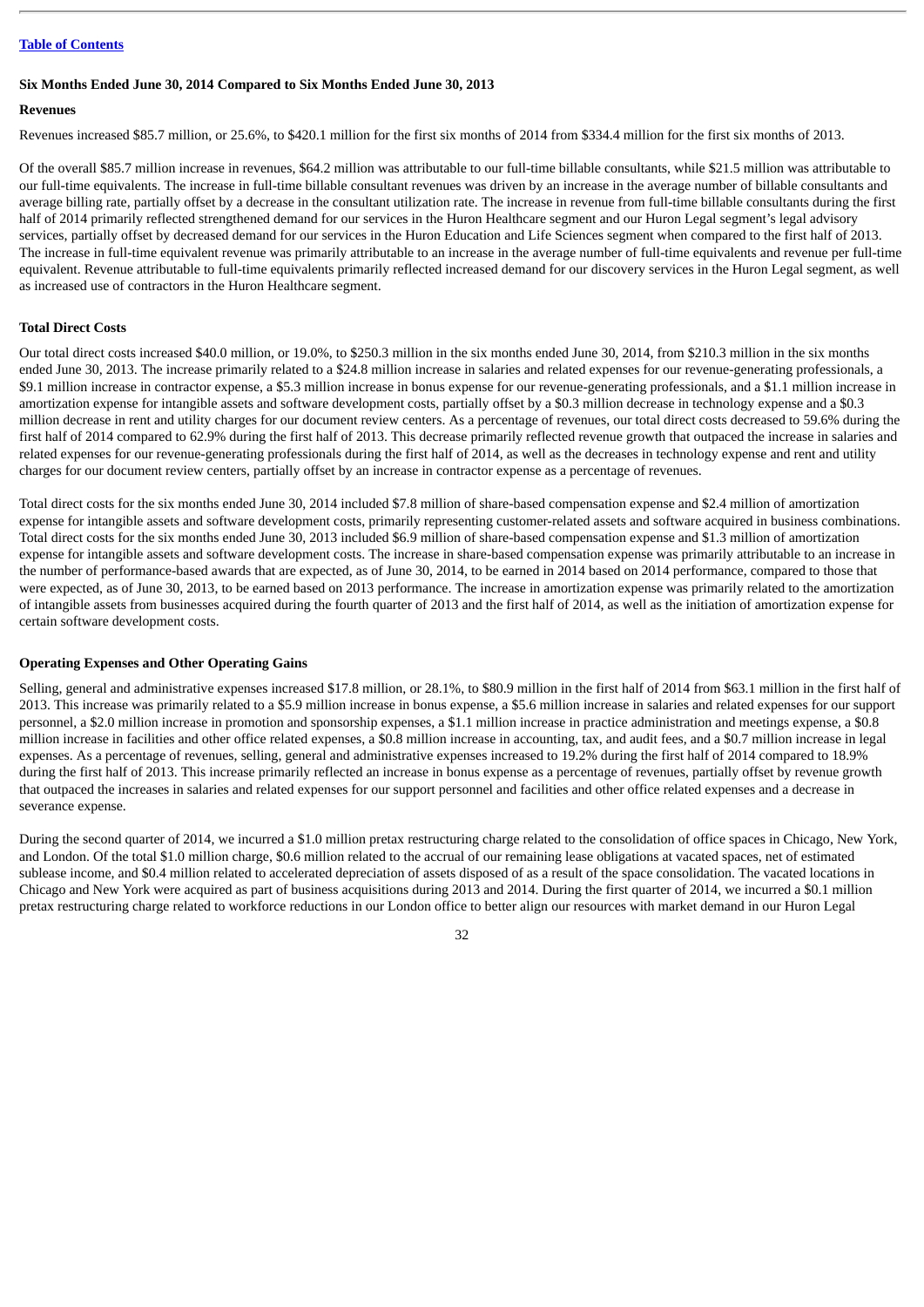segment. Restructuring expense for the first half of 2013 was \$0.6 million and related to the consolidation of office space in the Washington, D.C. area that was acquired in the AdamsGrayson acquisition in 2012.

During the second quarter of 2014, we determined that the fair value of our contingent consideration liability incurred in connection with a business acquisition had decreased and, as a result, recorded a \$0.4 million remeasurement gain. There was no remeasurement gain or loss for the comparable period last year. During the first quarter of 2013, we recorded a \$1.2 million settlement gain. As discussed under "Part II – Item 1. Legal Proceedings," and in Note 12 "Commitments, Contingencies and Guarantees," during the second quarter of 2012, we conducted preliminary settlement discussions with the relator in the *qui tam* action, and as a result, we recorded a charge of \$1.2 million in accordance with ASC Topic 450, "Contingencies." On March 8, 2013, the Court granted Huron's motion for summary judgment and dismissed the relator's second amended complaint in its entirety with prejudice. As a result, during the first quarter of 2013, we reversed the charge of \$1.2 million recorded during 2012.

Depreciation and amortization expense increased by \$2.6 million to \$12.3 million in the six months ended June 30, 2014, from \$9.7 million in the six months ended June 30, 2013. The increase primarily related to the amortization of intangible assets from businesses acquired during the fourth quarter of 2013 and first half of 2014, as well as the depreciation of network equipment and leasehold improvements that were placed into service during the second half of 2013 and first half of 2014. Intangible asset amortization included within operating expenses relates to certain customer relationships, non-competition agreements, trade names, and licenses acquired in connection with our acquisitions.

#### **Operating Income**

Operating income increased \$23.9 million, or 46.2%, to \$75.8 million in the first half of 2014 from \$51.9 million in the first half of 2013. Operating margin, which is defined as operating income expressed as a percentage of revenues, increased to 18.1% in the six months ended June 30, 2014, compared to 15.5% in the six months ended June 30, 2013. The increase in operating margin was primarily attributable to the revenue growth that outpaced the increase in salaries and related expenses for both our revenue-generating professionals and support personnel during the period, as well as decreases in technology expense and rent and utility charges for our document review centers and a decrease in facilities and other office related expenses as a percentage of revenues. These operating margin increases were partially offset by the increases in contractor expense and bonus expense as percentages of revenues.

#### **Other Expense, Net**

Other expense, net decreased by \$1.1 million, or 29.3%, to \$2.6 million in the first half of 2014 from \$3.7 million in the first half of 2013. The decrease was primarily attributable to a \$0.6 million, or 16.9%, decrease in interest expense, net of interest income in the first half of 2014, which was the result of a decrease in our borrowing levels combined with lower interest rates, as well as a \$0.4 million increase in other income as a result of improved performance of the investments used to fund our deferred compensation plans.

#### **Income Tax Expense**

For the first half of 2014, we recognized income tax expense from continuing operations of \$19.2 million on income from continuing operations of \$73.2 million. For the first half of 2013, we recognized income tax expense from continuing operations of \$21.0 million on income from continuing operations of \$48.2 million. Our effective tax rate for the first six months of 2014 was 26.2% compared with 43.6% for the same period last year. The effective tax rate for the six months ended June 30, 2014 was lower than the statutory rate, inclusive of state income taxes, due primarily to the impact of a tax election made in the first quarter of 2014 to classify one of our wholly-owned foreign subsidiaries as a disregarded entity for U.S. federal income tax purposes (commonly referred to as a "check-the-box" election). As a result of this election, we expect to realize an income tax benefit of \$13.8 million, of which \$2.4 million is unrecognized, resulting in a net recognized tax benefit of \$11.4 million during the first quarter of 2014. This recognized benefit was partially offset by \$1.2 million in expenses related to the establishment of a valuation allowance for certain foreign tax credits and increased deferred tax liabilities as a result of the aforementioned election. The effective tax rate for the six months ended June 30, 2013 was higher than the statutory rate, inclusive of state income taxes, due primarily to the impact of foreign losses with no tax benefit and certain non-deductible business expenses, partially offset by the impact of the retroactive reinstatement of the federal research and development tax credit, which was enacted during the first quarter of 2013.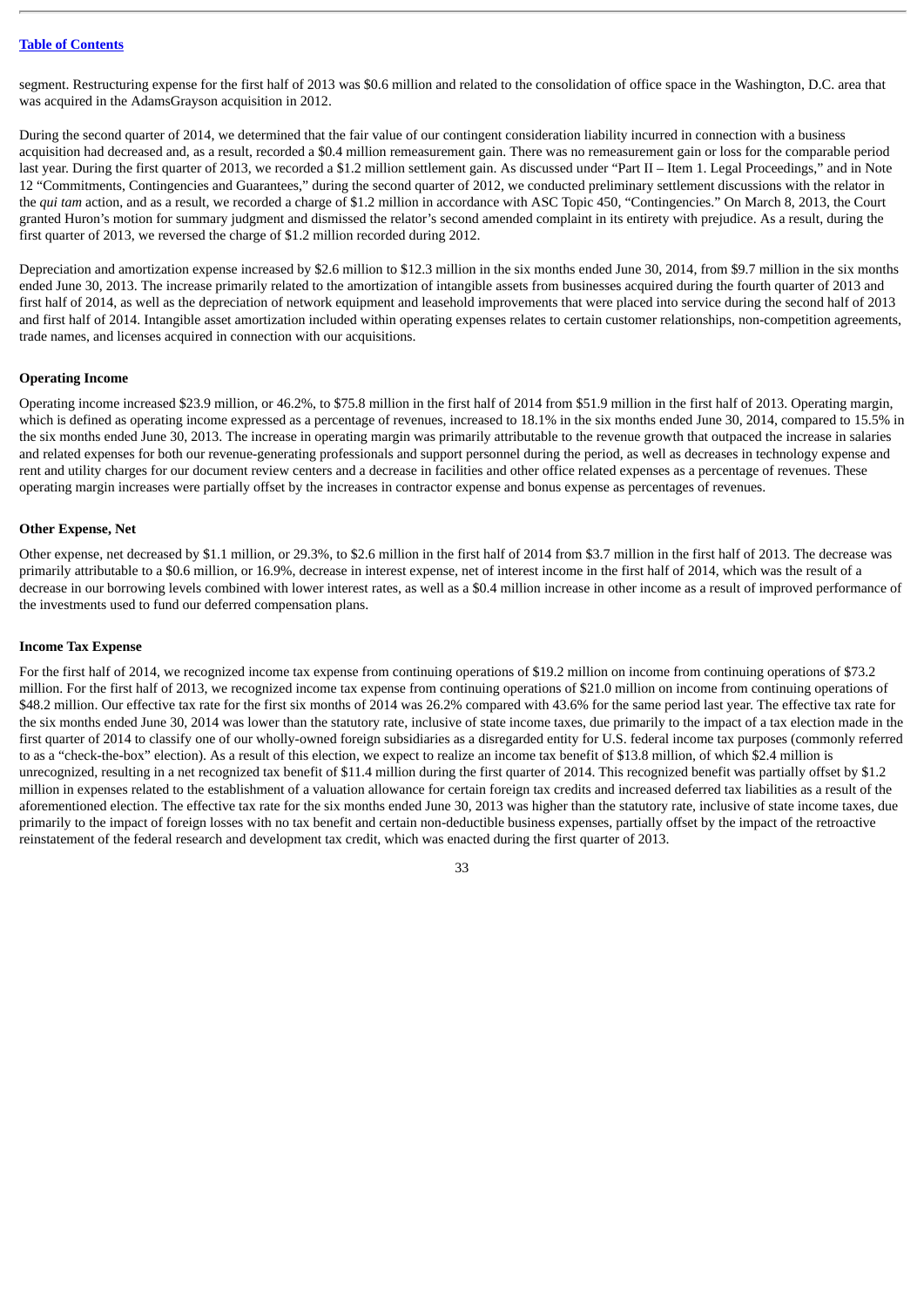## **Net Income from Continuing Operations**

Net income from continuing operations was \$54.0 million for the six months ended June 30, 2014, compared to net income from continuing operations of \$27.2 million for the same period last year. The \$26.8 million increase in net income from continuing operations was primarily due to the increase in operating income, as well as the decrease in income tax expense and other expense, net, as discussed above. As a result of the increase in net income from continuing operations, diluted earnings per share from continuing operations for the first half of 2014 was \$2.34 compared to \$1.20 for the first half of 2013.

## **EBITDA and Adjusted EBITDA**

EBITDA increased \$27.7 million to \$90.6 million for the six months ended June 30, 2014, from \$62.9 million for the six months ended June 30, 2013. Adjusted EBITDA increased \$29.0 million to \$91.3 million in the first half of 2014 from \$62.3 million in the first half of 2013. The increase in EBITDA and Adjusted EBITDA was primarily due to the increase in segment operating income, as discussed below in Segment Results, partially offset by an increase in corporate expenses.

## **Adjusted Net Income from Continuing Operations**

Adjusted net income from continuing operations increased \$18.9 million to \$47.5 million in the first half of 2014 compared to \$28.6 million in the first half of 2013. The increase was primarily attributable to the increase in operating income, partially offset by a higher tax expense when excluding the tax benefit related to our "check-the-box" election.

#### **Segment Results**

#### **Huron Healthcare**

#### **Revenues**

Huron Healthcare segment revenues increased \$50.8 million, or 32.2%, to \$208.5 million for the first half of 2014 from \$157.7 million for the first half of 2013. Revenues for the first half of 2014 included \$5.1 million from Vonlay, a business that we acquired in the second quarter of 2014. During the six months ended June 30, 2014, revenues from time-and-expense engagements, fixed-fee engagements, performance-based arrangements, and software support and maintenance arrangements represented 3.8%, 67.3%, 24.4%, and 4.5% of this segment's revenues, respectively, compared to 1.6%, 70.3%, 23.1%, and 5.0%, respectively, for the comparable period in 2013.

Of the overall \$50.8 million increase in revenues, \$49.6 million was attributable to our full-time billable consultants and \$1.2 million was attributable to our full-time equivalents. The increase in demand for our services reflected the continued pressures our clients face as the result of evolving business models, rising costs, and declining reimbursements from government and commercial payers. The increase in full-time billable consultant revenues reflected increases in the average billing rate and average number of full-time billable consultants, partially offset by a decrease in the consultant utilization rate. Performancebased fee revenue was \$50.8 million during the first half of 2014 compared to \$36.4 million during the first half of 2013. We expect performance-based fees to be greater in the first half of 2014 than in the second half of 2014. The level of performance-based fees earned may vary based on our clients' preferences and the mix of services we provide. Performance-based fee arrangements may cause significant variations in revenues, operating results, and average billing rates due to our level of execution and the timing of achievement of the performance-based criteria. With regard to our full-time equivalents, during the first six months of 2014, the Huron Healthcare segment experienced an increase in revenue per full-time equivalent, while the average number of full-time equivalents was unchanged compared to the first six months of 2013.

#### **Operating Income**

Huron Healthcare segment operating income increased \$29.0 million, or 47.8%, to \$89.7 million in the six months ended June 30, 2014, from \$60.7 million in the six months ended June 30, 2013. The Huron Healthcare segment operating margin, defined as segment operating income expressed as a percentage of segment revenues, increased to 43.0% for the first half of 2014 from 38.5% in the same period last year. The increase in this segment's operating margin was primarily attributable to revenue growth that outpaced the increase in salaries and related expenses for our revenue-generating professionals, as well as a decrease in salaries and related expenses for our support personnel, partially offset by an increase in technology expense as a percentage of revenues.

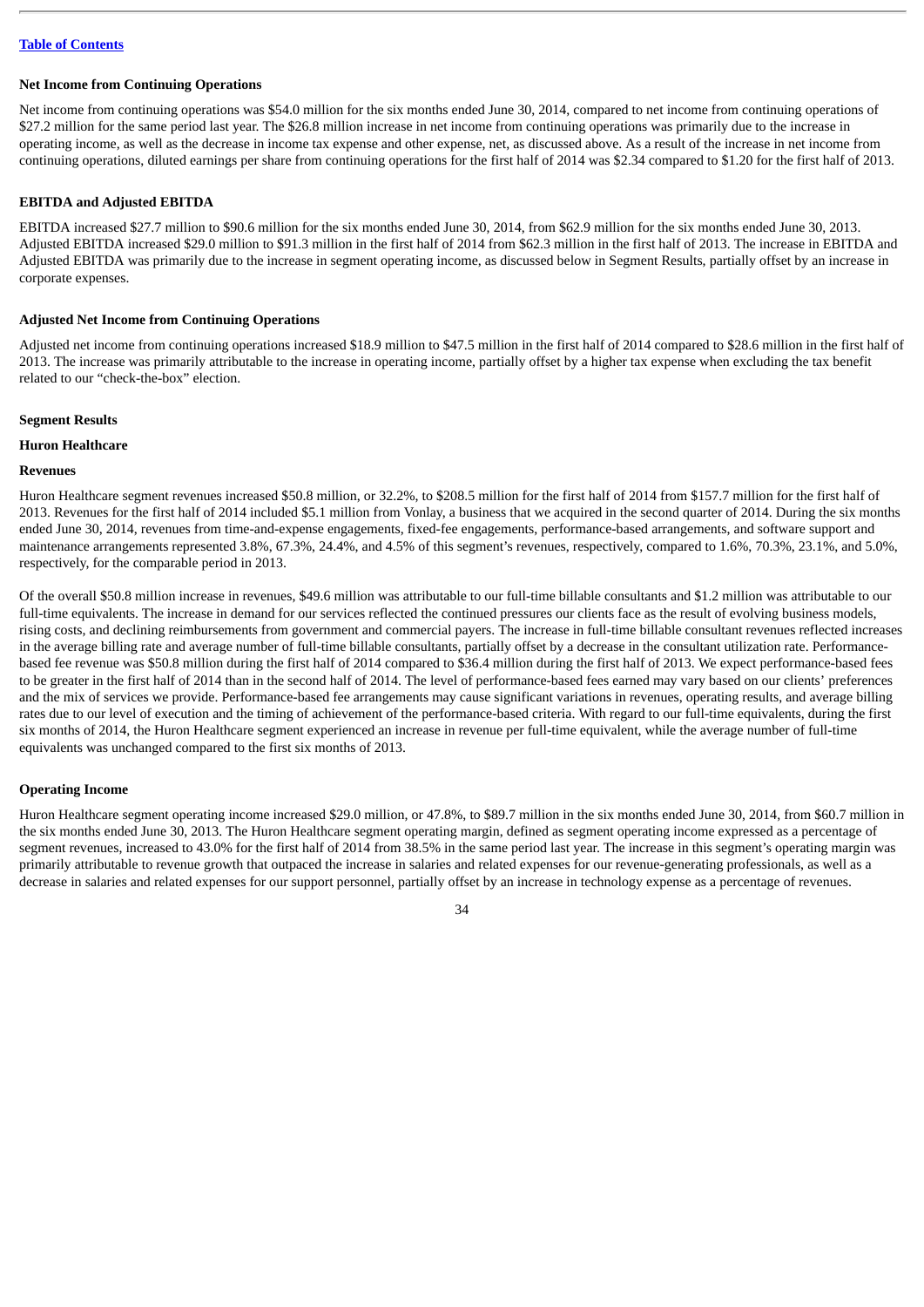#### **Huron Legal**

#### **Revenues**

Huron Legal segment revenues increased \$22.3 million, or 25.8%, to \$108.3 million for the first half of 2014 from \$86.0 million for the first half of 2013. Revenues from time-and-expense engagements, fixed-fee engagements, and support and maintenance arrangements represented 97.5%, 2.4%, and 0.1% of this segment's revenues, respectively, during the six months ended June 30, 2014, compared to 95.0%, 4.7%, and 0.3% of this segment's revenues, respectively, for the comparable period in 2013.

Of the overall \$22.3 million increase in revenues, \$19.4 million was attributable to an increase in revenue generated by our full-time equivalents and \$2.9 million was related to our full-time billable consultants. The increase in revenue attributable to our full-time equivalents was the result of an increase in both the average number of full-time equivalents and revenue per full-time equivalent. The increase in full-time billable consultant revenue reflected increases in the consultant utilization rate and average billing rate, partially offset by a decrease in the average number of full-time billable consultants.

#### **Operating Income**

Huron Legal segment operating income increased by \$14.5 million, or 105.9%, to \$28.3 million in the six months ended June 30, 2014, from \$13.7 million in the six months ended June 30, 2013. Segment operating margin increased to 26.1% for the first half of 2014 from 16.0% in the same period last year. The increase in this segment's operating margin was primarily attributable to a decrease in salaries and related expenses for our revenue-generating professionals. Decreases in technology expense, rent and utility expense for our document review centers, restructuring expense, and severance expense also contributed to the increase in operating margin, as well as revenue growth that outpaced the increase in bonus expense for our revenue-generating professionals, partially offset by increases in contractor expense and bonus expense for support personnel as percentages of revenues.

#### **Huron Education and Life Sciences**

#### **Revenues**

Huron Education and Life Sciences segment revenues decreased \$1.5 million, or 2.1%, to \$71.3 million for the first six months of 2014 from \$72.9 million for the first six months of 2013. Revenues for the first six months of 2014 included \$7.1 million from The Frankel Group Associates, a business that we acquired in the first quarter of 2014. Revenues from time-and-expense engagements, fixed-fee engagements, and software support and maintenance arrangements represented 71.2%, 24.4%, and 4.4% of this segment's revenues, respectively, during the first half of 2014, compared to 79.6%, 16.6%, and 3.8%, respectively, for the first half of 2013.

Of the overall \$1.5 million decrease in revenues, \$1.2 million was attributable to our full-time billable consultants and \$0.3 million was related to our fulltime equivalents. The decrease in revenue from our full-time billable consultants reflected a decrease in the average number of full-time billable consultants and average billing rate, partially offset by an increase in consultant utilization rate. The decrease in revenue attributable to our full-time equivalents reflected a decrease in the average number of full-time equivalents, partially offset by an increase in revenue per full-time equivalent.

#### **Operating Income**

Huron Education and Life Sciences segment operating income decreased \$2.8 million, or 13.5%, to \$18.1 million in the six months ended June 30, 2014, from \$20.9 million in the six months ended June 30, 2013. The Huron Education and Life Sciences segment operating margin decreased to 25.3% for the first half of 2014 from 28.7% in the same period last year. The decrease in this segment's operating margin was primarily attributable to an increase in salaries and related expenses for both our revenue-generating professionals and support personnel, as well as increases in contractor expense, promotion and sponsorship expense, practice administration and meetings expense, and research expense, partially offset by a decrease in bonus expense for our revenue-generating professionals as a percentage of revenues.

#### **Huron Business Advisory**

#### **Revenues**

Huron Business Advisory segment revenues increased \$12.2 million, or 67.9%, to \$30.0 million for the first six months of 2014 from \$17.8 million for the first six months of 2013. Revenues for the first six months of 2014 included \$13.8 million from our EPM practice (formerly referred to as Blue Stone International, a business that we acquired during the fourth quarter of 2013). Revenues from time-and-expense engagements, fixed-fee engagements, and performance-based arrangements represented 84.6%,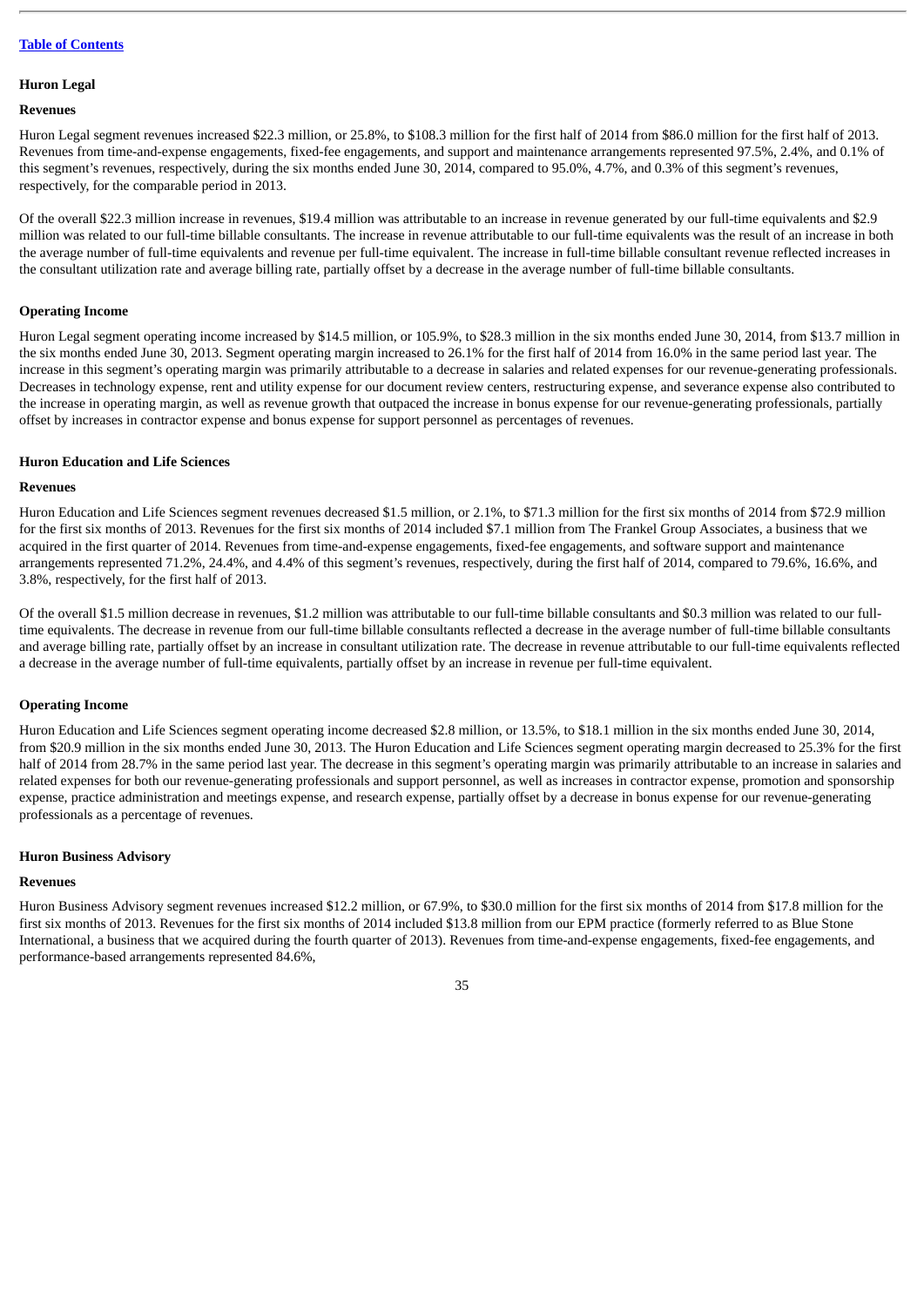13.2%, and 2.2% of this segment's revenues, respectively, during the first half of 2014, compared to 79.3%, 17.9%, and 2.8%, respectively, for the comparable period in 2013.

Of the overall \$12.2 million increase in revenues, \$11.5 million was attributable to our full-time billable consultants and \$0.6 million was related to our fulltime equivalents. The increase in revenue from our full-time billable consultants was driven by an increase in the average number of full-time billable consultants, partially offset by decreases in the average billing rate and consultant utilization rate. The increase in revenue attributable to our full-time equivalents reflected an increase in the average number of full-time equivalents, partially offset by a decrease in revenue per full-time equivalent.

#### **Operating Income**

Huron Business Advisory segment operating income increased by \$0.4 million, or 4.8%, to \$7.7 million in the six months ended June 30, 2014, compared to \$7.3 million in the six months ended June 30, 2013. Segment operating margin decreased to 25.7% for the first half of 2014 from 41.1% in the same period last year. The decrease in this segment's operating margin was primarily attributable to an increase in salaries, bonuses, and related expenses for our revenuegenerating professionals as a percentage of revenues. Increases in contractor expense, promotion and sponsorship expense, intangible asset amortization expense, and practice administration and meetings expense, all as percentages of revenues, also contributed to the decrease in the segment's operating margin, partially offset by a decrease in severance expense.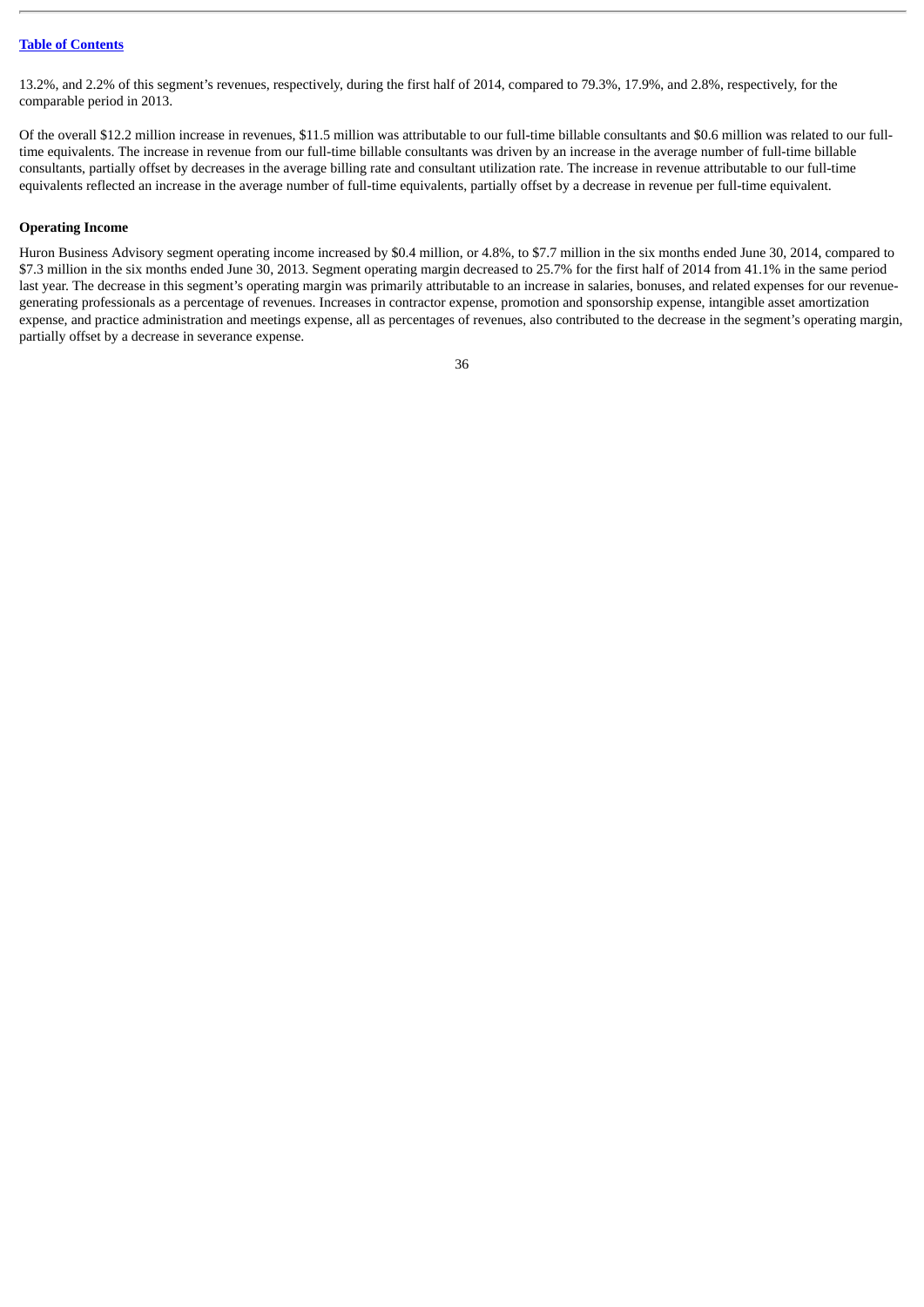## **LIQUIDITY AND CAPITAL RESOURCES**

Cash and cash equivalents decreased \$48.9 million, from \$58.1 million at December 31, 2013 to \$9.2 million at June 30, 2014. Our primary sources of liquidity are cash flows from our U.S. operations and debt capacity available under our credit facility.

|                                                     | <b>Six Months Ended</b><br><b>June 30.</b> |                        |
|-----------------------------------------------------|--------------------------------------------|------------------------|
| Cash Flows (in thousands):                          | 2014                                       | 2013                   |
| Net cash provided by operating activities           | \$12.199                                   | 2.721<br><sup>\$</sup> |
| Net cash used in investing activities               | $$$ (63,293)                               | \$(11,694)             |
| Net cash provided by (used in) financing activities | \$2.148                                    | \$(11,511)             |

Net cash provided by operating activities totaled \$12.2 million for the six months ended June 30, 2014, and \$2.7 million for the same period last year. Our operating assets and liabilities consist primarily of receivables from billed and unbilled services, accounts payable and accrued expenses, accrued payroll and related benefits, and deferred revenues. The volume of services rendered and the related billings and timing of collections on those billings, as well as payments of our accounts payable and salaries, bonuses, and benefits to employees affect these account balances. The increase in cash provided by operations was primarily attributable to higher net income during the first six months of 2014 when compared with the first six months of 2013, partially offset by an increase in the amount paid for annual performance bonuses during the first quarter of 2014 and an increase in receivables and unbilled services from clients during the first six months of 2014 when compared with the first six months of 2013.

Net cash used in investing activities was \$63.3 million and \$11.7 million for the six months ended June 30, 2014 and 2013, respectively. The use of cash in the first six months of 2014 primarily consisted of \$51.4 million for purchases of businesses and \$11.4 million for purchases of property and equipment. The use of cash in the first six months of 2013 primarily consisted of purchases of property and equipment totaling \$10.2 million. We estimate that the cash utilized for purchases of property and equipment in 2014 will be approximately \$30.0 million, primarily consisting of information technology related equipment and leasehold improvements to support the continued growth of our document review and processing services, as well as information technology related equipment to support our corporate infrastructure.

Net cash provided by financing activities was \$2.1 million for the six months ended June 30, 2014, compared to net cash used in financing activities of \$11.5 million for the same period last year. Borrowings made under our credit facility to fund operations during the first six months of 2014 totaled \$74.0 million, with repayments during the period totaling \$64.0 million. Borrowings made under our credit facility during the first six months of 2013 totaled \$66.0 million, with repayments totaling \$77.3 million. During the first half of 2014, the Company repurchased and retired \$9.5 million of common stock under the February 2014 Share Repurchase Program. Under this program, which was authorized by the Company's board of directors on February 20, 2014, the Company may, from time to time, repurchase up to \$50 million of its common stock through February 28, 2015. The amount and timing of the repurchases will be determined by management and will depend on a variety of factors, including the trading price of the Company's common stock, general market and business conditions, and applicable legal requirements. As of June 30, 2014, \$40.5 million remains available for share repurchases under the February 2014 Share Repurchase Program.

During 2011, the Company and certain of the Company's subsidiaries as guarantors entered into an Amended and Restated Credit Agreement with various financial institutions, as amended by the first, second, third, and fourth amendments to the credit agreement dated as of August 31, 2012, September 25, 2013, February 14, 2014, and June 27, 2014, respectively (as amended and modified, the "2011 Credit Agreement").

The 2011 Credit Agreement consists of a senior secured credit facility in an aggregate principal amount of \$450.0 million comprised of a five-year revolving credit facility ("Revolver") under which the Company may borrow from time to time up to \$247.5 million and a \$202.5 million five-year term loan facility ("Term Loan") that was funded in a single advance on the closing date of the first amendment. The 2011 Credit Agreement provides for the option to increase the revolving credit facility in an aggregate amount of up to \$50 million subject to certain requirements as defined in the 2011 Credit Agreement. The proceeds of the senior secured credit facility were used to refinance existing indebtedness and will continue to be used for working capital, capital expenditures, and other corporate purposes.

The obligations under the 2011 Credit Agreement are secured pursuant to a Security Agreement with Bank of America, N.A. as Collateral Agent. The Security Agreement grants Bank of America, N.A., for the ratable benefit of the lenders under the 2011 Credit Agreement, a first-priority lien, subject to permitted liens, on substantially all of the personal property assets of the

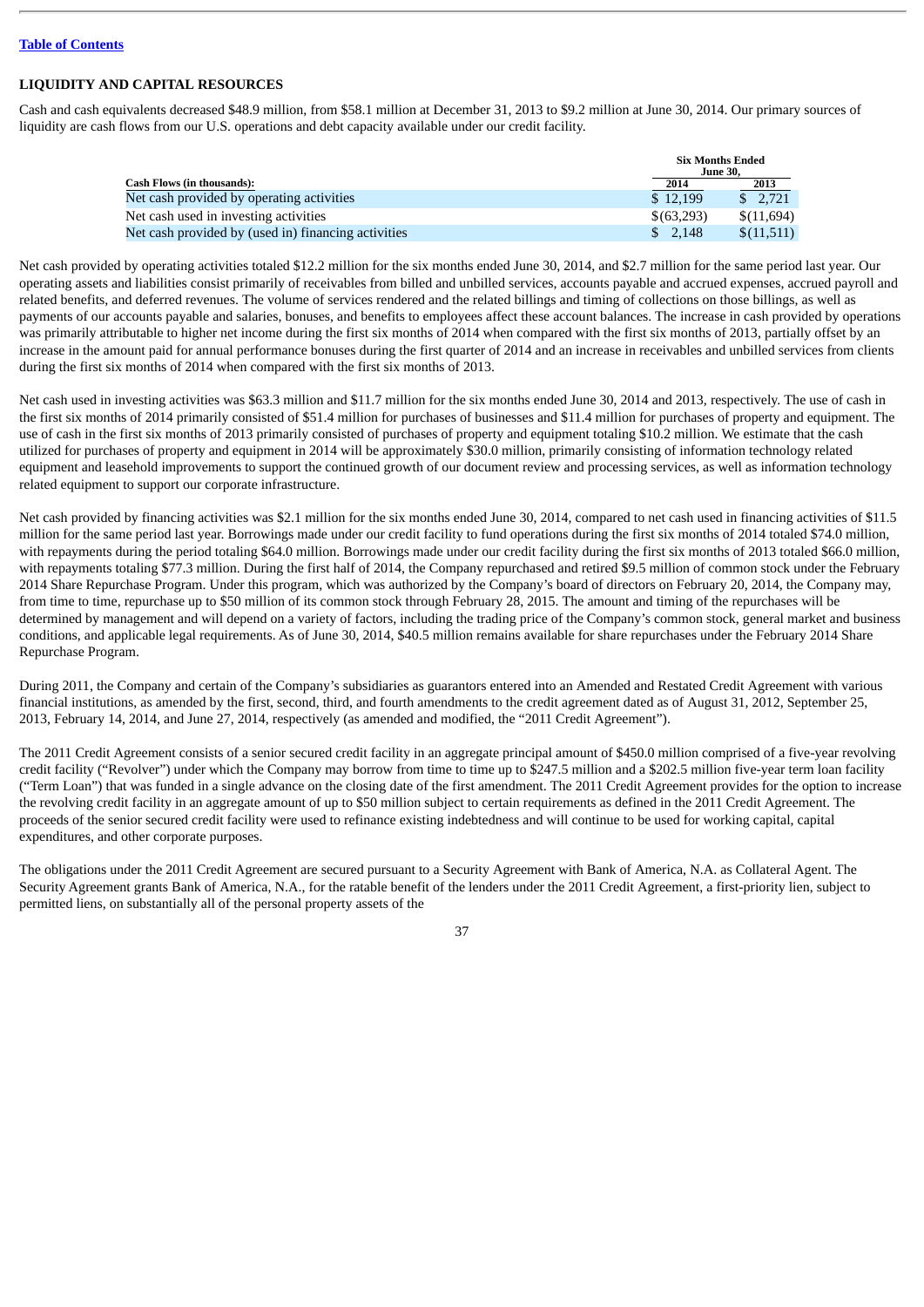Company and the subsidiary guarantors. The Revolver and Term Loan are also secured by a pledge of 100% of the voting stock or other equity interests in our domestic subsidiaries and 65% of the voting stock or other equity interests in our foreign subsidiaries.

Fees and interest on borrowings vary based on our total debt to earnings before interest, taxes, depreciation and amortization ("EBITDA") ratio as set forth in the 2011 Credit Agreement. Interest is based on a spread over the London Interbank Offered Rate ("LIBOR") or a spread over the base rate, as selected by the Company. The base rate is the greater of (a) the Federal Funds Rate plus 0.5%, (b) the Prime Rate and (c) except during a Eurodollar Unavailability Period, the Eurodollar Rate plus 1.0%.

As of the date of the second amendment to the credit agreement, the Term Loan had a principal amount outstanding of \$181.3 million. This principal balance is subject to scheduled quarterly amortization payments that began in 2013. The aggregate annual quarterly amortization payments, expressed as a percentage of the original principal balance, are as follows: 6.9% in 2013, 13.8% in 2014, 15.8% in 2015, 16.6% in 2016, 16.6% in 2017, and 30.3% in 2018, as set forth in the 2011 Credit Agreement. The maturity date for the Term Loan is September 25, 2018, at which time the outstanding principal balance and all accrued interest will be due and payable in full. All outstanding borrowings under the Revolver, as amended, will be due upon expiration of the 2011 Credit Agreement on September 25, 2018. As of June 30, 2014, the Company has made all scheduled quarterly amortization payments as they have come due in accordance with the Term Loan.

Under the 2011 Credit Agreement, dividends are restricted to an amount up to \$50 million plus 50% of cumulative consolidated net income from the closing date of the 2011 Credit Agreement plus 50% of the net cash proceeds from equity issuances. In addition, certain acquisitions and similar transactions need to be approved by the lenders.

The 2011 Credit Agreement contains quarterly financial covenants that require us to maintain a minimum fixed charge coverage ratio of 2.25 to 1.00 and a maximum leverage ratio that varies throughout the term and was 3.00 to 1.00 as of June 30, 2014, as those ratios are defined therein, as well as a minimum net worth greater than \$150 million. At June 30, 2014, we were in compliance with these financial covenants with a fixed charge coverage ratio of 4.91 to 1.00, a leverage ratio of 0.97 to 1.00, and net worth greater than \$150 million. At December 31, 2013, we were also in compliance with these financial covenants.

The borrowing capacity under the 2011 Credit Agreement is reduced by any outstanding letters of credit and payments under the Term Loan. At June 30, 2014, outstanding letters of credit totaled \$5.3 million and are primarily used as security deposits for our office facilities. As of June 30, 2014, the unused borrowing capacity under the 2011 Credit Agreement was \$219.7 million. Borrowings outstanding under this credit facility at June 30, 2014 totaled \$178.8 million. These borrowings carried a weighted average interest rate of 2.2%, including the effect of the interest rate swaps described in Note 8 "Derivative Instruments and Hedging Activity." During the first six months of 2014, the average daily outstanding balance under our credit facility was \$173.0 million. Borrowings outstanding at December 31, 2013 were \$168.8 million and carried a weighted average interest rate of 2.0%.

See "Risk Factors" in our Annual Report on Form 10-K for the year ended December 31, 2013 for a discussion of certain risks and uncertainties related to the 2011 Credit Agreement.

#### **Future Needs**

Our primary financing need has been to fund our growth. Our growth strategy is to expand our service offerings, which may require investments in new hires, acquisitions of complementary businesses, possible expansion into other geographic areas, and related capital expenditures. We also have cash needs to service our credit facility and repay our Term Loan. We believe our internally generated liquidity, together with the borrowing capacity available under our revolving credit facility and access to external capital resources will be adequate to fund our long-term growth and capital needs arising from cash commitments and debt service obligations. Our ability to secure short-term and long-term financing in the future will depend on several factors, including our future profitability, the quality of our accounts receivable and unbilled services, our relative levels of debt and equity, and the overall condition of the credit markets.

## **CONTRACTUAL OBLIGATIONS**

For a summary of our commitments to make future payments under contractual obligations, see "Item 7. Management's Discussion and Analysis of Financial Condition and Results of Operations – Contractual Obligations" in our Annual Report on Form 10-K for the year ended December 31, 2013. There have been no material changes in our contractual obligations since December 31, 2013.

#### **OFF-BALANCE SHEET ARRANGEMENTS**

We have not entered into any off-balance sheet arrangements.

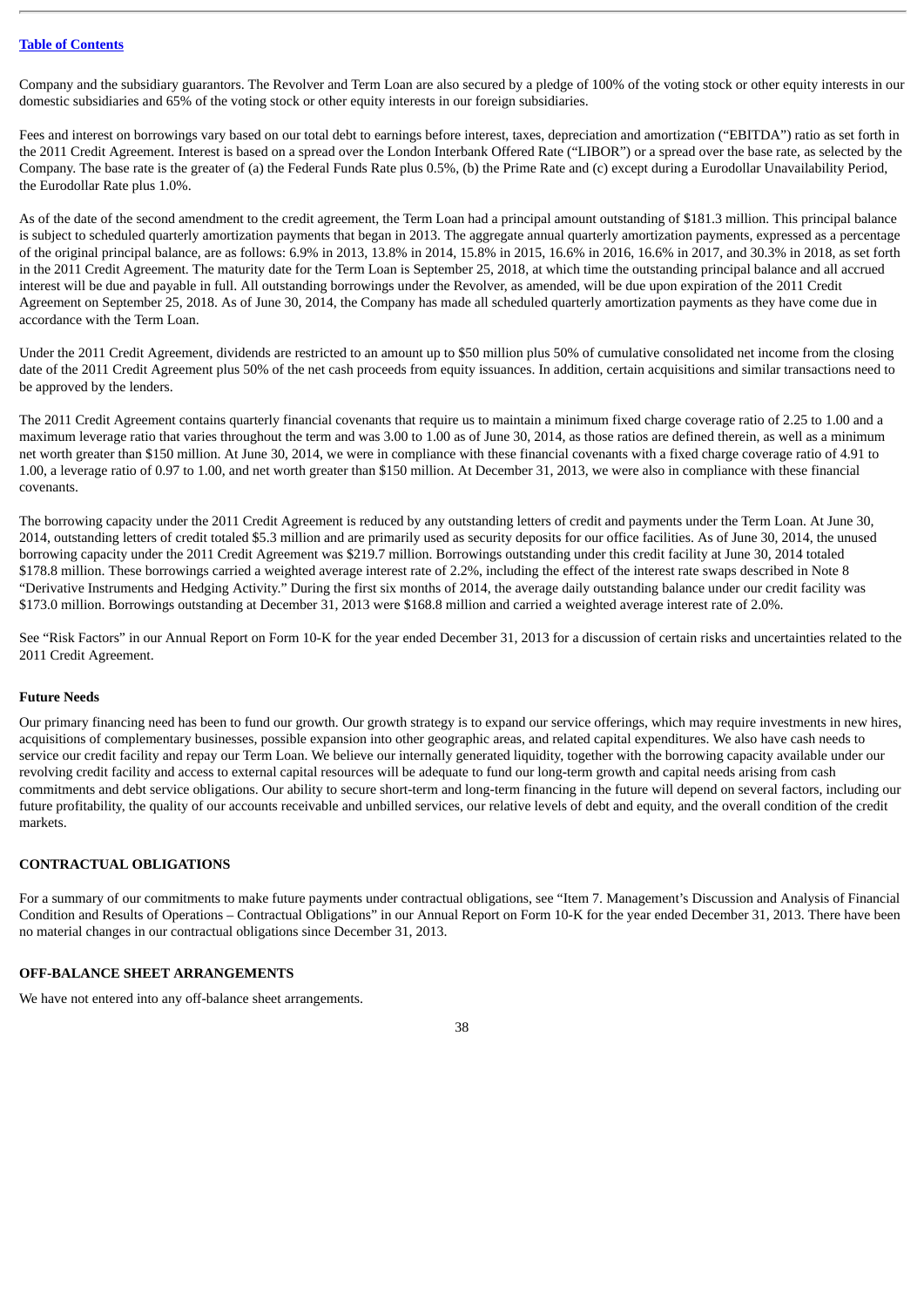## **NEW ACCOUNTING PRONOUNCEMENTS**

In June 2014, the Financial Accounting Standards Board ("FASB") issued Accounting Standards Update ("ASU") No. 2014-12, Accounting for Share-Based Payments When the Terms of an Award Provide That a Performance Target Could Be Achieved after the Requisite Service Period. This guidance requires that a performance target that affects vesting and could be achieved after the requisite service period be treated as a performance condition. A reporting entity should apply existing guidance in Accounting Standards Codification ("ASC") 718, Compensation—Stock Compensation, as it relates to such awards. This guidance is effective for the Company beginning in the first quarter of 2016, with early adoption permitted. The amendments of ASU 2014-12 may be applied either (a) prospectively to all awards granted or modified after the effective date or (b) retrospectively to all awards with performance targets that are outstanding as of the beginning of the earliest annual period presented in the financial statements and to all new or modified awards thereafter, with the cumulative effect of applying the amendments as an adjustment to the opening retained earnings balance as of the beginning of the earliest annual period presented in the financial statements. We are currently evaluating the potential effect of adopting this guidance but do not expect adoption to have a material impact on our consolidated financial statements.

In May 2014, the FASB issued ASU No. 2014-09, Revenue from Contracts with Customers, as a new Topic, ASC Topic 606. The new revenue recognition standard provides a five-step analysis of transactions to determine when and how revenue is recognized. The core principle is that a company should recognize revenue to depict the transfer of promised goods or services to customers in an amount that reflects the consideration to which the entity expects to be entitled in exchange for those goods or services. This guidance is effective for the Company beginning in the first quarter of 2017 and is to be applied retrospectively to each period presented or as a cumulative-effect adjustment as of the date of adoption. Early adoption is not permitted. We are currently evaluating the potential effect of adopting this guidance on our consolidated financial statements, as well as the transition methods.

In April 2014, the FASB issued ASU 2014-08, Presentation of Financial Statements (Topic 205) and Property, Plant, and Equipment (Topic 360), Reporting Discontinued Operations and Disclosures of Disposals of Components of an Entity. This guidance includes amendments that change the requirements for reporting discontinued operations and require additional disclosures about discontinued operations. Under the new guidance, only disposals representing a strategic shift in operations that has (or will have) a major effect on the entity's operations and financial results should be presented as discontinued operations. Examples include a disposal of a major geographic area, a major line of business, a major equity method investment, or other major parts of an entity. Additionally, the revised guidance requires expanded disclosures in the financial statements for discontinued operations as well as for disposals of significant components of an entity that do not qualify for discontinued operations presentation. This guidance is effective for the Company beginning in the first quarter of 2015. We do not expect the adoption of this guidance to have a material impact on our consolidated financial statements.

In July 2013, the FASB issued ASU No. 2013-11, Presentation of an Unrecognized Tax Benefit When a Net Operating Loss Carryforward, a Similar Tax Loss, or a Tax Credit Carryforward Exists. This guidance requires that an unrecognized tax benefit, or a portion of an unrecognized tax benefit, be presented in the financial statements as either a reduction to a deferred tax asset or separately as a liability depending on the existence, availability and/or use of an operating loss carryforward, a similar tax loss, or a tax credit carryforward. The Company adopted ASU 2013-11 effective January 1, 2014. The adoption of this guidance did not have any effect on the Company's consolidated financial statements.

In March 2013, the FASB issued ASU No. 2013-05, Parent's Accounting for the Cumulative Translation Adjustment Upon Derecognition of Certain Subsidiaries or Groups of Assets Within a Foreign Entity or of an Investment in a Foreign Entity, which amends current accounting guidance on foreign currency matters. This guidance requires that the entire amount of a cumulative translation adjustment related to an entity's investment in a foreign entity should be released when there has been a: (i) sale of a subsidiary or group of net assets within a foreign entity and the sale represents the substantially complete liquidation of the investment in the foreign entity, (ii) loss of a controlling financial interest in an investment in a foreign entity, and (iii) step acquisition for a foreign entity. The Company adopted ASU 2013-05 effective January 1, 2014. The adoption of this guidance did not have any effect on the Company's consolidated financial statements.

## **SUBSEQUENT EVENTS**

On July 2, 2014, we made an investment, in the form of convertible debt, in Shorelight Holdings LLC, the parent company of Shorelight Education, a U.S. based company that partners with leading nonprofit universities to increase access and retention of international students, boost institutional growth, and enhance an institution's global footprint.

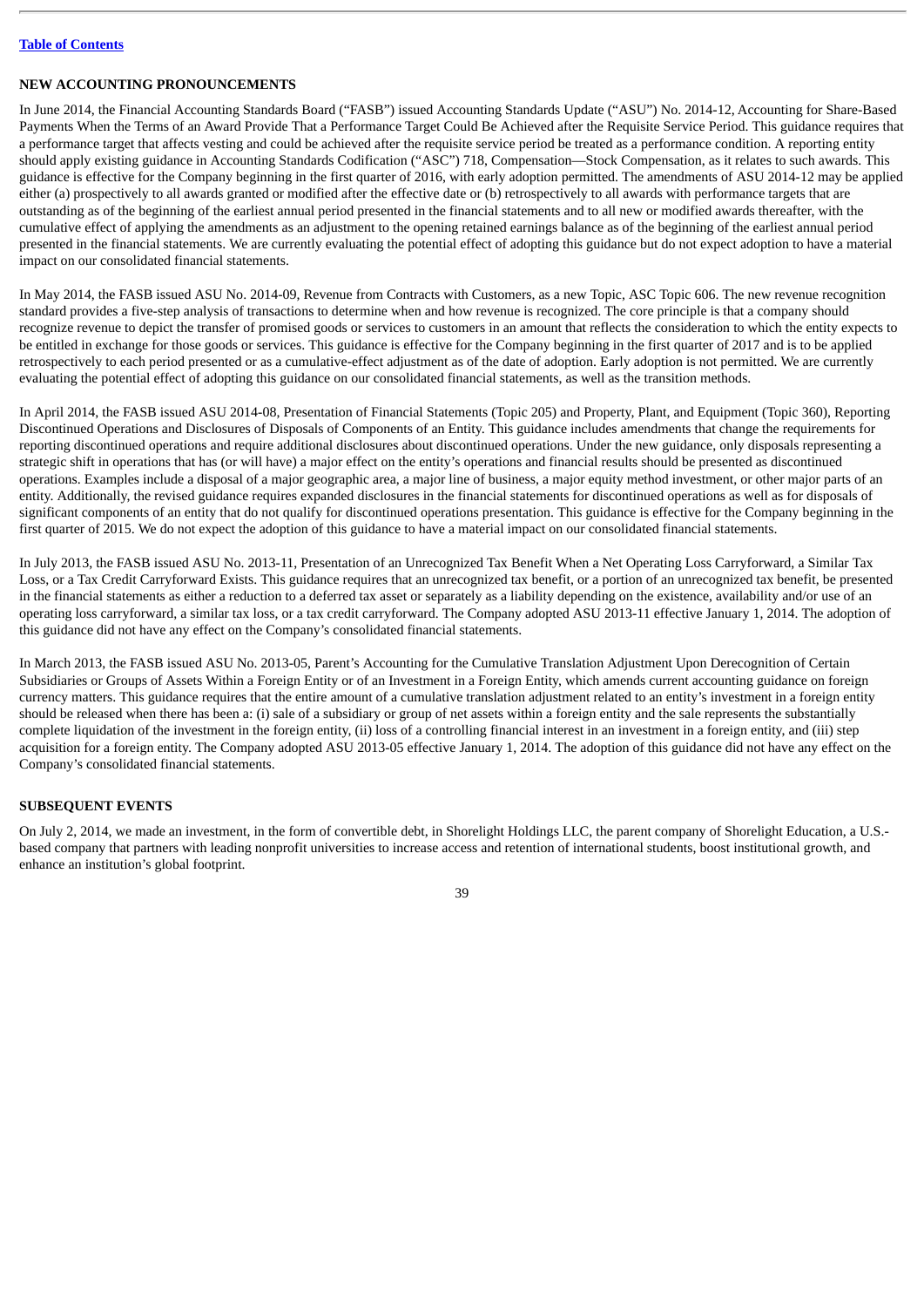## <span id="page-41-0"></span>**ITEM 3. QUANTITATIVE AND QUALITATIVE DISCLOSURES ABOUT MARKET RISK**

We are exposed to market risks primarily from changes in interest rates and changes in the market value of our investments.

Our exposure to changes in interest rates is limited to borrowings under our bank credit facility, which has variable interest rates tied to the LIBOR, Federal Funds Rate, Prime Rate, or Eurodollar Rate. At June 30, 2014, we had borrowings outstanding totaling \$178.8 million that carried a weighted average interest rate of 2.2% including the effect of the interest rate swaps described below. A hypothetical 100 basis point change in this interest rate would have a \$0.5 million effect on our pretax income including the effect of the interest rate swaps.

On December 8, 2011, we entered into a forward amortizing interest rate swap agreement effective on February 29, 2012 and ending on April 14, 2016. We entered into this derivative instrument to hedge against the interest rate risks of our variable-rate borrowings described above. The swap had an initial notional amount of \$56.6 million and amortizes throughout the term. Under the terms of the interest rate swap agreement, we receive from the counterparty interest on the notional amount based on one-month LIBOR and we pay to the counterparty a fixed rate of 0.9875%.

On May 30, 2012, we entered into an amortizing interest rate swap agreement effective on May 31, 2012 and ending on April 14, 2016. We entered into this derivative instrument to further hedge against the interest rate risks of our variable-rate borrowings described above. The swap had an initial notional amount of \$37.0 million and amortizes throughout the term. Under the terms of the interest rate swap agreement, we receive from the counterparty interest on the notional amount based on one-month LIBOR and we pay to the counterparty a fixed rate of 0.70%.

On April 4, 2013, we entered into a forward amortizing interest rate swap agreement effective on March 31, 2014 and ending on August 31, 2017. We entered into this derivative instrument to further hedge against the interest rate risks of our variable-rate borrowings described above. The swap has an initial notional amount of \$60.0 million and amortizes such that, collectively with our other two interest rate swaps, we are effectively fixing the interest rate on 80% of our Term Loan borrowings throughout the term of the swap agreement. Under the terms of the interest rate swap agreement, we will receive from the counterparty interest on the notional amount based on one-month LIBOR and we will pay to the counterparty a fixed rate of 0.985%.

Including the impact of the above swap agreements, the effective interest rate on \$125.0 million of our debt, which equals the notional amount of the swap agreements in effect at June 30, 2014, was 2.2%.

We have not entered into any other interest rate swaps, caps or collars or other hedging instruments as of June 30, 2014.

From time to time, we invest excess cash in marketable securities. These investments principally consist of overnight sweep accounts. Due to the short maturity of our investments, we have concluded that we do not have material market risk exposure.

#### <span id="page-41-1"></span>**ITEM 4. CONTROLS AND PROCEDURES**

#### *Evaluation of Disclosure Controls and Procedures*

Our management, with the participation of the Company's Chief Executive Officer and Chief Financial Officer, has evaluated the effectiveness of our disclosure controls and procedures (as such term is defined in Rules 13a-15(e) and 15d-15(e) under the Securities Exchange Act of 1934, as amended (the "Exchange Act")) as of June 30, 2014. Based on this evaluation, our Chief Executive Officer and Chief Financial Officer have concluded that, as of June 30, 2014, our disclosure controls and procedures were effective in recording, processing, summarizing and reporting, on a timely basis, information required to be disclosed by us in the reports we file or submit under the Exchange Act and such information is accumulated and communicated to management as appropriate to allow timely decisions regarding required disclosure.

#### *Changes in Internal Control over Financial Reporting*

There has been no change in our internal control over financial reporting (as such term is defined in Rules 13a-15(f) and 15d-15(f) under the Exchange Act) that occurred during the three months ended June 30, 2014 that has materially affected, or is reasonably likely to materially affect, our internal control over financial reporting.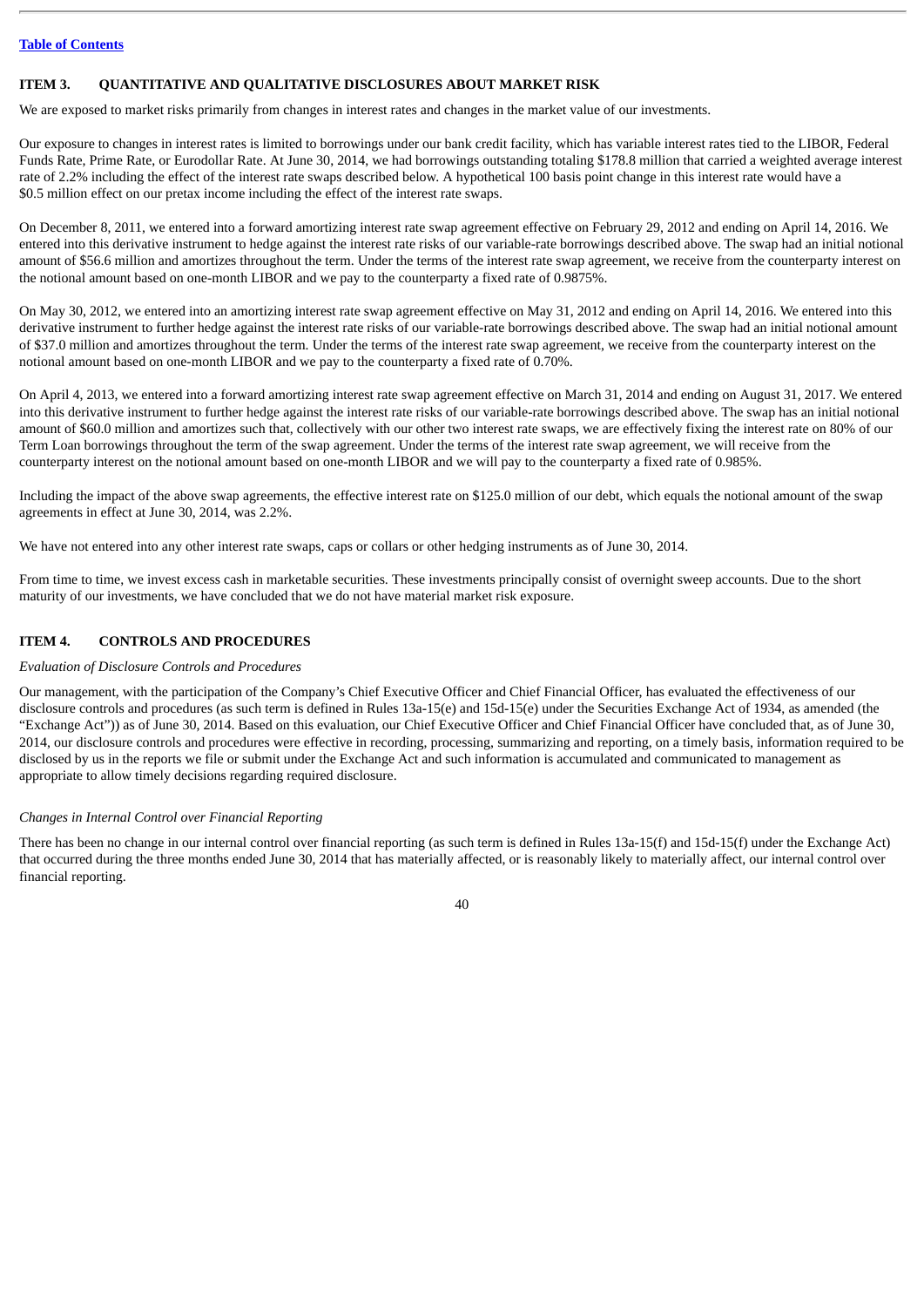## <span id="page-42-0"></span>**PART II—OTHER INFORMATION**

## <span id="page-42-1"></span>**ITEM 1. LEGAL PROCEEDINGS**

## *Qui Tam Action*

On December 9, 2009, plaintiff, Associates Against Outlier Fraud, filed a first amended *qui tam* complaint against Huron Consulting Group Inc. and others under the federal and New York state False Claims Act ("FCA") in the United States District Court for the Southern District of New York. The federal and state FCA authorize private individuals (known as "relators") to sue on behalf of the government (known as "*qui tam*" actions) alleging that false or fraudulent claims were knowingly submitted to the government. Once a *qui tam* action is filed, the government may elect to intervene in the action. If the government declines to intervene, the relator may proceed with the action. Under the federal and state FCA, the government may recover treble damages and civil penalties (civil penalties of up to \$11,000 per violation under the federal FCA and \$12,000 per violation under the state FCA). On January 6, 2010, the United States declined to intervene in the lawsuit. After the Court granted Huron's motion to dismiss without prejudice, on September 29, 2010, the relator filed a second amended complaint alleging that Huron and others caused St. Vincent Catholic Medical Center to receive more than \$30 million in inflated outlier payments under the Medicare and Medicaid programs in violation of the federal and state FCA and seeking to recover an unspecified amount of civil penalties. On March 8, 2013, the Court granted Huron's motion for summary judgment and dismissed the relator's second amended complaint in its entirety with prejudice. As a result, we reversed the charge of \$1.2 million relating to settlement discussions which we originally recorded in the second quarter of 2012, in accordance with ASC Topic 450, "Contingencies." The relator filed an appeal on April 2, 2013. On April 8, 2013, Huron filed an appeal of an earlier denial of a motion to dismiss filed by Huron which argued that the relator's action was barred because, under the FCA jurisdictional bar, the action was based on publicly disclosed information and the relator cannot qualify as an original source. On May 22, 2014, the United States Court of Appeals for the Second Circuit upheld the lower court's decision, which granted summary judgment to Huron. The relator has until August 20, 2014 to file a petition for writ of certiorari with the United States Supreme Court.

#### *Tamalluk Business Development LLC v. Huron Consulting Services LLC (Abu Dhabi Court of First Instance)*

On August 22, 2013, we learned that Tamalluk Business Development LLC, who was Huron's agent in Abu Dhabi, and its principal, Mubarak Ahmad Bin Hamouda Al Dhaheri, filed a claim against Huron Consulting Services LLC in the Abu Dhabi Court of First Instance. The lawsuit alleges that under the agency agreement, Tamalluk was entitled to a commission on certain amounts that Huron collected from Abu Dhabi clients, and that Huron breached the agreement with Tamalluk and caused damages by declining to enter into a client engagement in Abu Dhabi and subsequently terminating the agency agreement with Tamalluk. Claimants allege they are entitled to \$50 million for damage to reputation and defamation and another \$50 million for breach of contract. Huron submitted its written response on September 25, 2013. The response states that Huron had the right to terminate the agency agreement with Tamalluk, and Huron had the sole discretion whether to accept or reject an engagement. Huron also filed a counterclaim on October 10, 2013 seeking a judicial order to permit the cancellation of Huron's commercial license to allow Huron to cease doing business in Abu Dhabi. On December 17, 2013, the Abu Dhabi court ruled in Huron's favor on all claims and held that Huron permissibly terminated the contract with Tamalluk and Huron does not owe Tamalluk any compensation related to Tamalluk's claims. In addition, the court terminated the Local Sponsorship Agreement as requested by Huron in its counterclaim. Tamalluk appealed the decision, and on March 18, 2014, the appellate court upheld the decision in Huron's favor. Tamalluk filed an appeal on May 18, 2014 to the highest court in Abu Dhabi. We continue to believe that the claims are without merit and intend to vigorously defend ourselves in this matter.

From time to time, we are involved in legal proceedings and litigation arising in the ordinary course of business. As of the date of this Quarterly Report on Form 10-Q, we are not a party to or threatened with any other litigation or legal proceeding that, in the current opinion of management, could have a material adverse effect on our financial position or results of operations. However, due to the risks and uncertainties inherent in legal proceedings, actual results could differ from current expected results.

## <span id="page-42-2"></span>**ITEM 1A. RISK FACTORS**

See "Risk Factors" in our 2013 Annual Report on Form 10-K for a complete description of the material risks we face.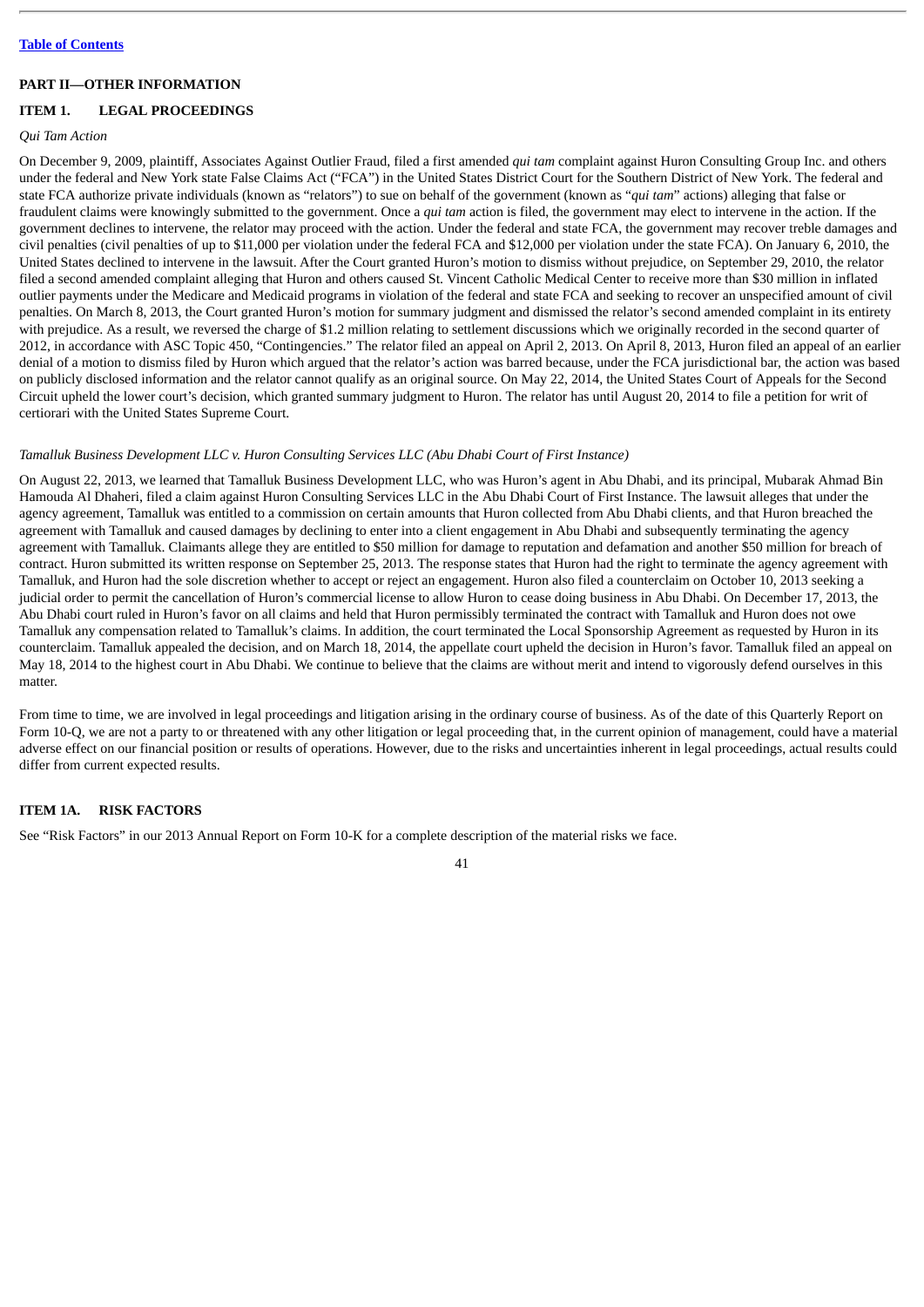## <span id="page-43-0"></span>**ITEM 2. UNREGISTERED SALES OF EQUITY SECURITIES AND USE OF PROCEEDS**

Our 2012 Omnibus Incentive Plan and our 2004 Omnibus Stock Plan, which was replaced by the 2012 Omnibus Incentive Plan, permit the netting of common stock upon vesting of restricted stock awards to satisfy individual tax withholding requirements. During the quarter ended June 30, 2014, we reacquired 1,088 shares of common stock with a weighted average fair market value of \$67.10 as a result of such tax withholdings.

On February 20, 2014, the Company's board of directors authorized a share repurchase program pursuant to which the Company may, from time to time, repurchase up to \$50 million of its common stock through February 28, 2015 (the "February 2014 Share Repurchase Program"). The amount and timing of the repurchases will be determined by management and will depend on a variety of factors, including the trading price of the Company's common stock, general market and business conditions, and applicable legal requirements.

The following table provides information with respect to purchases we made of our common stock during the quarter ended June 30, 2014.

| Period                         | Total<br><b>Number</b><br>of Shares<br>Purchased 1 | <b>Average Price</b> |       | <b>Paid per Share</b> |   |            |  |  |  |  |  |  |  |  |  |  |  |  |  | <b>Total Number of</b><br><b>Shares Purchased</b><br>as Part of Publicly<br><b>Announced Plans</b><br>or Programs |  | <b>Dollar Value of Shares</b><br>that may yet be<br>Purchased under the<br><b>Plans or Programs 2</b> |
|--------------------------------|----------------------------------------------------|----------------------|-------|-----------------------|---|------------|--|--|--|--|--|--|--|--|--|--|--|--|--|-------------------------------------------------------------------------------------------------------------------|--|-------------------------------------------------------------------------------------------------------|
| April 1, 2014 - April 30, 2014 | 158.255                                            | S                    | 60.41 | 157,850               | D | 40,460,749 |  |  |  |  |  |  |  |  |  |  |  |  |  |                                                                                                                   |  |                                                                                                       |
| May 1, 2014 – May 31, 2014     |                                                    |                      |       |                       |   | 40,460,749 |  |  |  |  |  |  |  |  |  |  |  |  |  |                                                                                                                   |  |                                                                                                       |
| June 1, 2014 – June 30, 2014   | 683                                                | S                    | 69.30 |                       |   | 40,460,749 |  |  |  |  |  |  |  |  |  |  |  |  |  |                                                                                                                   |  |                                                                                                       |
| Total                          | 158,938                                            | S                    | 60.45 | 157.850               |   |            |  |  |  |  |  |  |  |  |  |  |  |  |  |                                                                                                                   |  |                                                                                                       |

1 The number of shares repurchased includes 405 shares in April 2014 and 683 shares in June 2014 to satisfy employee tax withholding requirements. These shares do not reduce the repurchase authority under the February 2014 Share Repurchase Program.

<sup>2</sup> Dollar value of shares that may yet be purchased under the February 2014 Share Repurchase Program is as of the end of the period.

#### <span id="page-43-1"></span>**ITEM 3. DEFAULTS UPON SENIOR SECURITIES**

None.

## <span id="page-43-2"></span>**ITEM 4. MINE SAFETY DISCLOSURES**

Not applicable.

#### <span id="page-43-3"></span>**ITEM 5. OTHER INFORMATION**

None.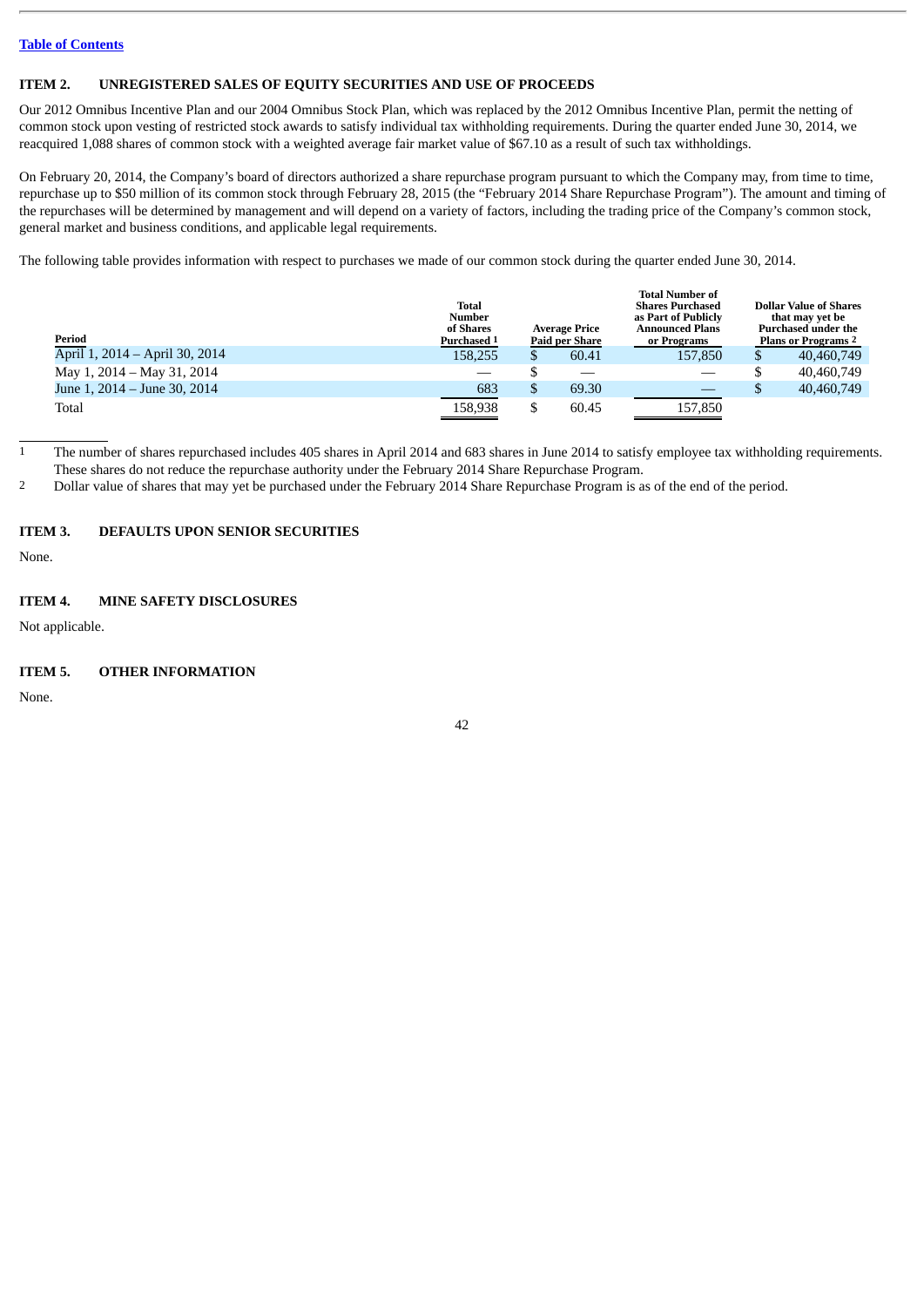## <span id="page-44-0"></span>**ITEM 6. EXHIBITS**

(a) The following exhibits are filed as part of this Quarterly Report on Form 10-Q.

| <b>Exhibit</b><br><b>Number</b> | <b>Exhibit Description</b>                                                                                                                                                                                                                                       | <b>Filed</b><br>herewith | <b>Furnished</b><br>herewith | <b>Incorporated by Reference</b> |                                |                |                       |
|---------------------------------|------------------------------------------------------------------------------------------------------------------------------------------------------------------------------------------------------------------------------------------------------------------|--------------------------|------------------------------|----------------------------------|--------------------------------|----------------|-----------------------|
|                                 |                                                                                                                                                                                                                                                                  |                          |                              | Form                             | <b>Period</b><br><b>Ending</b> | <b>Exhibit</b> | <b>Filing</b><br>Date |
| 10.1                            | Amendment No. 4 to the Credit Agreement, dated as of June 27, 2014,<br>by and among Huron Consulting Group Inc., as the Borrower, certain<br>subsidiaries as Guarantors, and Bank of America, N.A., as<br>Administrative Agent for and on behalf of the Lenders. | X                        |                              |                                  |                                |                |                       |
| 31.1                            | Certification of the Chief Executive Officer, pursuant to Rule 13a-<br>14(a)/15d-14(a), as adopted pursuant to Section 302 of the Sarbanes-<br>Oxley Act of 2002.                                                                                                | X                        |                              |                                  |                                |                |                       |
| 31.2                            | Certification of the Chief Financial Officer, pursuant to Rule 13a-<br>14(a)/15d-14(a), as adopted pursuant to Section 302 of the Sarbanes-<br>Oxley Act of 2002.                                                                                                | X                        |                              |                                  |                                |                |                       |
| 32.1                            | Certification of the Chief Executive Officer, pursuant to 18 U.S.C.<br>Section 1350, as adopted pursuant to Section 906 of the Sarbanes-<br>Oxley Act of 2002.                                                                                                   |                          | X                            |                                  |                                |                |                       |
| 32.2                            | Certification of the Chief Financial Officer, pursuant to 18 U.S.C.<br>Section 1350, as adopted pursuant to Section 906 of the Sarbanes-<br>Oxley Act of 2002.                                                                                                   |                          | X                            |                                  |                                |                |                       |
| 101.INS                         | <b>XBRL Instance Document</b>                                                                                                                                                                                                                                    | X                        |                              |                                  |                                |                |                       |
| 101.SCH                         | <b>XBRL Taxonomy Extension Schema Document</b>                                                                                                                                                                                                                   | X                        |                              |                                  |                                |                |                       |
| 101.CAL                         | XBRL Taxonomy Extension Calculation Linkbase Document                                                                                                                                                                                                            | X                        |                              |                                  |                                |                |                       |
| 101.LAB                         | XBRL Taxonomy Extension Label Linkbase Document                                                                                                                                                                                                                  | X                        |                              |                                  |                                |                |                       |
| 101.PRE                         | XBRL Taxonomy Extension Presentation Linkbase Document                                                                                                                                                                                                           | X                        |                              |                                  |                                |                |                       |
| 101.DEF                         | XBRL Taxonomy Extension Definition Linkbase Document                                                                                                                                                                                                             | X                        |                              |                                  |                                |                |                       |
|                                 | 43                                                                                                                                                                                                                                                               |                          |                              |                                  |                                |                |                       |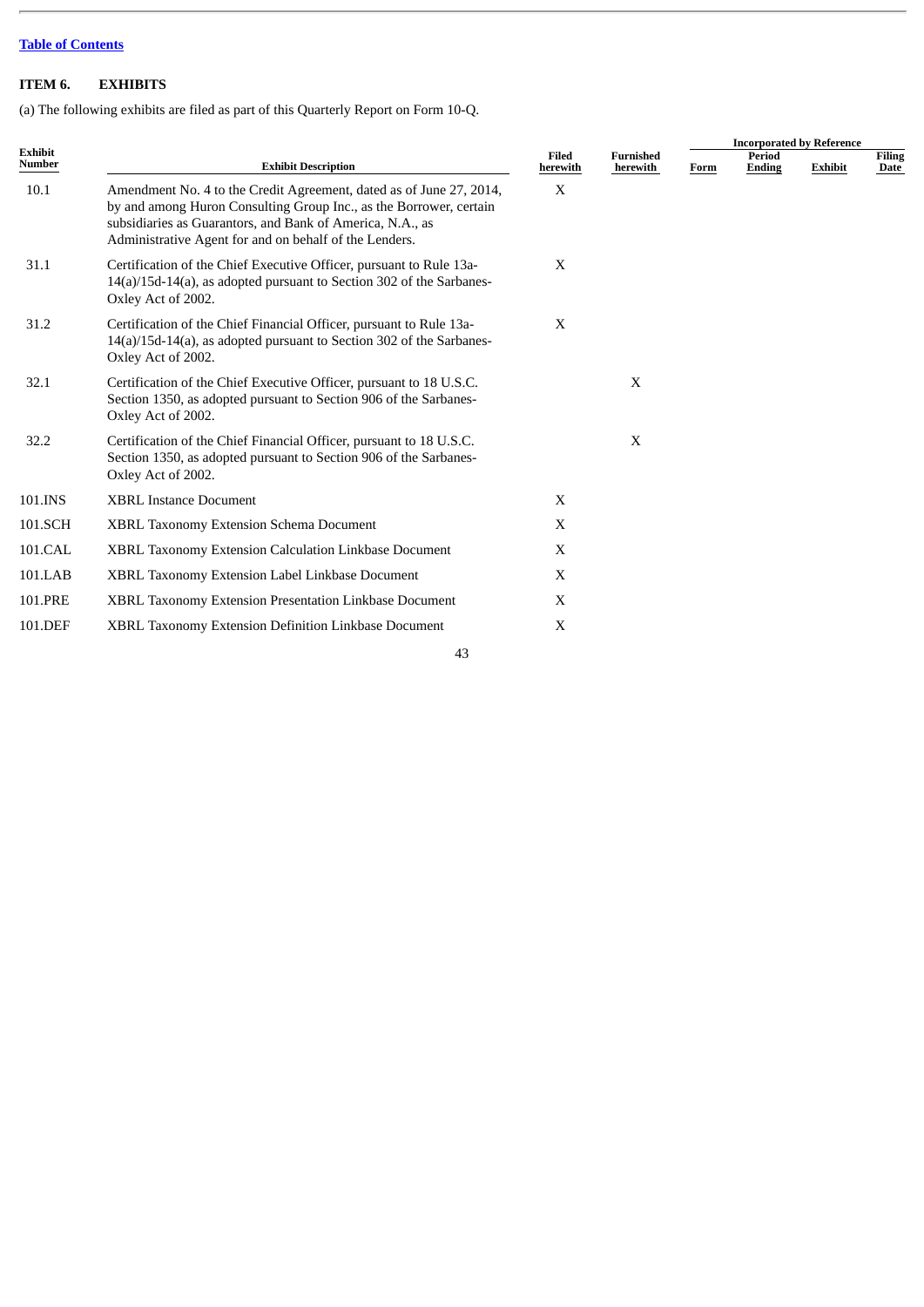## **SIGNATURE**

<span id="page-45-0"></span>Pursuant to the requirements of the Securities Exchange Act of 1934, the registrant has duly caused this report to be signed on its behalf by the undersigned thereunto duly authorized.

Huron Consulting Group Inc.

(Registrant)

Date: July 30, 2014 /s/ C. Mark Hussey

C. Mark Hussey Executive Vice President, Chief Operating Officer, Chief Financial Officer and Treasurer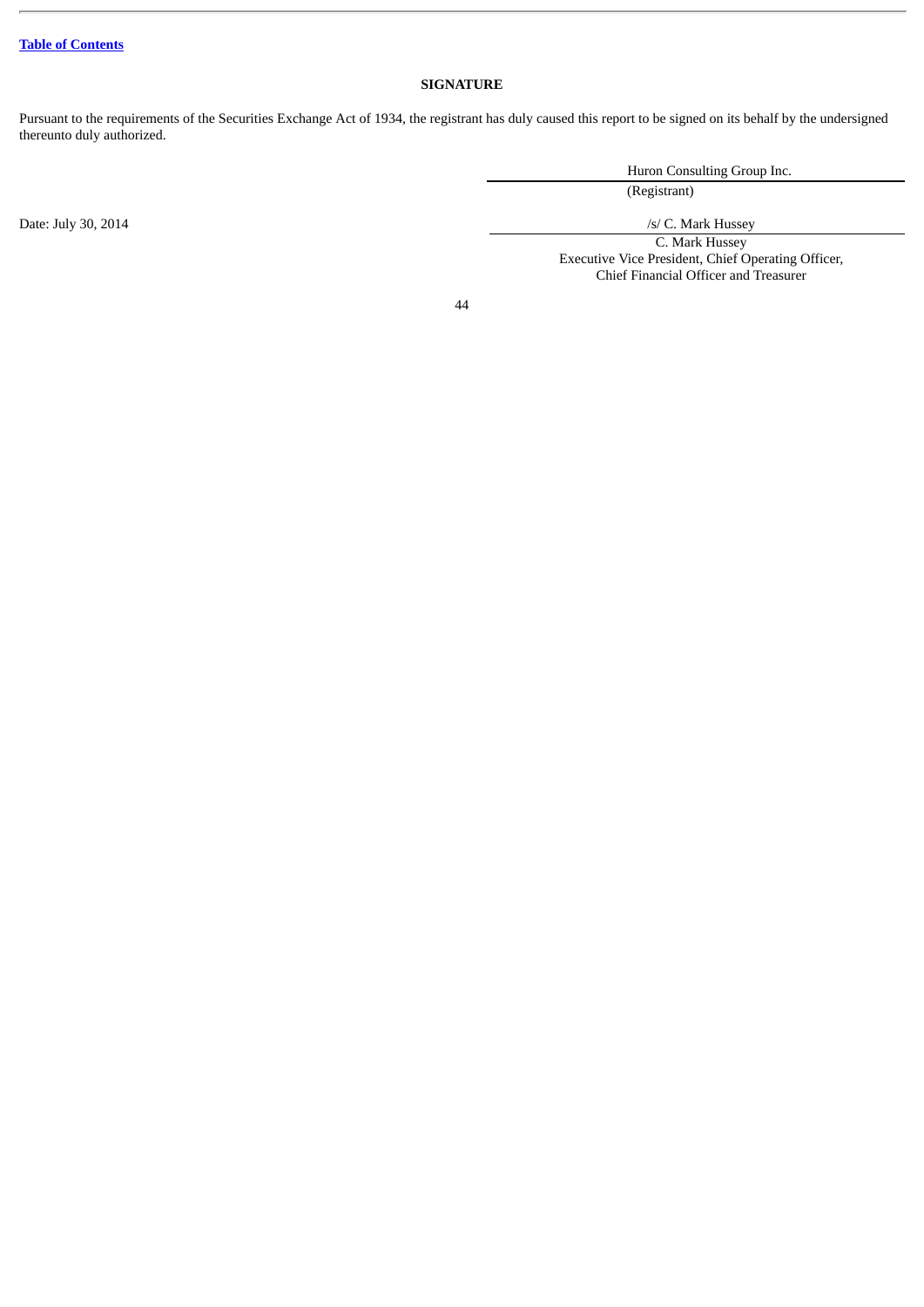#### AMENDMENT NO. 4

THIS AMENDMENT NO. 4, dated as of June 27, 2014 (this "Amendment"), of the Credit Agreement referenced below by and among HURON CONSULTING GROUP INC., a Delaware corporation, as Borrower, the Guarantors identified herein, and BANK OF AMERICA, N.A., as Administrative Agent for and on behalf of the Lenders. Capitalized terms used but not otherwise defined herein shall have the meanings provided in the Credit Agreement.

## WITNESSETH

WHEREAS, a \$450 million credit facility consisting of a \$247.5 million revolving credit facility and a \$202.5 million term loan facility has been established in favor of the Borrower pursuant to the terms of that certain Amended and Restated Credit Agreement dated as of April 14, 2011 (as amended and modified, the "Credit Agreement") by and among Huron Consulting Group Inc., a Delaware corporation, as Borrower, certain subsidiaries of Huron Consulting Group Inc., as Guarantors, the Lenders identified therein and Bank of America, N.A., as Administrative Agent and Collateral Agent;

WHEREAS, the Borrower has requested amendment of the Credit Agreement in certain respects; and

WHEREAS, the Lenders have agreed to the requested amendments on the terms and conditions set forth herein.

NOW, THEREFORE, in consideration of the premises contained herein and for other good and valuable consideration, the receipt and sufficiency of which are hereby acknowledged, the parties hereto, intending to be legally bound hereby, agree as follows:

Section 1. Amendment. The Credit Agreement is amended in the following respects:

1.1 In Section 8.02 (Investments), the "and" at the end of clause (l) is deleted, a new clause (m) is added and clause (m) is amended and renumbered, to read as follows:

(m) Investments of up to \$17.5 million in Shorelight Holdings, LLC; and

(n) Investments of a nature not contemplated in the foregoing clauses in an amount not to exceed \$25 million in the aggregate at any time outstanding.

Section 2. Representations and Warranties, No Default. Each of the Loan Parties hereby represents and warrants that as of the effective date of this Amendment, (i) no Default or Event of Default exists and is continuing, and (ii) all representations and warranties contained in the Credit Agreement are true and correct in all material respects on and as of the date hereof, as though made on and as of the date hereof, except to the extent that such representations and warranties specifically refer to an earlier date, in which case they were true and correct in all material respects as of such earlier date.

Section 3. Effectiveness. This Amendment shall become effective on the date that the following conditions have been satisfied:

3.1. Consents. The Administrative Agent shall have received (a) signed consents to this Amendment from the Required Lenders, and (b) executed signature pages hereto from each Loan Party;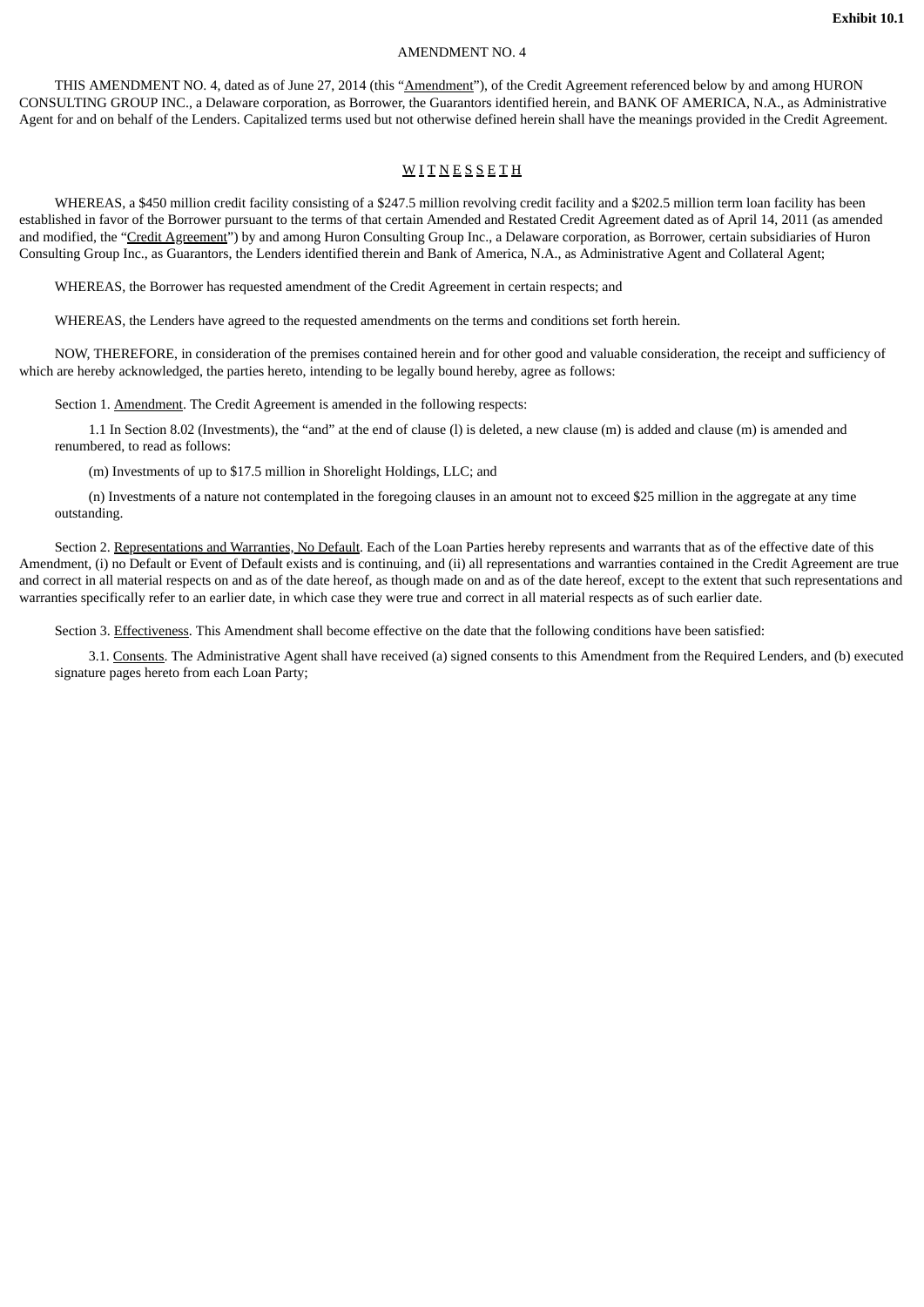3.2. Fees and Expenses. Confirmation by the Administrative Agent of (i) receipt by it of an amendment consent fee of one basis point (0.01%) on the loans and commitments of each of the Lenders consenting to this Amendment, and (ii) payment of all reasonable fees and expenses of the Administrative Agent in connection with this Amendment that are due and payable on the date hereof (including the reasonable fees and expenses of Moore & Van Allen, PLLC, counsel to the Administrative Agent).

Section 4. Guarantor Acknowledgment. Each Guarantor acknowledges and consents to all of the terms and conditions of this Amendment, affirms its Guaranteed Obligations under and in respect of the Loan Documents and agrees that this Amendment and all documents executed in connection herewith do not operate to reduce or discharge any Guarantor's obligations under the Loan Documents, except as expressly set forth therein.

Section 5. Counterparts. This Amendment may be executed in any number of counterparts and by different parties hereto on separate counterparts, each of which when so executed and delivered shall be deemed to be an original, but all of which when taken together shall constitute a single instrument. Delivery of an executed counterpart of a signature page of this Amendment by facsimile or any other electronic transmission shall be effective as delivery of a manually executed counterpart hereof.

Section 6. Applicable Law. THIS AMENDMENT SHALL BE GOVERNED BY, AND CONSTRUED IN ACCORDANCE WITH, THE LAWS OF THE STATE OF ILLINOIS.

Section 7. Expenses. The Borrower agrees to pay all reasonable costs and expenses of the Administrative Agent in connection with the preparation, execution and delivery of this Amendment, including the reasonable fees and expenses of Moore & Van Allen PLLC.

Section 8. Headings. The headings of this Amendment are for purposes of reference only and shall not limit or otherwise affect the meaning hereof.

Section 9. Effect of Amendment. Except as expressly set forth herein, (i) this Amendment shall not by implication or otherwise limit, impair, constitute a waiver of or otherwise affect the rights and remedies of the Lenders, the Administrative Agent, any other Agent, the Swing Line Lender or the L/C Issuer, in each case under the Credit Agreement or any other Loan Document, and (ii) shall not alter, modify, amend or in any way affect any of the terms, conditions, obligations, covenants or agreements contained in the Credit Agreement or any other provision of either such agreement or any other Loan Document. Except as expressly set forth herein, each and every term, condition, obligation, covenant and agreement contained in the Credit Agreement or any other Loan Document is hereby ratified and re-affirmed in all respects and shall continue in full force and effect. Each Loan Party reaffirms its obligations under the Loan Documents to which it is party and the validity of the Liens granted by it pursuant to the Collateral Documents. This Amendment shall constitute a Loan Document for purposes of the Credit Agreement and from and after the effective date hereof, all references to the Credit Agreement in any Loan Document and all references in the Credit Agreement to "this Agreement", "hereunder", "hereof" or words of like import referring to the Credit Agreement, shall, unless expressly provided otherwise, refer to the Credit Agreement as amended by this Amendment. Each of the Loan Parties hereby consents to this Amendment and confirms that all obligations of such Loan Party under the Loan Documents to which such Loan Party is a party shall continue to apply to the Credit Agreement as amended hereby.

[Signature pages follow]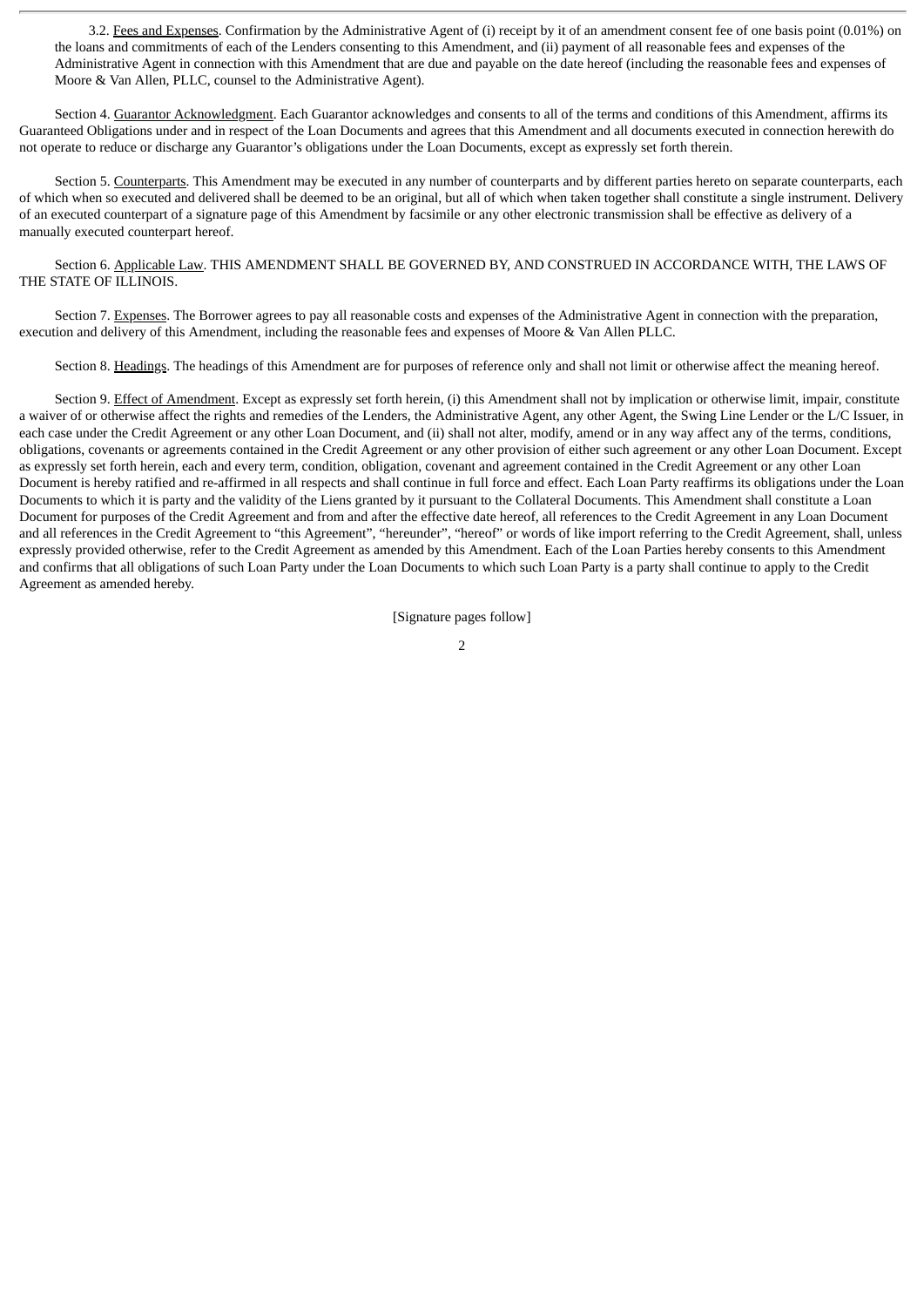IN WITNESS WHEREOF, the parties hereto have caused this Amendment to be duly executed as of the date first above written.

BORROWER: HURON CONSULTING GROUP INC., a Delaware corporation

> By: /s/ C. Mark Hussey Name: C. Mark Hussey Title: EVP, CFO and Treasurer

GUARANTORS: HURON CONSULTING GROUP HOLDINGS LLC, a Delaware limited liability company

> By: /s/ C. Mark Hussey Name: C. Mark Hussey Title: EVP, CFO and Treasurer

HURON CONSULTING SERVICES LLC, a Delaware limited liability company

By: /s/ C. Mark Hussey Name: C. Mark Hussey Title: EVP, CFO and Treasurer

HURON MANAGEMENT SERVICES LLC, formerly known as WELLSPRING MANAGEMENT SERVICES LLC, a Delaware limited liability company

By: /s/ C. Mark Hussey Name: C. Mark Hussey Title: EVP, CFO and Treasurer

HURON DEMAND LLC, a Delaware limited liability company

By: /s/ C. Mark Hussey Name: C. Mark Hussey Title: EVP, CFO and Treasurer

HURON TECHNOLOGIES INC., a Delaware corporation

By: /s/ C. Mark Hussey Name: C. Mark Hussey Title: EVP, CFO and Treasurer

> AMENDMENT NO. 4 HURON CONSULTING GROUP INC.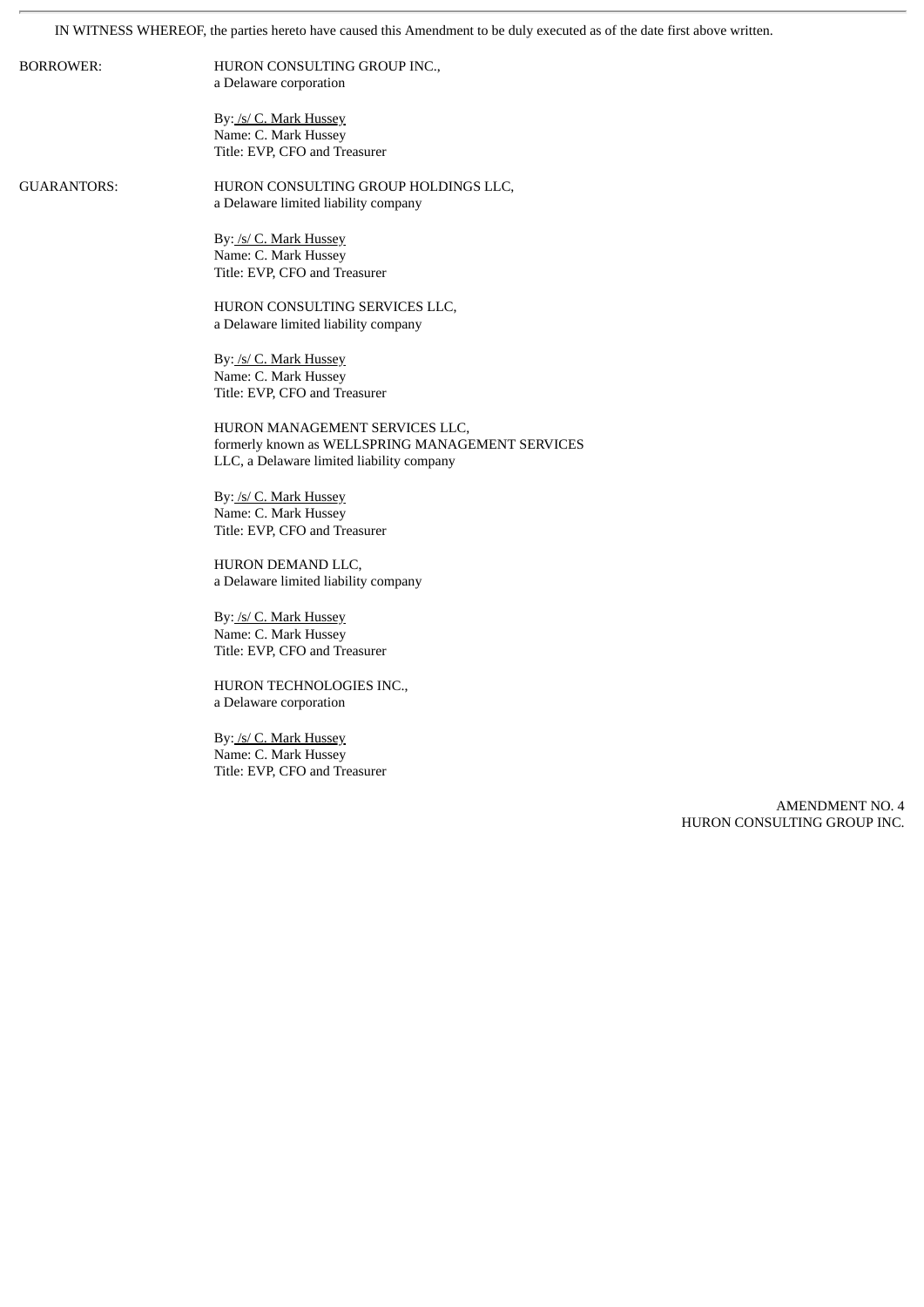LEGALSOURCE LLC, a Delaware limited liability company

By: /s/ C. Mark Hussey Name: C. Mark Hussey Title: EVP, CFO and Treasurer

> AMENDMENT NO. 4 HURON CONSULTING GROUP INC.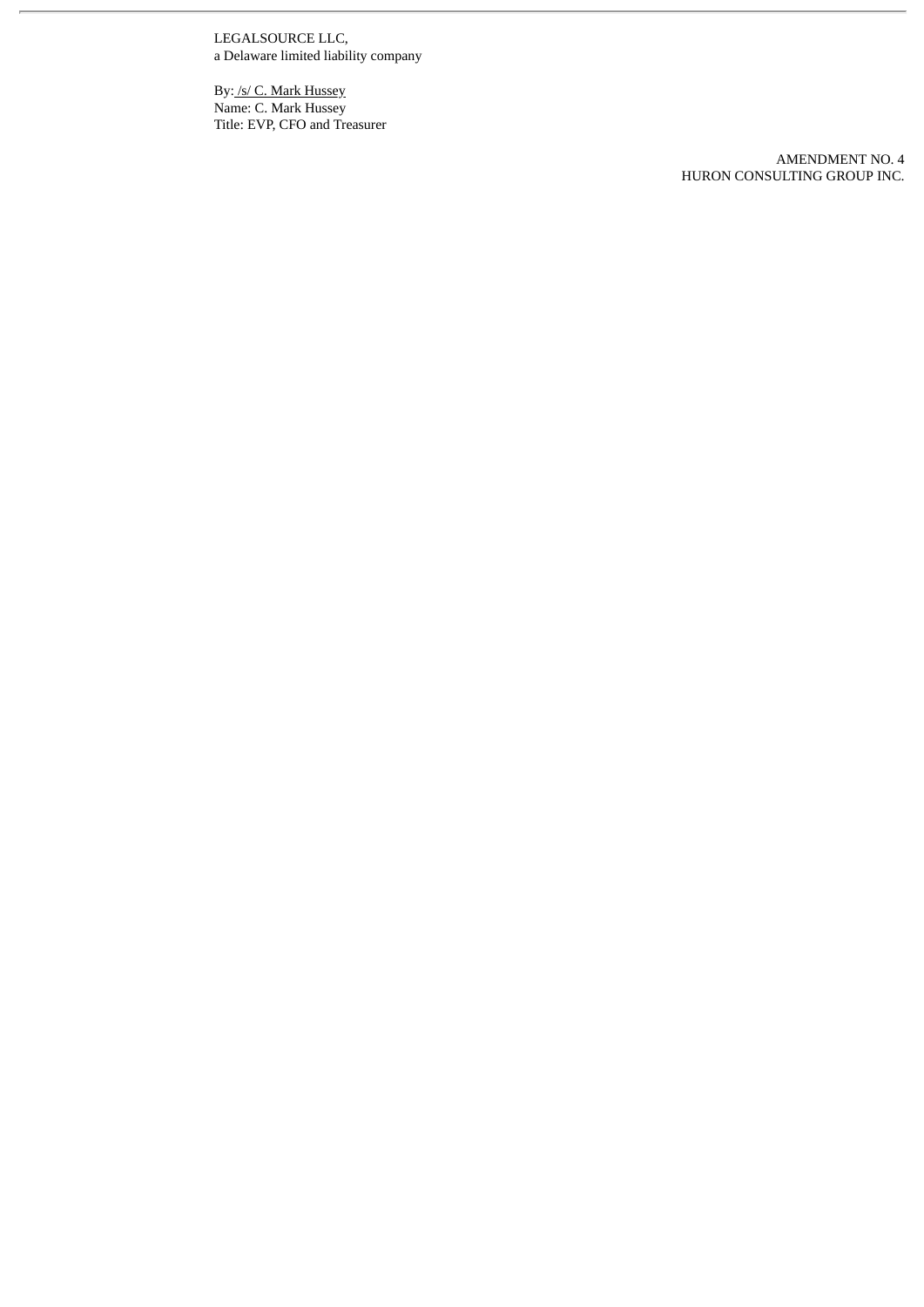ADMINISTRATIVE AGENT:

BANK OF AMERICA, N.A., as Administrative Agent and Collateral Agent

By: /s/ Maria A. McClain Name: Maria A. McClain Title: Vice President

> AMENDMENT NO. 4 HURON CONSULTING GROUP INC.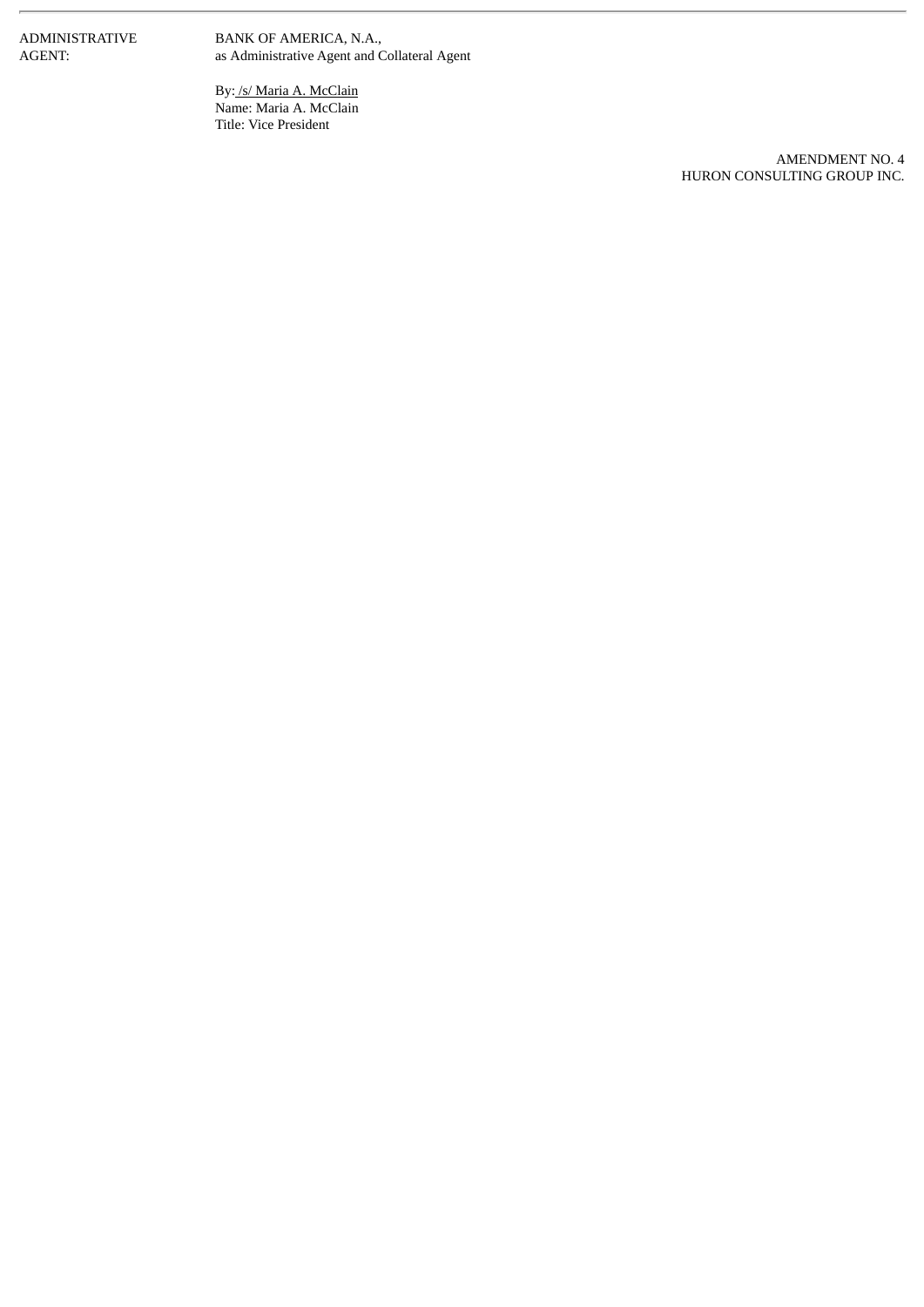## **CERTIFICATION OF THE CHIEF EXECUTIVE OFFICER, PURSUANT TO RULE 13a-14(a)/15d-14(a), AS ADOPTED PURSUANT TO SECTION 302 OF THE SARBANES-OXLEY ACT OF 2002**

I, James H. Roth, certify that:

- 1. I have reviewed this Quarterly Report on Form 10-Q of Huron Consulting Group Inc.;
- 2. Based on my knowledge, this report does not contain any untrue statement of a material fact or omit to state a material fact necessary to make the statements made, in light of the circumstances under which such statements were made, not misleading with respect to the period covered by this report;
- 3. Based on my knowledge, the financial statements, and other financial information included in this report, fairly present in all material respects the financial condition, results of operations and cash flows of the registrant as of, and for, the periods presented in this report;
- 4. The registrant's other certifying officer and I are responsible for establishing and maintaining disclosure controls and procedures (as defined in Exchange Act Rules 13a-15(e) and 15d-15(e)) and internal control over financial reporting (as defined in Exchange Act Rules 13a-15(f) and 15d-15(f)) for the registrant and have:
	- a) Designed such disclosure controls and procedures, or caused such disclosure controls and procedures to be designed under our supervision, to ensure that material information relating to the registrant, including its consolidated subsidiaries, is made known to us by others within those entities, particularly during the period in which this report is being prepared;
	- b) Designed such internal control over financial reporting, or caused such internal control over financial reporting to be designed under our supervision, to provide reasonable assurance regarding the reliability of financial reporting and the preparation of financial statements for external purposes in accordance with generally accepted accounting principles;
	- c) Evaluated the effectiveness of the registrant's disclosure controls and procedures and presented in this report our conclusions about the effectiveness of the disclosure controls and procedures, as of the end of the period covered by this report based on such evaluation; and
	- d) Disclosed in this report any change in the registrant's internal control over financial reporting that occurred during the registrant's most recent fiscal quarter (the registrant's fourth fiscal quarter in the case of an annual report) that has materially affected, or is reasonably likely to materially affect, the registrant's internal control over financial reporting; and
- 5. The registrant's other certifying officer and I have disclosed, based on our most recent evaluation of internal control over financial reporting, to the registrant's auditors and the audit committee of the registrant's board of directors (or persons performing the equivalent functions):
	- a) All significant deficiencies and material weaknesses in the design or operation of internal control over financial reporting which are reasonably likely to adversely affect the registrant's ability to record, process, summarize and report financial information; and
	- b) Any fraud, whether or not material, that involves management or other employees who have a significant role in the registrant's internal control over financial reporting.

Date: July 30, 2014 <br>By: /s/ James H. Roth

James H. Roth

President and Chief Executive Officer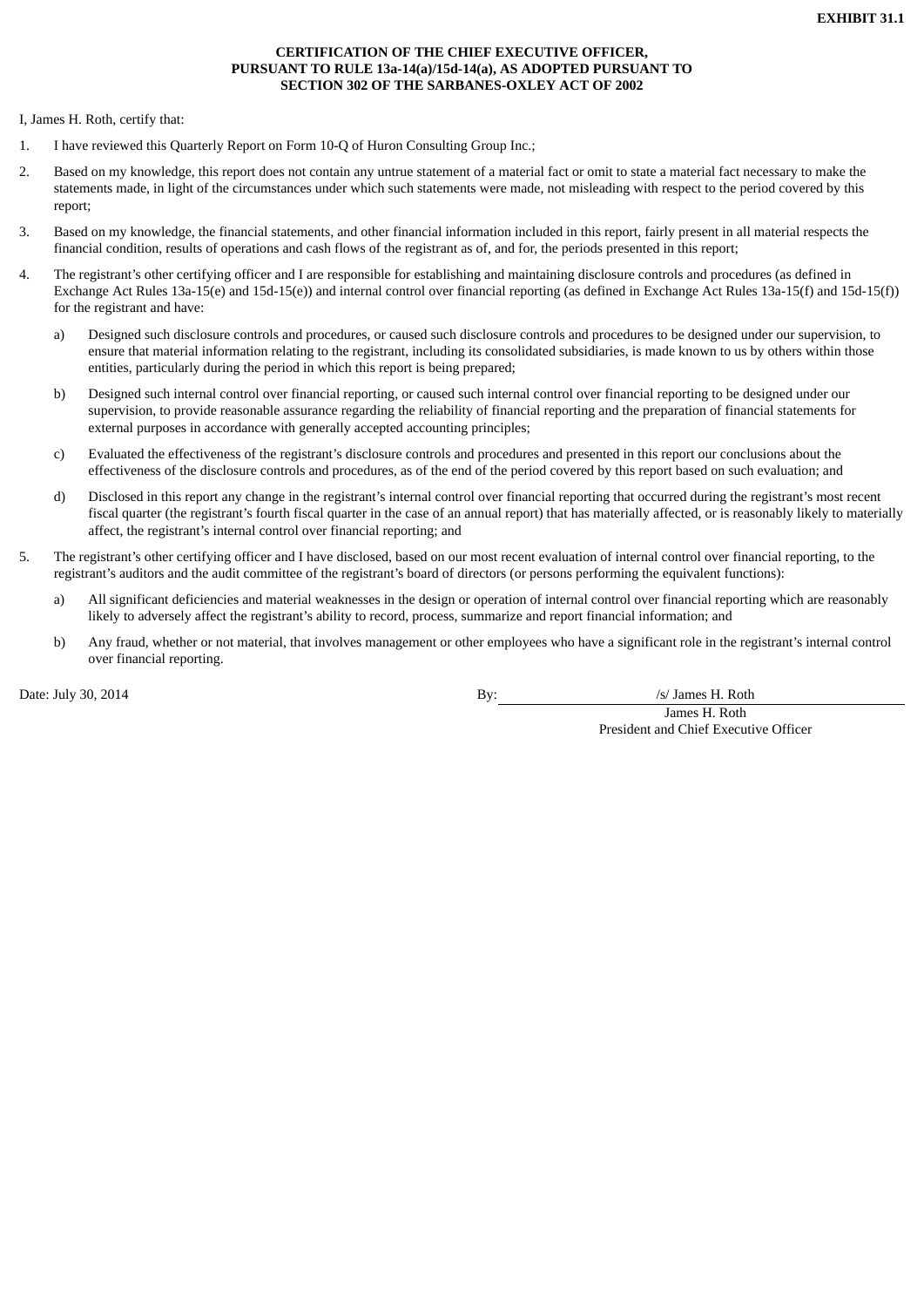## **CERTIFICATION OF THE CHIEF FINANCIAL OFFICER, PURSUANT TO RULE 13a-14(a)/15d-14(a), AS ADOPTED PURSUANT TO SECTION 302 OF THE SARBANES-OXLEY ACT OF 2002**

I, C. Mark Hussey, certify that:

- 1. I have reviewed this Quarterly Report on Form 10-Q of Huron Consulting Group Inc.;
- 2. Based on my knowledge, this report does not contain any untrue statement of a material fact or omit to state a material fact necessary to make the statements made, in light of the circumstances under which such statements were made, not misleading with respect to the period covered by this report;
- 3. Based on my knowledge, the financial statements, and other financial information included in this report, fairly present in all material respects the financial condition, results of operations and cash flows of the registrant as of, and for, the periods presented in this report;
- 4. The registrant's other certifying officer and I are responsible for establishing and maintaining disclosure controls and procedures (as defined in Exchange Act Rules 13a-15(e) and 15d-15(e)) and internal control over financial reporting (as defined in Exchange Act Rules 13a-15(f) and 15d-15(f)) for the registrant and have:
	- a) Designed such disclosure controls and procedures, or caused such disclosure controls and procedures to be designed under our supervision, to ensure that material information relating to the registrant, including its consolidated subsidiaries, is made known to us by others within those entities, particularly during the period in which this report is being prepared;
	- b) Designed such internal control over financial reporting, or caused such internal control over financial reporting to be designed under our supervision, to provide reasonable assurance regarding the reliability of financial reporting and the preparation of financial statements for external purposes in accordance with generally accepted accounting principles;
	- c) Evaluated the effectiveness of the registrant's disclosure controls and procedures and presented in this report our conclusions about the effectiveness of the disclosure controls and procedures, as of the end of the period covered by this report based on such evaluation; and
	- d) Disclosed in this report any change in the registrant's internal control over financial reporting that occurred during the registrant's most recent fiscal quarter (the registrant's fourth fiscal quarter in the case of an annual report) that has materially affected, or is reasonably likely to materially affect, the registrant's internal control over financial reporting; and
- 5. The registrant's other certifying officer and I have disclosed, based on our most recent evaluation of internal control over financial reporting, to the registrant's auditors and the audit committee of the registrant's board of directors (or persons performing the equivalent functions):
	- a) All significant deficiencies and material weaknesses in the design or operation of internal control over financial reporting which are reasonably likely to adversely affect the registrant's ability to record, process, summarize and report financial information; and
	- b) Any fraud, whether or not material, that involves management or other employees who have a significant role in the registrant's internal control over financial reporting.

Date: July 30, 2014 <br>By: /s/ C. Mark Hussey

C. Mark Hussey Executive Vice President, Chief Operating Officer, Chief Financial Officer and Treasurer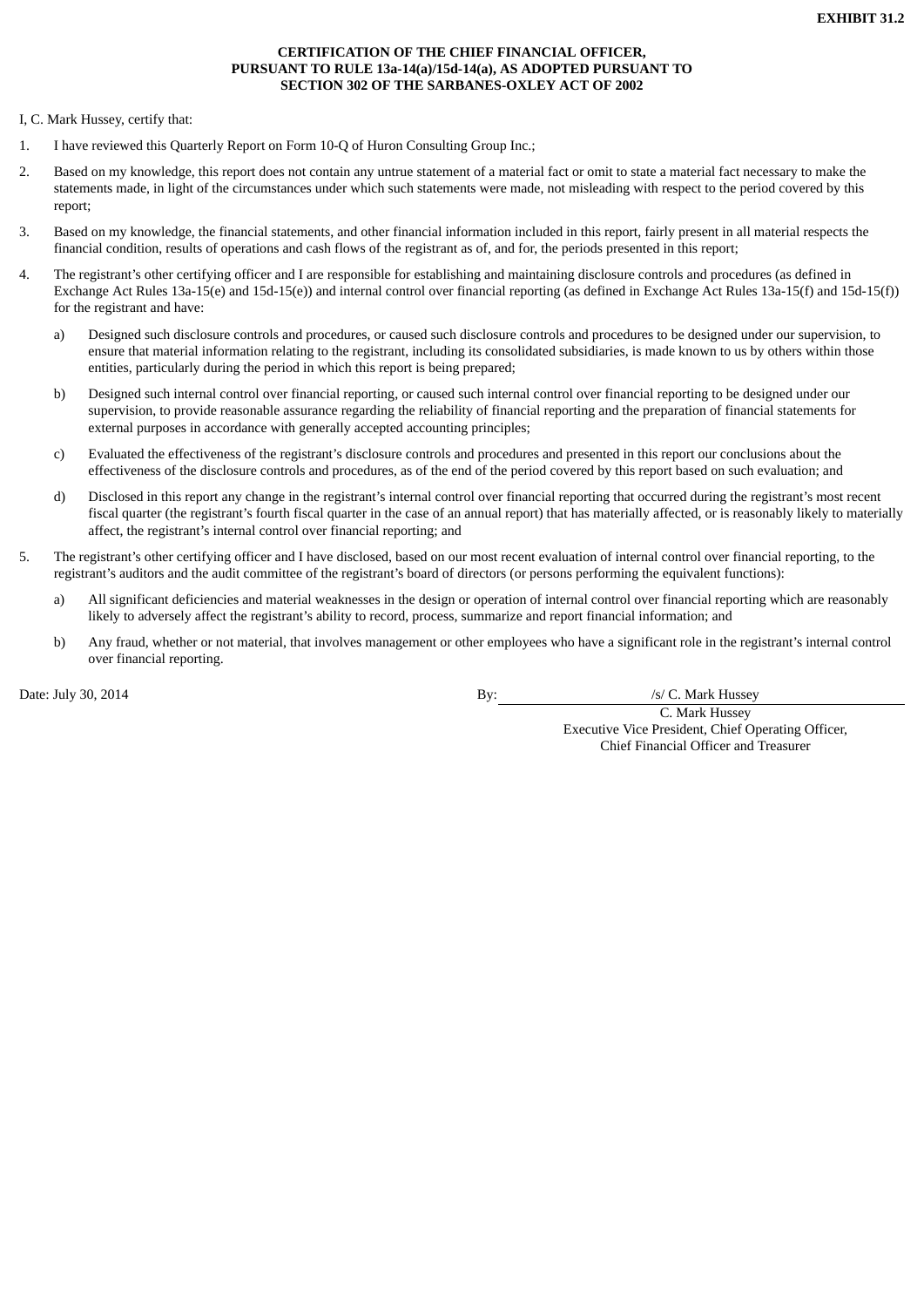#### **CERTIFICATION OF THE CHIEF EXECUTIVE OFFICER, PURSUANT TO 18 U.S.C. SECTION 1350, AS ADOPTED PURSUANT TO SECTION 906 OF THE SARBANES-OXLEY ACT OF 2002**

In connection with the Quarterly Report of Huron Consulting Group Inc. (the "Company") on Form 10-Q for the quarter ended June 30, 2014 as filed with the Securities and Exchange Commission on the date hereof (the "Report"), I, James H. Roth, President and Chief Executive Officer of the Company, hereby certify, pursuant to 18 U.S.C. Section 1350, as adopted pursuant to Section 906 of the Sarbanes-Oxley Act of 2002, that to the best of my knowledge:

- 1. The Report fully complies with the requirements of Section 13(a) or 15(d) of the Securities Exchange Act of 1934; and
- 2. The information contained in the Report fairly presents, in all material respects, the financial condition and results of operations of the Company for the periods presented therein.

Date: July 30, 2014 **By:** /s/ James H. Roth

James H. Roth President and Chief Executive Officer

A signed original of this written statement required by Section 906, or other document authenticating, acknowledging, or otherwise adopting the signature that appears in typed form within the electronic version of this written statement required by Section 906, has been provided to the Company and will be retained by the Company and furnished to the Securities and Exchange Commission or its staff upon request.

The foregoing certification is being furnished to the Securities and Exchange Commission as an exhibit to the Form 10-Q and shall not be considered filed as part of the Form 10-Q.